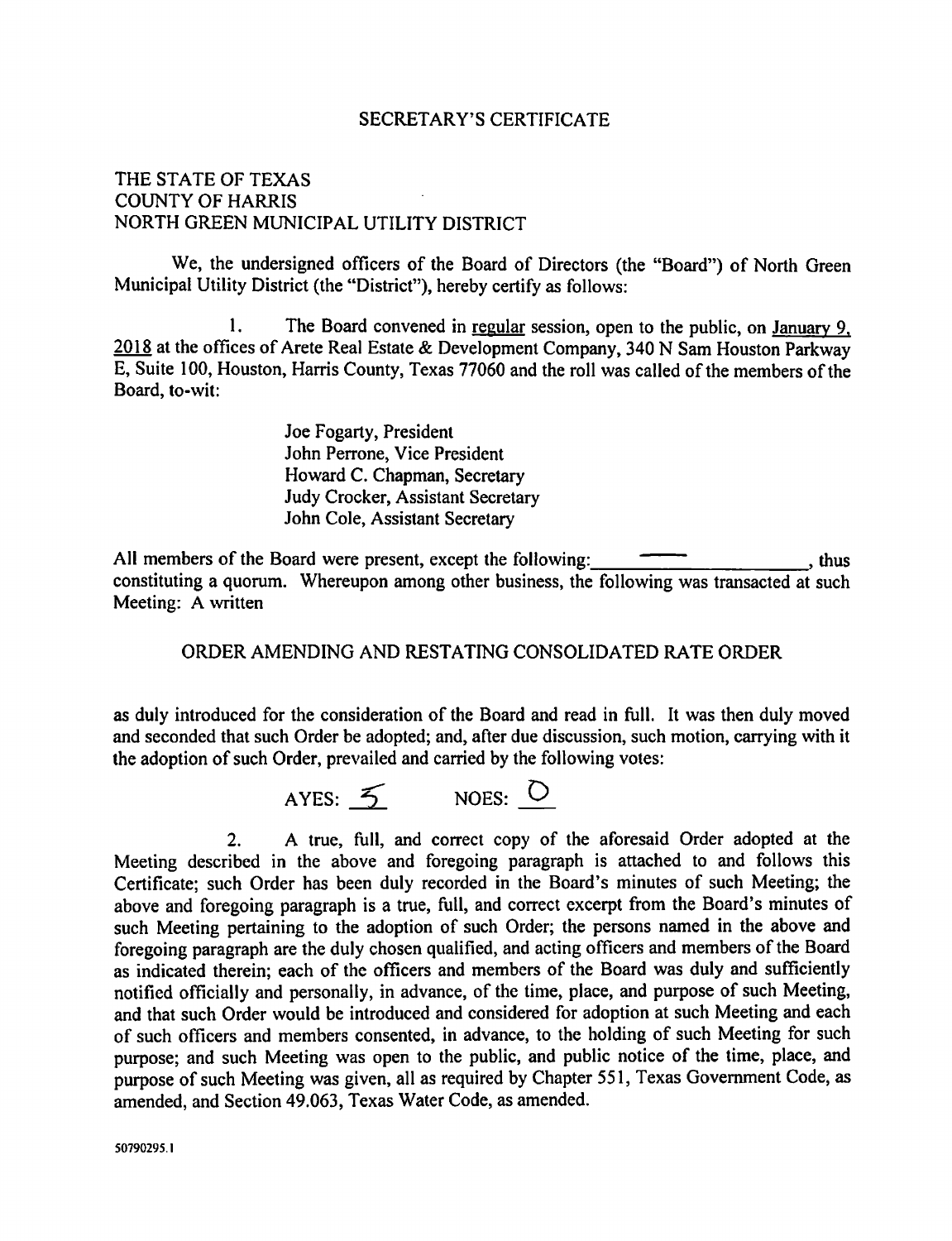SIGNED AND SEALED this January 9, 2018.

President, Board of Directors

ATTEST:

Secretary, Board of Directors

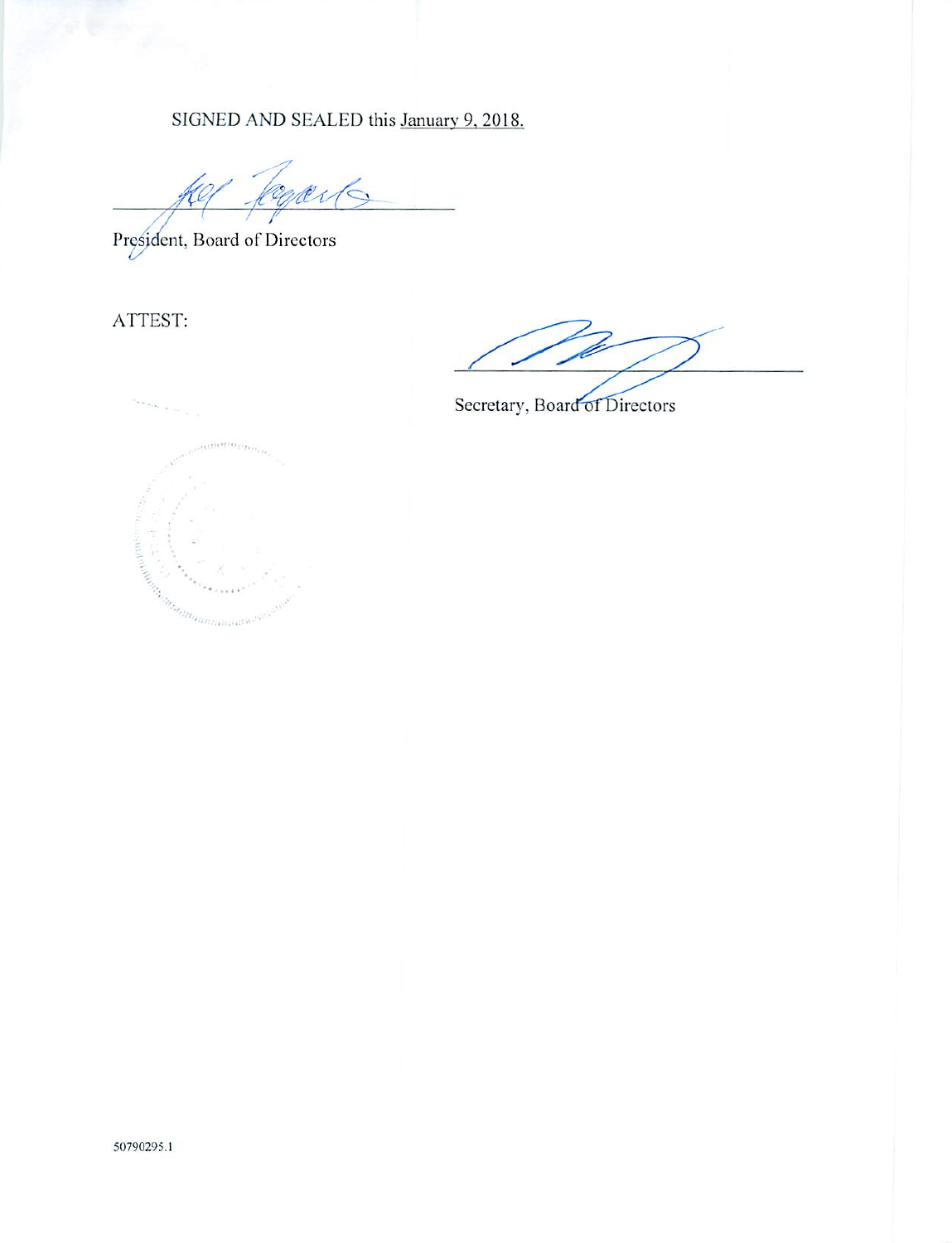# ORDER AMENDING AND RESTATING CONSOLIDATED RATE ORDER

# NORTH GREEN MUNICIPAL UTILITY DISTRICT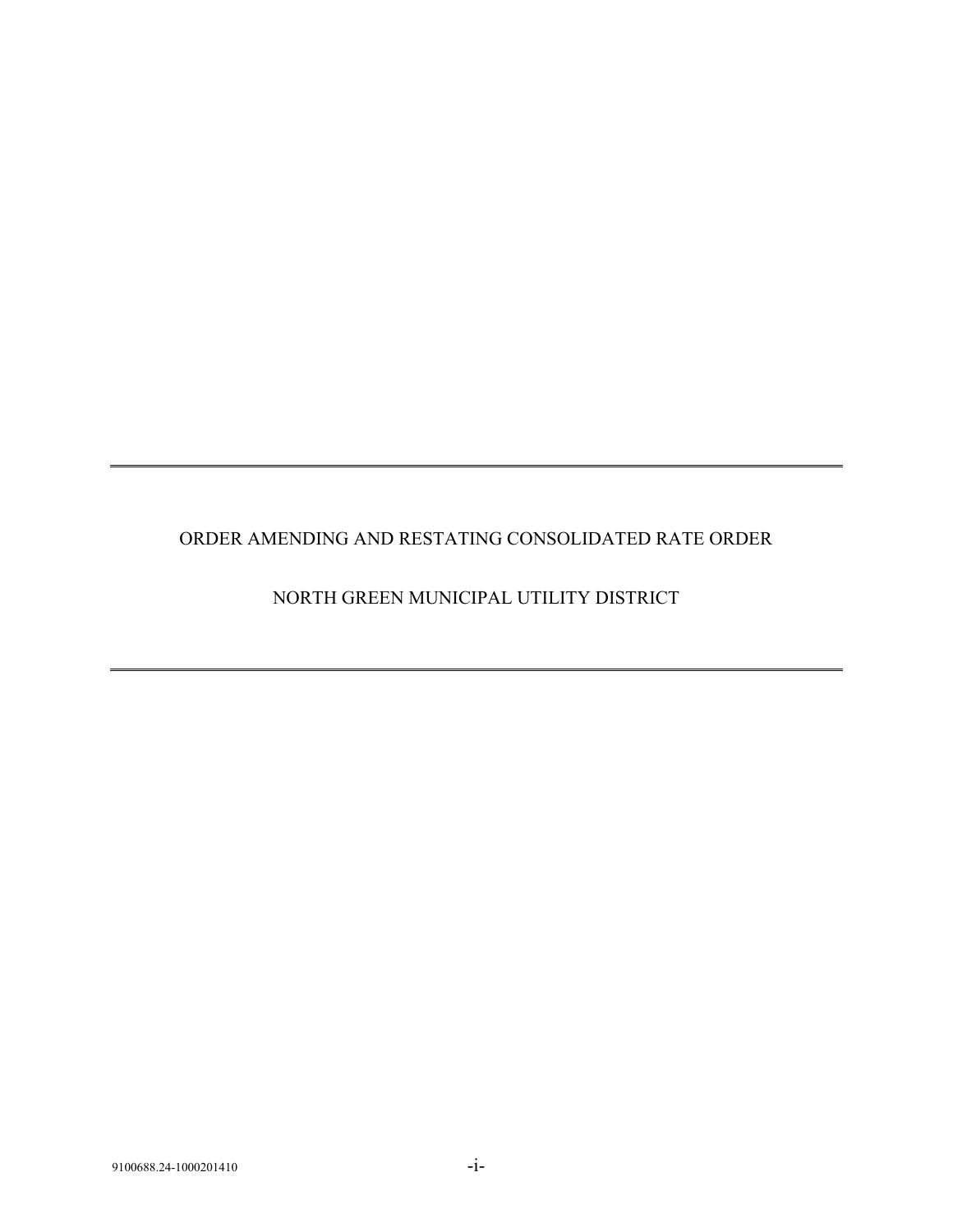# **TABLE OF CONTENTS**

# Page

| I.   |                 |                                                                 |
|------|-----------------|-----------------------------------------------------------------|
|      | A.              |                                                                 |
|      | <b>B.</b>       |                                                                 |
|      | $C$ .           |                                                                 |
| II.  |                 |                                                                 |
|      | A.              |                                                                 |
|      | <b>B.</b>       |                                                                 |
|      | $C$ .           |                                                                 |
|      | D.              |                                                                 |
|      | Ε.              |                                                                 |
| III. |                 |                                                                 |
|      | A.              |                                                                 |
|      | <b>B.</b>       |                                                                 |
|      | $C$ .           |                                                                 |
|      | D.              |                                                                 |
| IV.  |                 |                                                                 |
|      | A.              |                                                                 |
|      | <b>B.</b>       |                                                                 |
|      | $\mathcal{C}$ . |                                                                 |
|      | D.              |                                                                 |
| V.   |                 |                                                                 |
|      | A.              |                                                                 |
|      | <b>B.</b>       |                                                                 |
| VI.  |                 |                                                                 |
|      | А.              |                                                                 |
|      | <b>B.</b>       |                                                                 |
|      | C.              | Charges for Disconnection and Reconnection. In the event of any |
|      | D.              |                                                                 |
|      | Ε.              |                                                                 |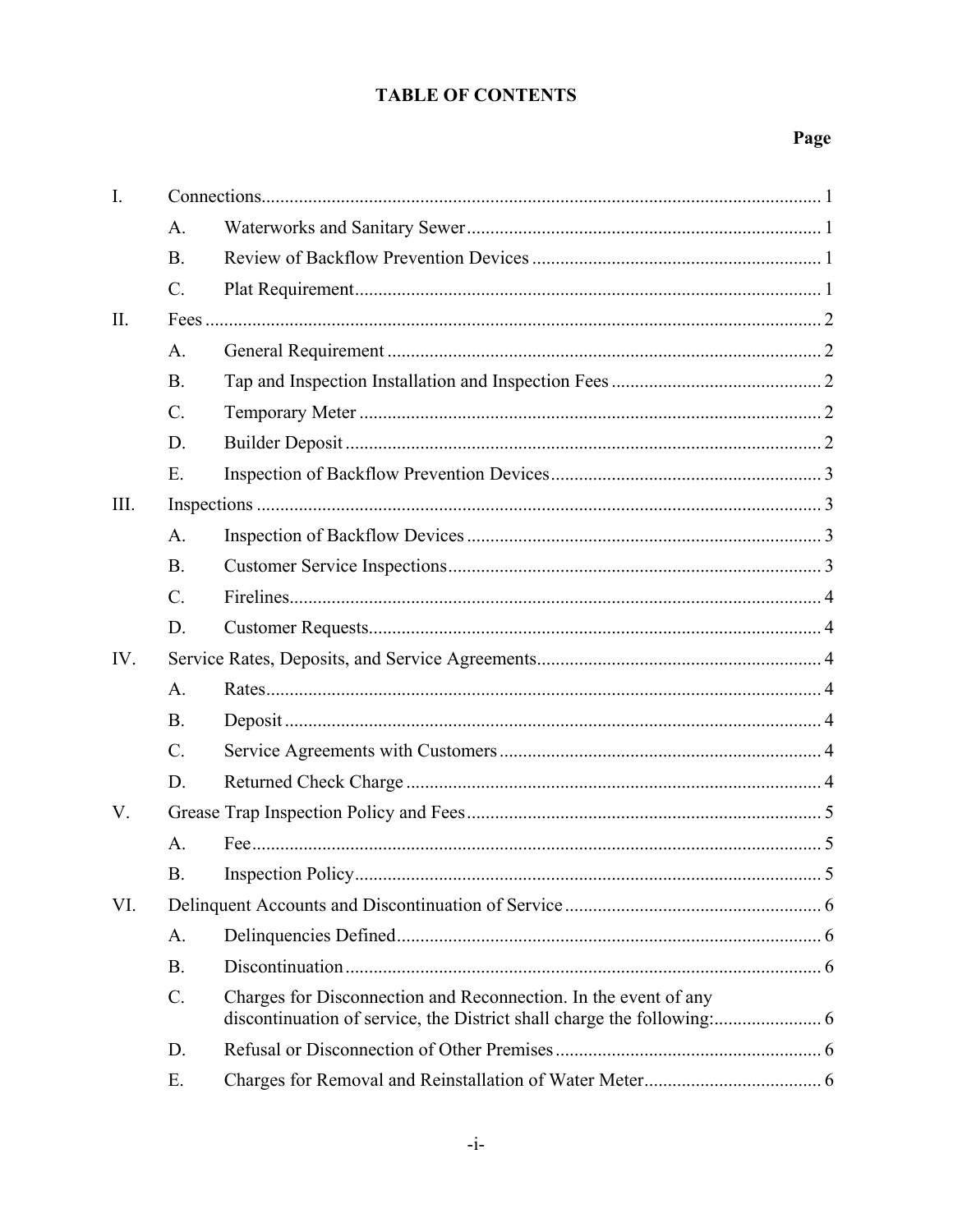#### **TABLE OF CONTENTS** (continued)

#### **Page**

| А.              |                                                                                                                                                    |
|-----------------|----------------------------------------------------------------------------------------------------------------------------------------------------|
| <b>B.</b>       |                                                                                                                                                    |
| $\mathcal{C}$ . |                                                                                                                                                    |
| D.              |                                                                                                                                                    |
| Ε.              |                                                                                                                                                    |
| F.              |                                                                                                                                                    |
|                 |                                                                                                                                                    |
| A.              |                                                                                                                                                    |
| <b>B.</b>       |                                                                                                                                                    |
|                 |                                                                                                                                                    |
|                 | Rules and Regulations Governing Drainage and/or Storm Sewer Facilities  7<br>Rules and Regulations Governing Unauthorized Connections or Services7 |

EXHIBIT A – Sample Service Agreement

EXHIBIT B – Sample Backflow Prevention Assembly Test and Maintenance Report

EXHIBIT C – Sample Customer Service Inspection Certification

EXHIBIT D – Rules and Regulations Governing Waterworks and Sanitary Sewer System

- EXHIBIT E Regulations of Commercial and Industrial Wastes
- EXHIBIT F Rules and Regulations Governing Grease and Lint Traps
- EXHIBIT G Rules and Regulations Governing Drainage and/or Storm Sewer Facilities
- EXHIBIT H Rules and Regulations Governing Unauthorized Connections or Services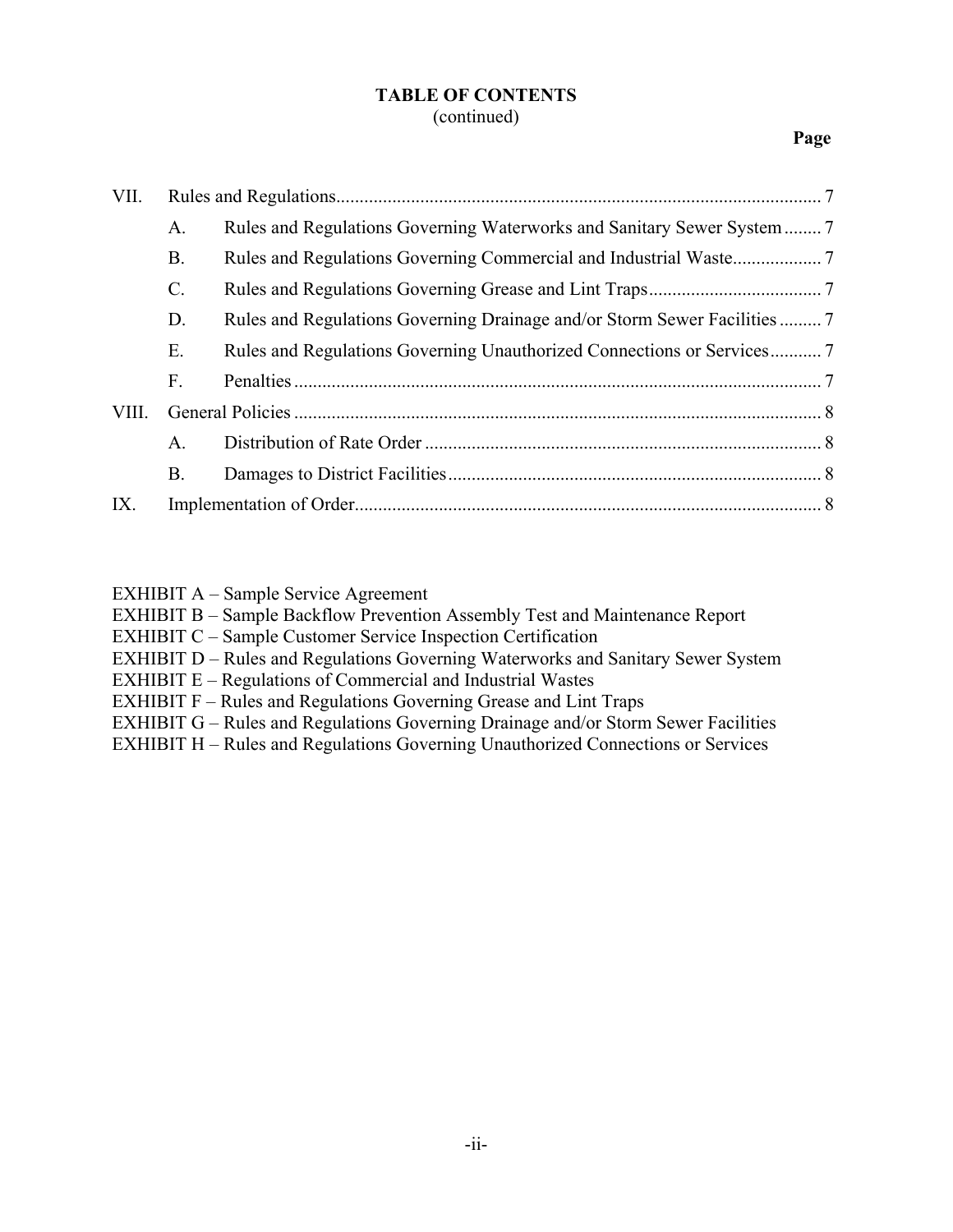### THE STATE OF TEXAS  $\S$ COUNTY OF HARRIS § NORTH GREEN MUNICIPAL UTILITY DISTRICT

WHEREAS, the Board of Directors (the "Board") of North Green Municipal Utility District (the "District") deems it appropriate and necessary to amend the rate order and to restate such Order as so amended to be effective January 1, 2012.

IT IS, THEREFORE, ORDERED BY THE BOARD OF DIRECTORS OF NORTH GREEN MUNICIPAL UTILITY DISTRICT THAT:

#### I. **Connections**.

A. Waterworks and Sanitary Sewer. All connections to the waterworks of the District shall be made by the District's operator. All connections to the sanitary sewer system of the District may be made by the customer under the conditions stated herein and shall be inspected and approved by the District's operator before back filling. Each commercial and industrial customer shall construct a waste sampling port which is available to the District operator though public easements and such other pretreatment or sampling facilities required by the District operator. Each commercial connection to the sanitary sewer system of the District shall include a grease trap. In addition, all underground piping downstream from the water connection or upstream from the sanitary sewer connection shall be inspected by the District's operator to insure compliance with the District's Rules and Regulations adopted by this Order and applicable building permits prior to back filling or pouring of the slab.

B. Review of Backflow Prevention Devices. Any backflow prevention device required by these rules must be located on each potable or irrigation service between the meter and the building foundation or prior to the first branch in the service line and designed and constructed to facilitate maintenance of the installation and inspection. Before beginning construction of a backflow preventer, a commercial user shall submit plans to the District for review and approval to insure compliance with this section.

C. Plat Requirement. Notwithstanding anything herein to the contrary, the operator shall make no connection to the District's water or sanitary sewer collection system unless either

(1) the tract, parcel, or lot of land to be served by such connection is part of an area covered by a development plat duly approved pursuant to chapter 212, Texas Local Government Code, as amended, or pursuant to an ordinance, rule, or regulation relating to such a development plat,

(2) the operator has been presented with or the customer must otherwise hold a certificate applicable to such tract, parcel, or lot of land issued by or on behalf of the Planning Commission or City Council of the City of Houston, Texas, under sections 212.002 and 212.009, Texas Local Government Code, as amended, stating that either a plan, plat, or replat of such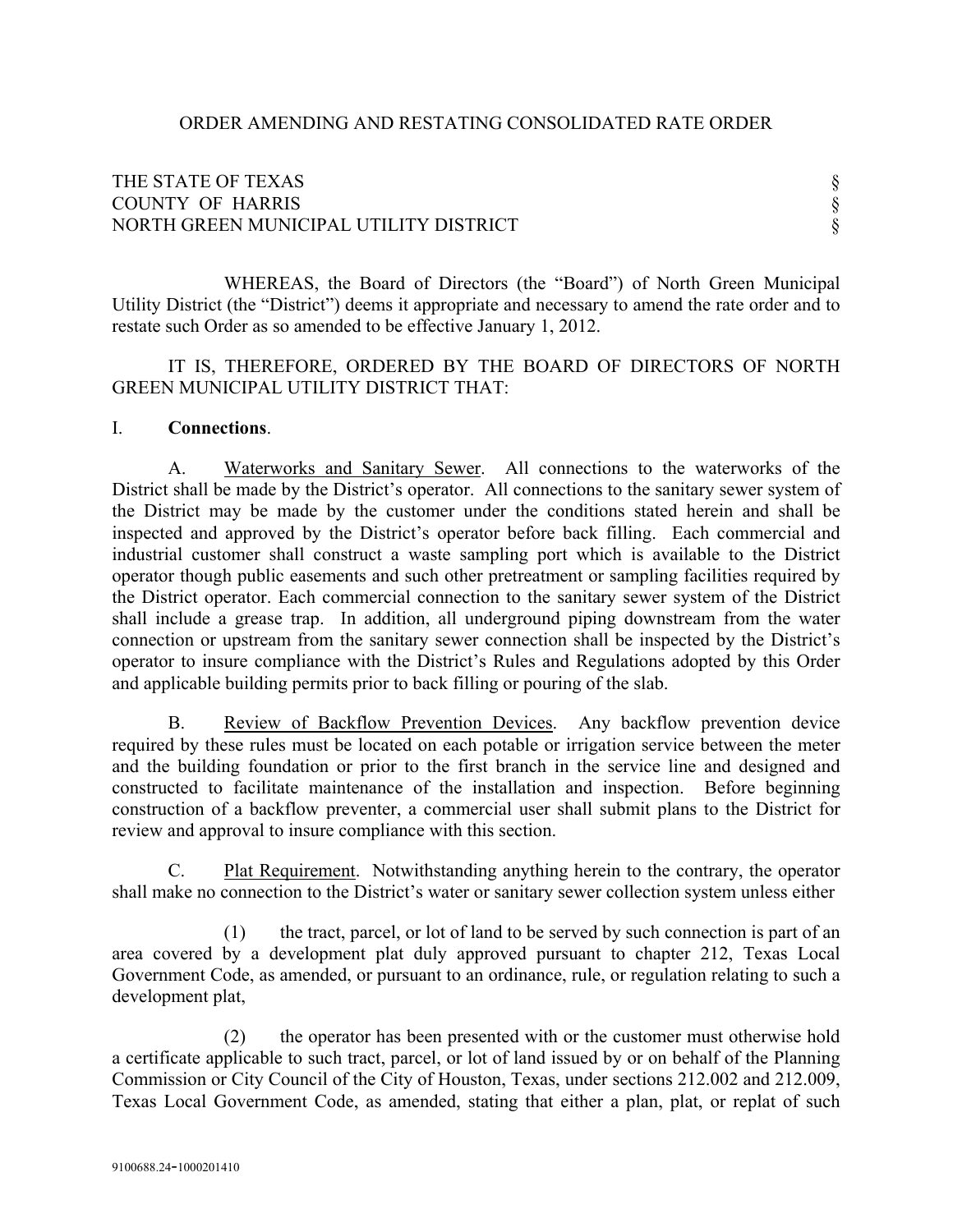tract, parcel, or lot either is not required or has been reviewed and approved by such Commission or Council, or

(3) such tract, parcel, or lot was first connected to such system prior to September 1, 1987.

#### II. **Fees**.

A. General Requirement. Any party desiring a connection to the District's waterworks or sanitary sewer system shall complete and file with the District's operator an application therefor in the form attached hereto as *Exhibit A*, or such other form as such operator may prescribe from time to time, and shall pay the fees and deposits required by this Rate Order. No connection shall be made until such fees and deposit are paid and the requirements with respect to water taps and sewer taps set forth in the District's rules have been met.

B. Water Tap Installation Inspection and Inspection Fees. The water tap fees and sewer and other inspection fees shall be calculated as follows, except that no fee shall be more than three times the cost to the District:

- (i) Commercial or Industrial: Cost to the District plus 200%.
- (ii) Residential: \$800.00 (for up to a 3/4 inch meter).
- (iii) Non-taxable entities: All connection charges to a non-taxable entity shall be established by the District on a case-by-case basis, but shall not exceed the actual cost of all facilities that are necessary to provide District services to such entity and that are financed or are to be financed in whole or in part by tax-supported revenue bonds of the District for construction, installation and inspection of the tap or connection to District water, sanitary sewer, or drainage facilities, including all necessary service lines and meters and all fees and expenses incurred due to services performed by, but not limited to, the District's Operator and/or District's Engineer.
- (iv) Residential Customer Service Inspections \$100.00 per initial inspection or for any residential re-inspection.
- (v) Pre and post construction facilities inspection \$50.00 each, plus repair costs to district facilities.
- (vi) Residential sanitary sewer inspection fee shall be \$150 per inspection.
- (vii) Commercial inspection fees shall be the cost to the District.
- (viii) Inspection for possible need of a blackflow preventer (or the installation of a backflow preventer) or for other potential health hazards - \$25.00 minimum charge to customer or actual cost to the District.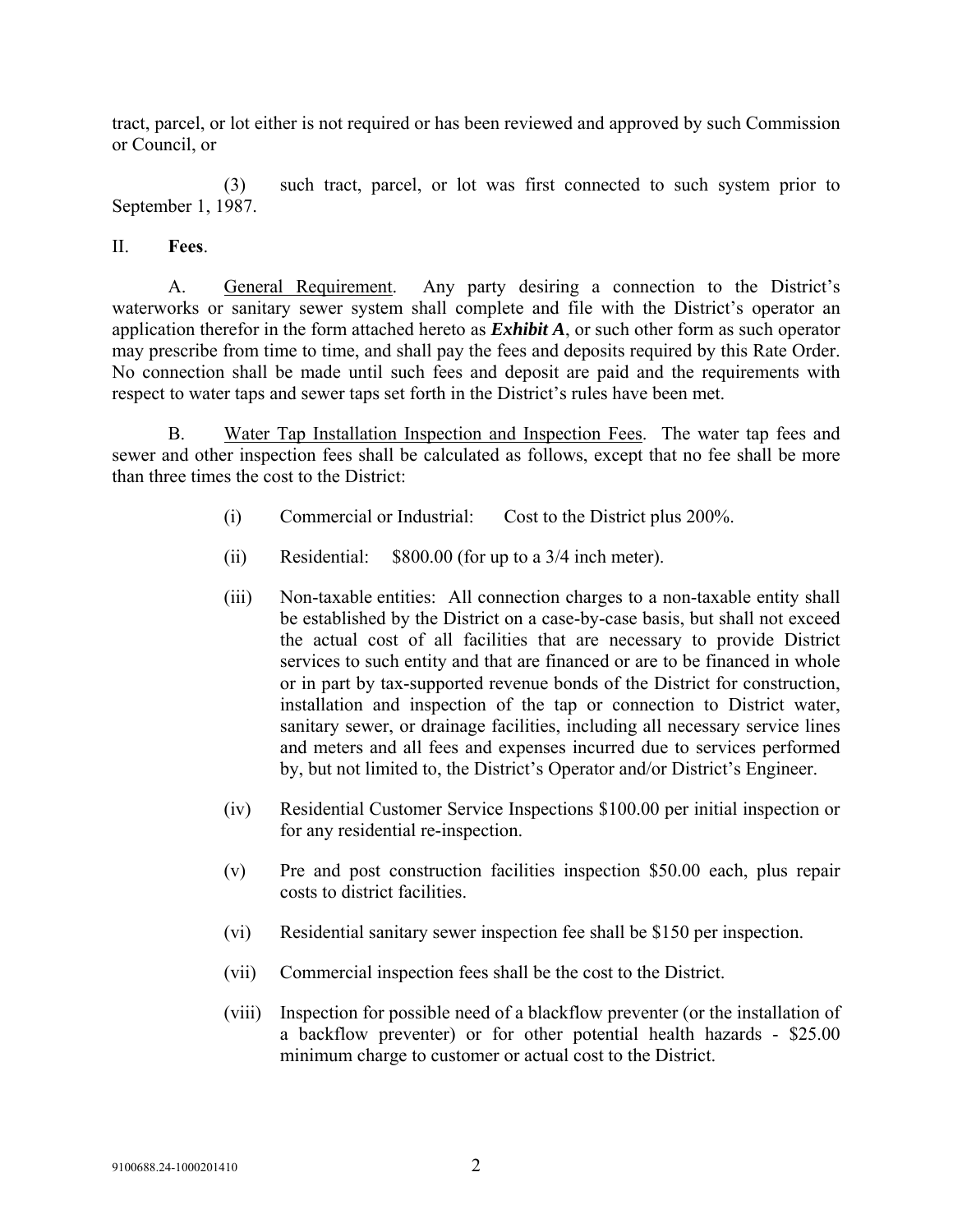C. Temporary Meter. The District will install at the request of any builder, contractor, or similar person a special meter attached to any flushing valve within the District to provide a temporary supply of water for construction purposes. Such meter shall be installed upon application and deposit of \$750, which amount shall be applied to payment of the District's water service charge for water actually used and for any damages and the balance, after a deduction of a \$75 installation charge, returned upon disconnection of the meter. No builder, contractor, or similar person shall otherwise draw water from any flushing valve within the District.

D. Transfer Fee. Each person requesting new service at an existing account address must pay a transfer fee for transfer of service of \$25.00 to be included in the first billing for monthly service.

E. Builder Deposit. Each person requesting a water or sanitary sewer connection shall establish with the District a deposit conditioned upon compliance with the District's Rules and Regulations adopted by this Order and payment in full of any damage to the District's waterworks and sanitary sewer system caused by the person and water and sewer service charges assessed against such person. Such deposit shall be returned after the sanitary sewer service line has been inspected and connected to the District's sanitary sewer system. The amount of each such deposit shall be computed in accordance with the following schedule:

2 inch meter or less: **\$1000**

Over 2 inch meter: **\$1500**

An active residential builder in the District may deposit \$1,500 for this purpose, which deposit shall be returned without payment by the District of interest and retention by the District of all District backcharges to the builder for cost of service and damages, when the builder ceases building activity in the District, upon written request therefor from the builder.

F. Inspection of Backflow Prevention Devices. The customer shall notify the District operator on the customer's intention to construct a backflow prevention device and such construction shall be inspected by the District's operator. The cost of such inspection will be charged to and paid by the customer in accordance with this order.

## III. **Inspections**.

A. Inspection of Backflow Devices.

(1) All backflow prevention assemblies shall be tested by a recognized backflow prevention assembly tester upon installation and certified to be operating within specifications. This inspection shall be conducted by the District operator prior to the time the operator makes a permanent water connection to the District's system and shall submit a test report in the form of *Exhibit B* for the District's records.

(2) Backflow prevention assemblies which are installed to provide protection against high health hazards must also be tested and certified to be operating within specifications at least annually. A high health hazard is defined as a cross-connection, potential cross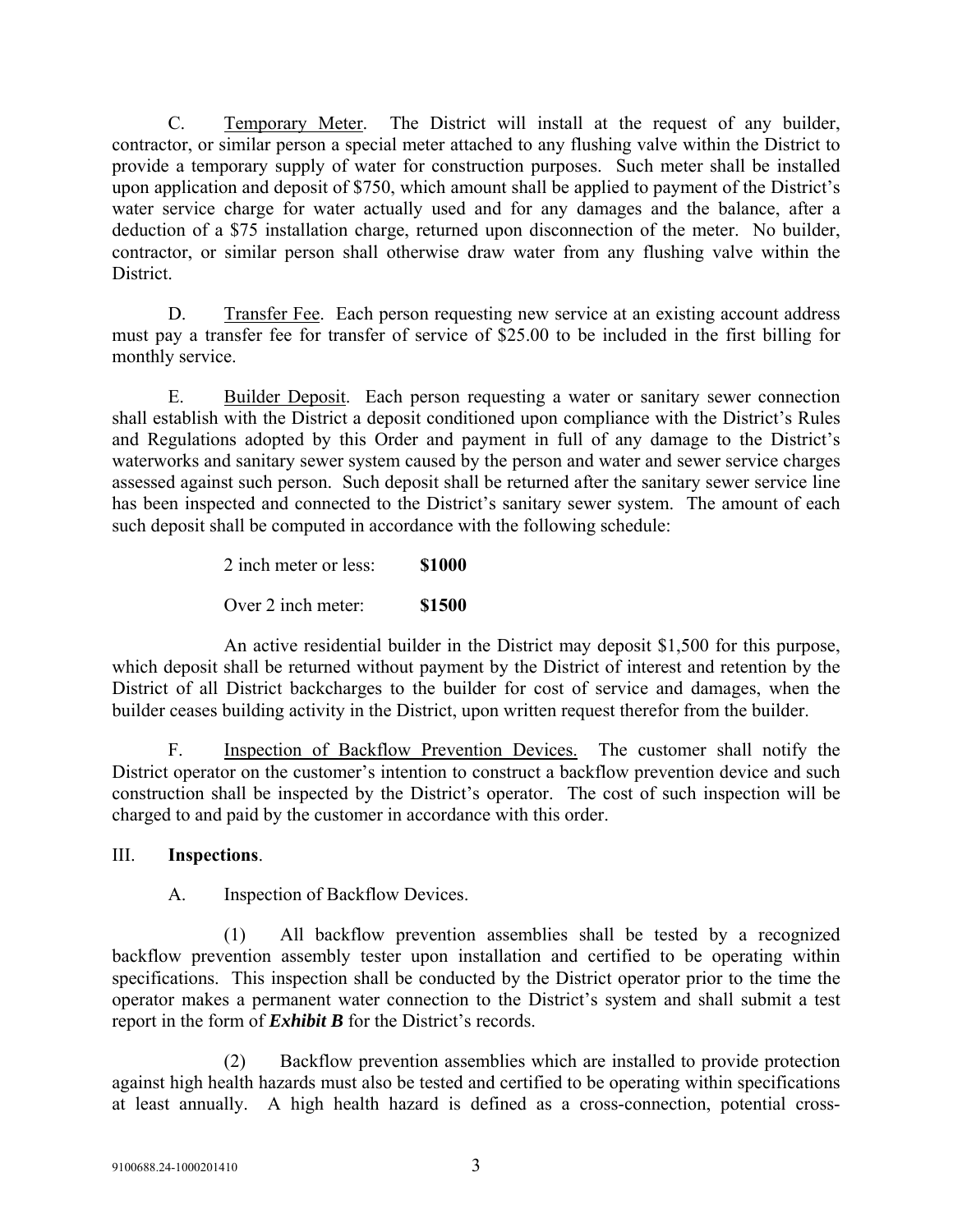connection, or other situation involving any substance that could cause death, illness, spread of disease, or has a high probability of causing such effects if introduced into the potable drinking water supply. A customer at an establishment which presents high health hazards, as determined by the District operator, must submit to a test at least annually by the District operator.

(3) To be a recognized backflow prevention assembly tester, a person shall meet the standards promulgated by the Commission.

(4) Gauges used in the testing of backflow prevention assemblies shall be tested for accuracy annually in accordance with the University of Southern California's Foundation of Cross Connection Control and Hydraulic Research and/or the American Water Works Association Manual of Cross Connection Control (Manual M-14). Testers shall include test gauge serial numbers on "Test and Maintenance" report forms. A test report must be completed by the recognized backflow prevention assembly tester for each assembly tested. The signed and dated original must be submitted to the District for record keeping purposes.

(5) The use of a backflow prevention device at the service connection shall be considered as additional backflow protection and shall not negate the use of backflow protection on internal hazards as outlined and enforced by local plumbing codes.

B. Customer Service Inspections.

(1) A customer service inspection certification in the form attached hereto as *Exhibit C* must be ordered by the customer and completed by the District operator: (1) prior to the time the District's operator provides permanent sanitary sewer service or permanent water service to a new connection in the District, (2) within five days after an existing customer receives notice from the District that it has reason to believe that cross-connections or other unacceptable water distribution practices exist at his establishment, or (3) within 30 days after any material improvement, correction or addition is made to the private water distribution facilities of any connection. Only the District's operator can perform such inspections.

(2) The existence of private water distribution facilities in violation of the District's rules is an undesirable water distribution practice. Upon discovery of any such condition, the District may immediately terminate water service to the connection to protect the integrity of its public water system. Service will be restored only when the source of potential contamination no longer exists or when sufficient additional safeguards have been taken.

C. Firelines. The District, from time to time as it deems necessary, may have its designated representative inspect any firelines, which inspection however shall be during the normal business hours of the establishment being inspected. The actual cost to the District of such inspection shall be paid by the customer.

D. Customer Requests. Whenever a customer asks the District to inspect its lines and facilities and the inspection shows that the customer's problem arises from his private sewer or water lines, and not the District's, the District shall charge the customer the cost of such inspection, and the customer shall promptly remit the charge to the District. Whenever the District is required to reinspect a grease and lint trap because the first inspection showed a violation of the district's rules and regulations, the District shall charge the customer the cost of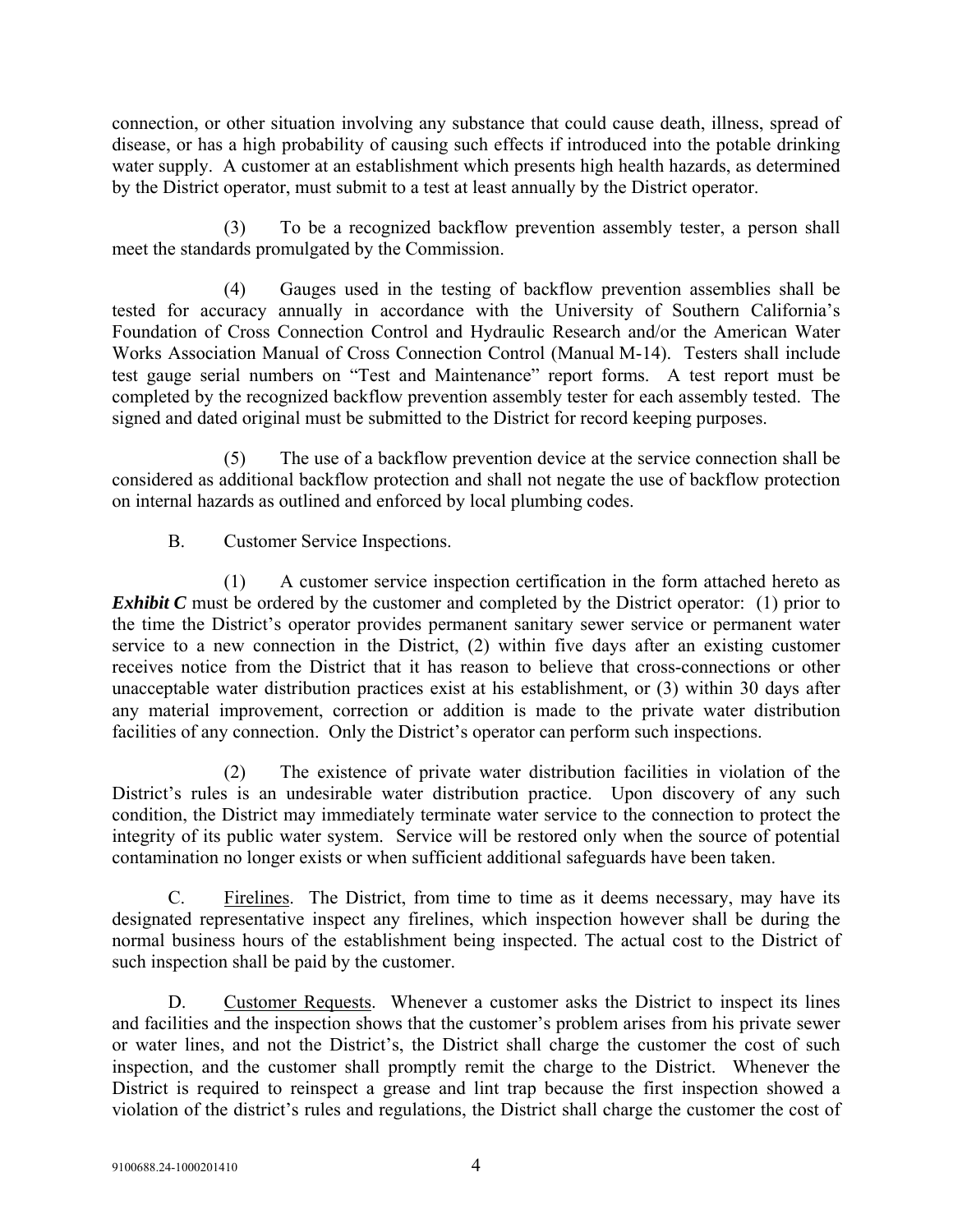such inspection, and the customer shall promptly remit the charge to the District, in addition to any other penalty or cost which may be assessed against such customer hereunder.

#### IV. **Service Rates, Deposits, and Service Agreements**.

A. Rates. The following rates and charges for the sale of water and the collection and disposal of sewage including solid waste collections, shall be in effect within the District. The District's water and sewer rates as set forth in this Rate Order include the regulatory assessment the District is required to charge each customer to pay the Commission, but does not include the City of Houston GRP fee, which shall be added as provided in this Order or as billed as amended by the City from time to time.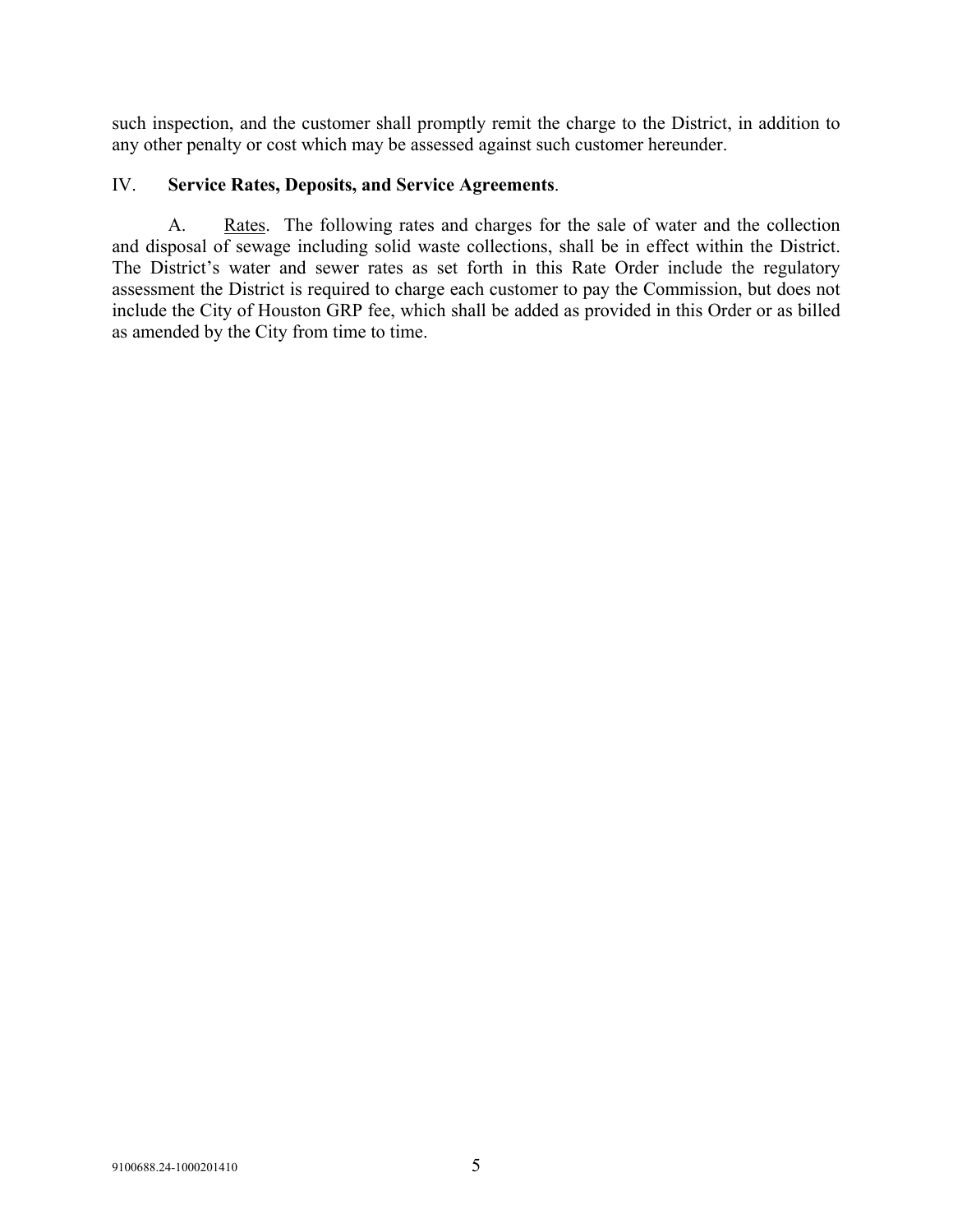#### MONTHLY WATER SERVICE RATES

#### **Single Family Residential**

#### Gallons Amount

| $0-5,000$ gallons (minimum) | \$4.80                |
|-----------------------------|-----------------------|
| $5001 - 10,000$ gallons     | $$0.45/1,000$ gallons |
| $10,001 - 15,000$ gallons   | $$0.75/1,000$ gallons |
| over $15,000$ gallons       | $$1.05/1,000$ gallons |

#### **Multi-Family Residential**

#### Gallons Amount

| $0-5,000$ gallons (minimum) | \$17.28               |
|-----------------------------|-----------------------|
| $5001 - 10,000$ gallons     | $$0.98/1,000$ gallons |
| $10,001 - 15,000$ gallons   | $$1.63/1,000$ gallons |
| over $15,000$ gallons       | $$2.28/1,000$ gallons |

#### **Commercial**

| Gallons           | Amount |                                                                  |
|-------------------|--------|------------------------------------------------------------------|
| $0-5,000$ gallons |        | \$2.00                                                           |
|                   |        | $$0.15/1,000$ gallons                                            |
|                   |        | $$0.25/1,000$ gallons                                            |
|                   |        | $$0.35/1,000$ gallons                                            |
|                   |        | $6-10,000$ gallons<br>$11-15,000$ gallons<br>$16-20,000$ gallons |

In addition to these charges the District will pass on the user the current pumpage fee from the City of Houston. This charge will be calculated by multiplying the current pumpage fee from the City of Houston times the total gallons consumed and prorating the charge plus 10% between all customers based on usage. The current fee is \$0.82 per 1,000 gallons as of April 1, 2014 and such charge will change as the city GRP fee increases to the District.

Multi-Family or Apartment units served by a master meter shall be charged as follows: The total number of gallons metered shall be divided by the number of apartment units to determine the average usage per unit. The average usage per unit shall be rounded up to the nearest 1,000 gallons for purposes of computing the amount to be charged hereunder. The rates specified above shall then be applied to such average usage to determine the amount to be charged per unit. The charge per unit then shall be multiplied by the number of apartment units to determine the total amount to be charged. Notwithstanding the foregoing, during the first three (3) months after the date of initial connection to the District's System of Apartments units services by a master meter, the customer shall be charged for water usage at the rate of \$1.00 per 1,000 gallons used. Beginning the first day of the next billing period after the third month, the following percentage of Apartment units planned ultimately to be served by such meter will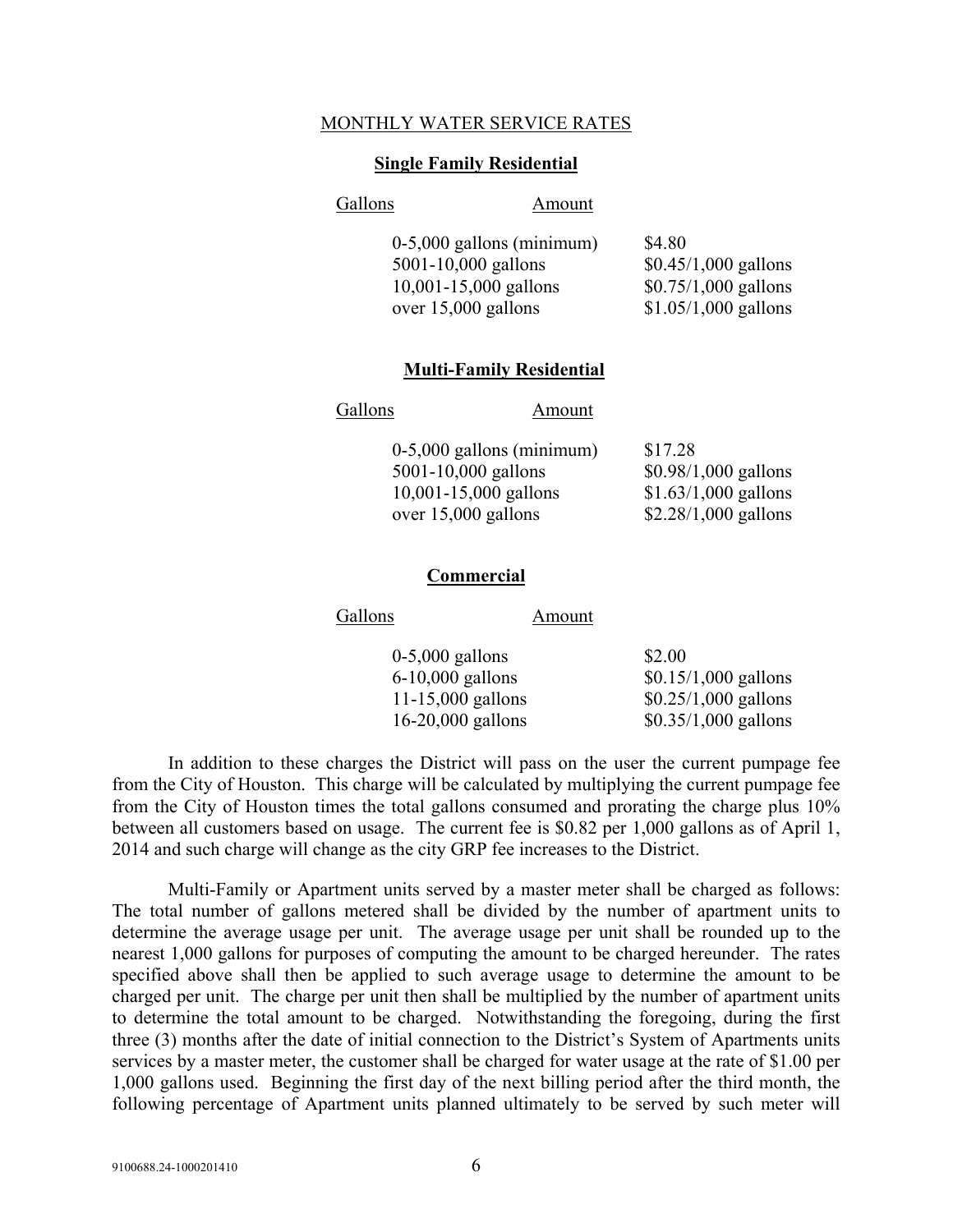conclusively be deemed to be completed and habitable and billing will be in accordance with the rates set forth above with each unit deemed to completed and habitable being considered as one unit: Newly constructed Multi Family units will receive a phase in billing as follows:

| Months after Tap  | Percentage Habitable |
|-------------------|----------------------|
| $\overline{4}$    | 25%                  |
| 6                 | 50%                  |
| $\mathbf Q$       | 75%                  |
| 12 and thereafter | $100\%$              |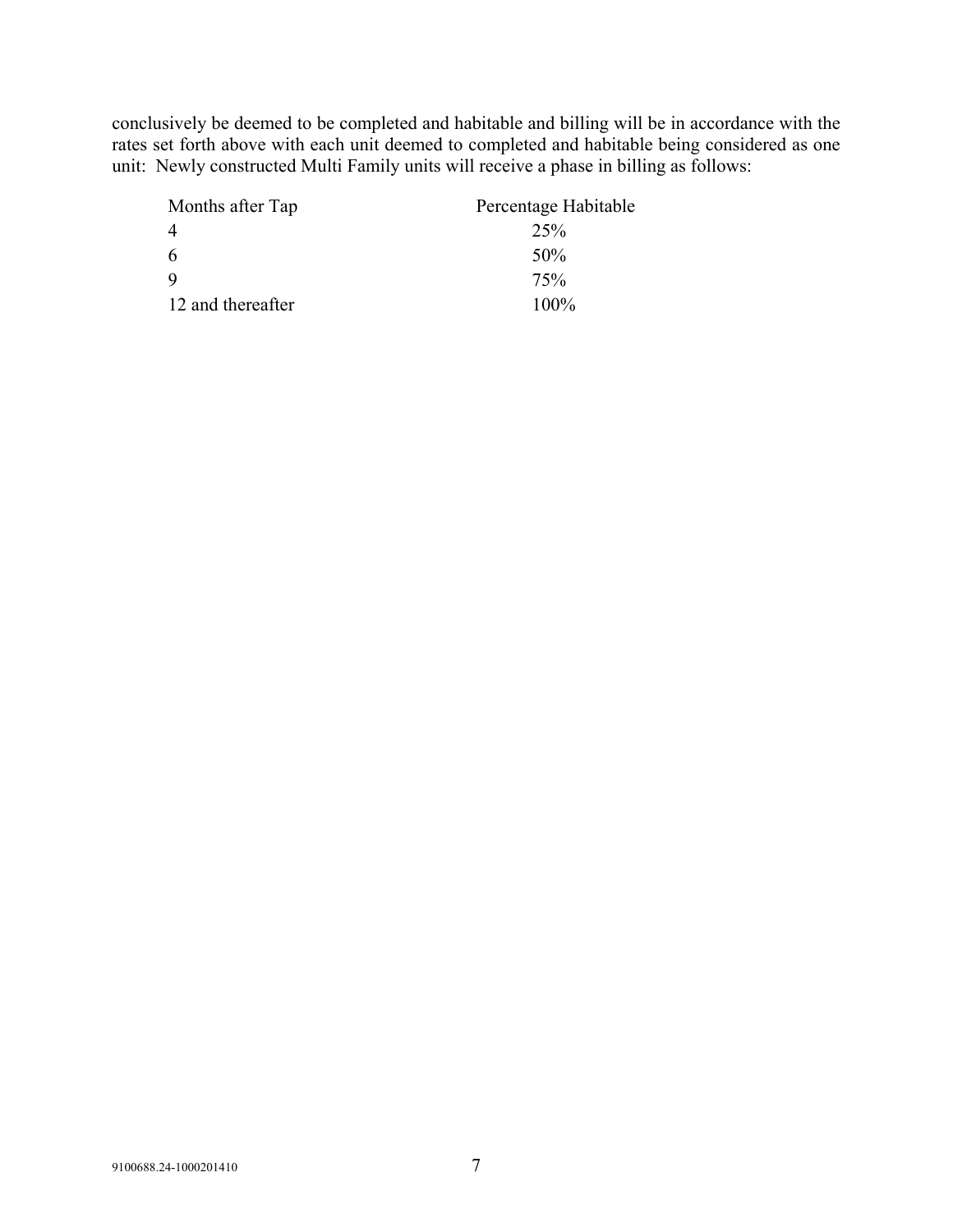#### MONTHLY SEWER SERVICE RATES

|                                   | Gallons                                                                 | Amount                                                                         |
|-----------------------------------|-------------------------------------------------------------------------|--------------------------------------------------------------------------------|
| Multi-Family Residential          | $0-2,000$ gallons of water usage<br>Over 2,000 gallons of water usage   | \$19.88<br>$$0.98/1,000$ gallons                                               |
| Commercial<br>(including schools) | $0-2,000$ gallons of water usage<br>Over 2,000 gallons of water usage   | \$2.00<br>$$0.15/1,000$ gallons                                                |
| Single family Residential         | $0-10,000$ gallons of water usage<br>Over 10,000 gallons of water usage | \$10.20<br>$$0.30/1,000$ gallons                                               |
| Industrial                        | fees as prescribed in <i>Exhibit D</i> attached hereto.                 | Industrial Rates will equal commercial rates, plus samples and water surcharge |

The rates and charges for the sale of water to and the collection and disposal of such sewage from all customers of the District's waterworks and sanitary sewer system located outside the boundaries of the District shall be 2.5 times the rates and charges above-stated or any contract rate, whichever is greater.

B. Deposit. For new accounts a deposit equal to two months average billing of the previous customer or \$200.00, whichever is greater, shall be deposited and maintained with the District prior to initiation of service. If no deposit is on file with the District, the greater of \$200.00 or two months average water and sewer billing shall be required for any account discontinued due to delinquency. If service is discontinued due to delinquency, such deposit shall be paid along with the delinquent amount owed prior to restoration of service.

C. Service Agreements with Customers. Prior to receiving permanent water service (upon initial completion of an improvement in the District, upon reinstatement of water service after a turn-off, or upon transfer of water service to a new customer), the customer must execute and deliver to the District's operator a service agreement in the form attached hereto as Exhibit "C".

D. Returned Check Charge. In the event that a customer check is returned unpaid by customer's bank for any cause other than negligence on the part of the District, a charge of **\$**25.00 shall be added to the customer's bill to cover the District cost of handling plus all current and delinquent charges. If such customer's account is also more than 30 days delinquent, the account shall be billed for such delinquency pursuant to this rate order and shall be scheduled for termination and notice therefor shall be given as provided herein. In such event, payment for the amount due on such account including all penalties must be in the form of a cashier's check or cash.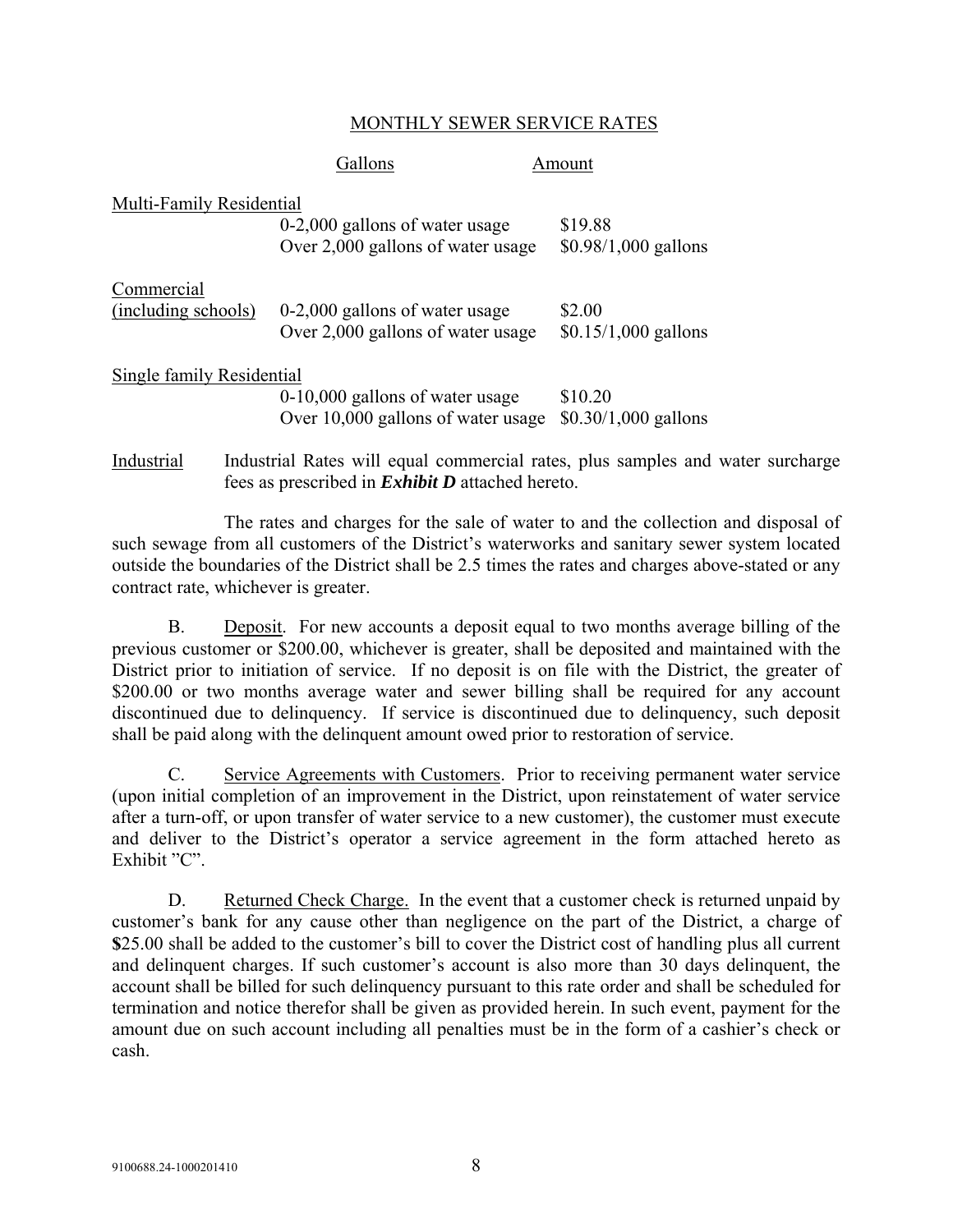#### V. **Inspection Policy and Fees**.

A. Fee. Each commercial customer with a grease trap described in *Exhibit F* or industrial customer shall pay \$25.00 per inspection plus laboratory costs (including costs associated with the gathering and processing of samples) or the actual District cost, whichever is greater.

B. Inspection Policy. Subsequent to the installation of a commercial grease trap, or waste water sampling well, there shall be monthly inspections thereof by the District's operator. Any required reinspection (which shall also be paid for by the customer at the above stated rate which the District operator determines that a reinspection is required) shall be defined as any inspection following the initial monthly inspection.

### VI. **Delinquent Accounts and Discontinuation of Service**.

A. Delinquencies Defined. All bills for water and sewer service shall become delinquent if not paid by 20 days after the date of the bill. A penalty of 10% shall be added to all bills outstanding at such time. If a bill remains delinquent for 45 days, water service shall be discontinued in accordance with this paragraph. The customer shall be notified immediately of the delinquency and the date on which water service shall be terminated if the account is not paid, which date shall be not less than 10 days from the date such notice is sent and after the next regular Board of Directors meeting after the notice is sent. Such notice shall state the time and place at which the account may be paid and that any errors in the bill may be corrected by contacting the District's operator, whose telephone number shall also be given in such notice and the date, time and place of the next regular Board of Directors meeting the customer will be afforded the opportunity to explain the reason for non payment of the bill, which explanation may or may not be accepted by the Board. A similar notice shall be left by the District's operator on the door at the address to which the service in question was provided. If the delinquent amount, including penalty, has not been paid in full by the proposed termination date, service shall then be discontinued unless otherwise agreed by the Board.

B. Discontinuation. The District may discontinue service at the customer's request, due to a customer delinquency in payment of water bills or taxes, due to an abuse of the District's system, or failure to supply any documents or data (within 10 days of receipt of a request by the District) relating to customer operations, on-site waste treatment facilities or waste actually discharged to the District's system. The District shall provide notice of the discontinuation which the Board determines to be appropriate to the circumstances.

C. Charges for Disconnection and Reconnection. In the event of any discontinuation of service, the District shall charge the following or the District's current cost therefor, whichever is greater:

- \$25 for each voluntary disconnection or reconnection
- \$50 for each disconnection or reconnection resulting from a delinguency in payment or violation of the Rules and Regulations of the District.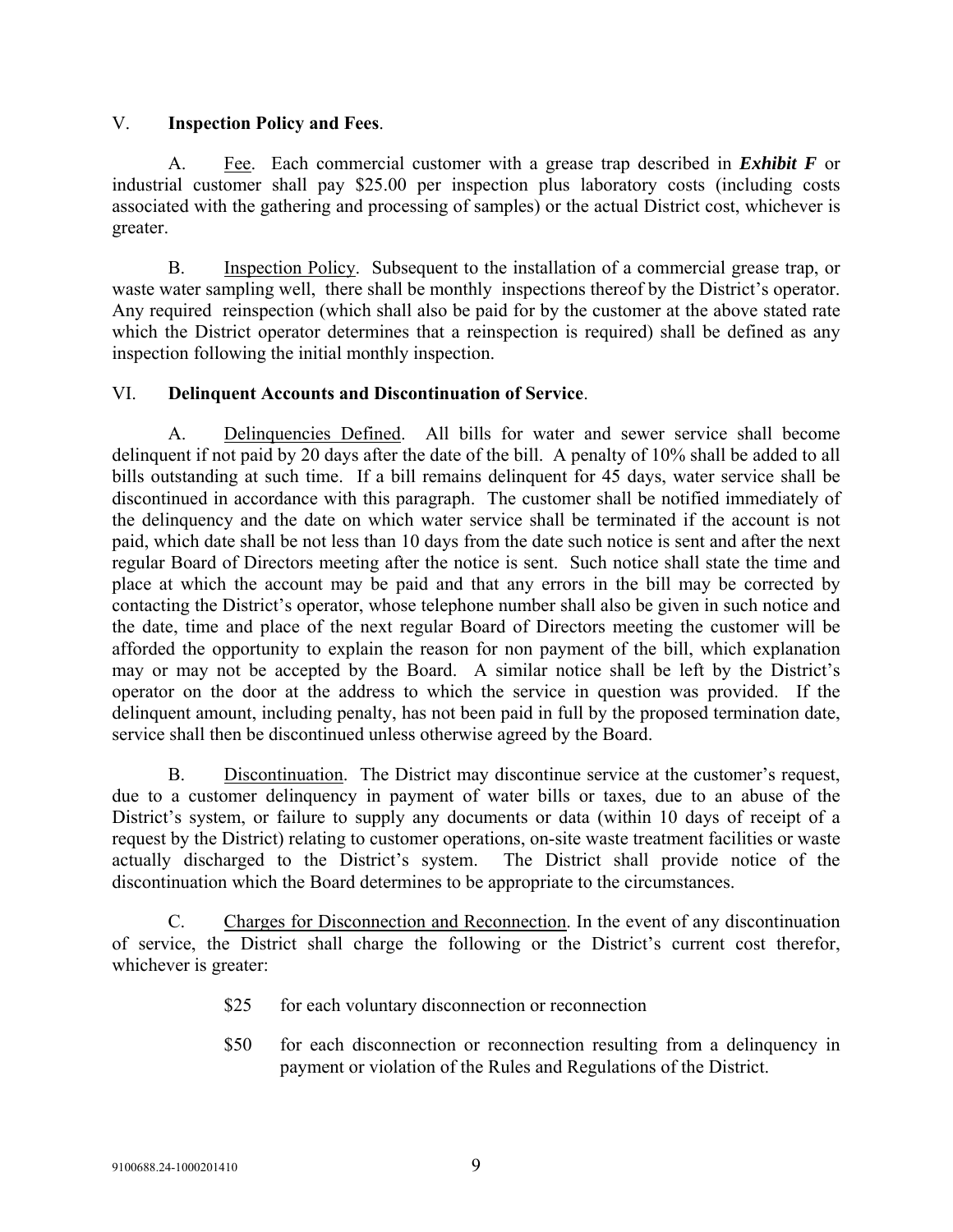D. Refusal or Disconnection of Other Premises. In instances where the person or other entity billed by the District no longer occupies or receives services from the District at the location or premises with respect to which such billing was made by the District, the District may, in its discretion, refuse to provide services to such person or entity at other locations or premises within the District or may disconnect the service lines of such person or entity, remove or lock metering devices, or otherwise suspend or interrupt services to such person or entity at other locations or premises within the District not occupied by other persons or entities.

Prior to disconnection of service lines, removal or locking of metering devices, or other suspension or interruption of services by the District as a result of any customer violations, or delinquencies, the District shall deliver or send by first class mail to the customer a final written notice specifying that:

(1) Services will be suspended or interrupted by the District, after a specified date more than 3 days after the date of the next regularly scheduled meeting of the Board of Directors of the District;

(2) The amount of delinquency or other cause for same;

(3) The customer has the opportunity to appear before the Board of Directors of the District at its next regularly scheduled meeting to present and have considered any complaint or objection to one or more disputed billings or to the stated cause for suspension or interruption of services; and

- District.
- (4) The date, time and place of such meeting of the Board of Directors of the

E. Charges for Removal and Reinstallation of Water Meter. In the event the District is required to remove a water meter in order to enforce its rules and regulations regarding District facilities including payment of all amounts due hereunder, the District shall charge \$75 to remove such meter and another \$75 for the reinstallation off such meter.

## VII. **Rules and Regulations**.

A. Rules and Regulations Governing Waterworks and Sanitary Sewer System. The Board hereby adopts the Rules and Regulations Governing Waterworks and Sanitary Sewer System, which are described in *Exhibit D* attached hereto and incorporated herein for all purposes.

B. Rules and Regulations Governing Commercial and Industrial Waste. The Board hereby adopts the Regulation Governing Commercial and Industrial Wastes, which are described in *Exhibit E* attached hereto and incorporated herein for all purposes.

C. Rules and Regulations Governing Grease and Lint Traps. The Board hereby adopts the Rules and Regulations Governing Grease and Lint Traps which are described in *Exhibit F* attached hereto and incorporated herein for all purposes.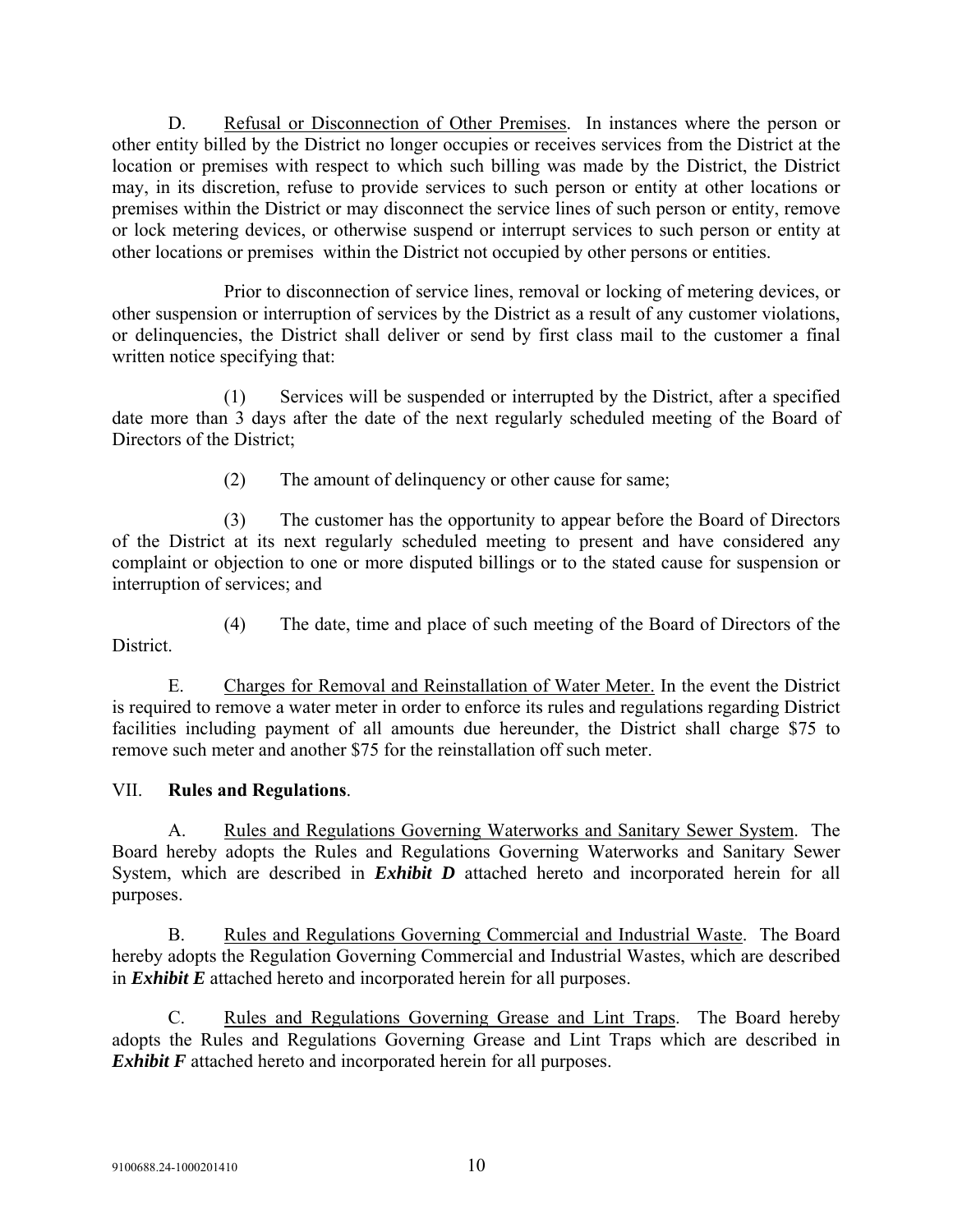D. Rules and Regulations Governing Drainage and/or Storm Sewer Facilities. The Board hereby adopts the Rules and Regulations Governing Drainage and/or Storm Sewer Facilities which are described in *Exhibit G* attached hereto and incorporated herein for all purposes.

E. Rules and Regulations Governing Unauthorized Connections or Services. The Board hereby adopts the Rules and Regulations Governing Unauthorized Connections or Services which are described in *Exhibit H* attached hereto and incorporated herein for all purposes.

F. Penalties. The Board hereby sets the following civil penalties for breach of any rule of the District or for violating any provision of this order: Unless the Board determines that there are extenuating circumstances warranting a lesser penalty, the violator shall pay the District twice the costs that the District has sustained due to the violation, up to \$5,000, but in no event will the penalty be less than \$50. A penalty under this section is in addition to any other penalty provided by the law of this state and may be enforced by complaints filed in the appropriate court of jurisdiction in the county in which the District's principal office or meeting place is located. If the District prevails in any suit to enforce its rules, it may, in the same action, recover reasonable fees for attorneys, expert witnesses, and other costs incurred by the District before the court. The amount of the attorney's fees shall be fixed by the court. For purposes hereof, each day's violation shall be considered a separate violation.

## VIII. **General Policies**.

A. Distribution of Rate Order. The President and the Secretary of the Board are authorized and instructed to cause a substantive statement of such Rules and Regulations to be published in accordance with Section 54.207, Texas Water Code.

B. Damages to District Facilities. Any loss, removal, injury or other damage to the works, facilities or properties of the District shall be restored, reconstructed, replaced or repaired only by the District. Any person, firm, corporation or other entity causing or permitting any such loss, removal, injury or other damage by accident, negligence or intentional conduct to the works, facilities or properties of the District shall report same to the District's operator within twenty-four (24) hours of its occurrence and shall be responsible for reimbursing the District its actual costs incurred in the restoration, reconstruction, replacement or repair of same, plus ten percent (10%) thereof for administrative expenses of the District, upon receipt of a billing from the District therefor.

Reimbursement to the District shall not preclude the District from assessing and collecting any other fees, charges, damages or fines or from pursuing any other remedies available to the District. The failure of any such person, firm, corporation or other entity to report any such loss, removal, injury or other damage as provided in the above paragraph shall constitute a violation of the Rules and Regulations.

IX. **Implementation of Order**. This Order shall be effective February 1, 2018, for billing rates (other than the City GRP fee which shall increase as the fee to the District increases) for all other provisions or as soon as all required publications of rule changes are completed. The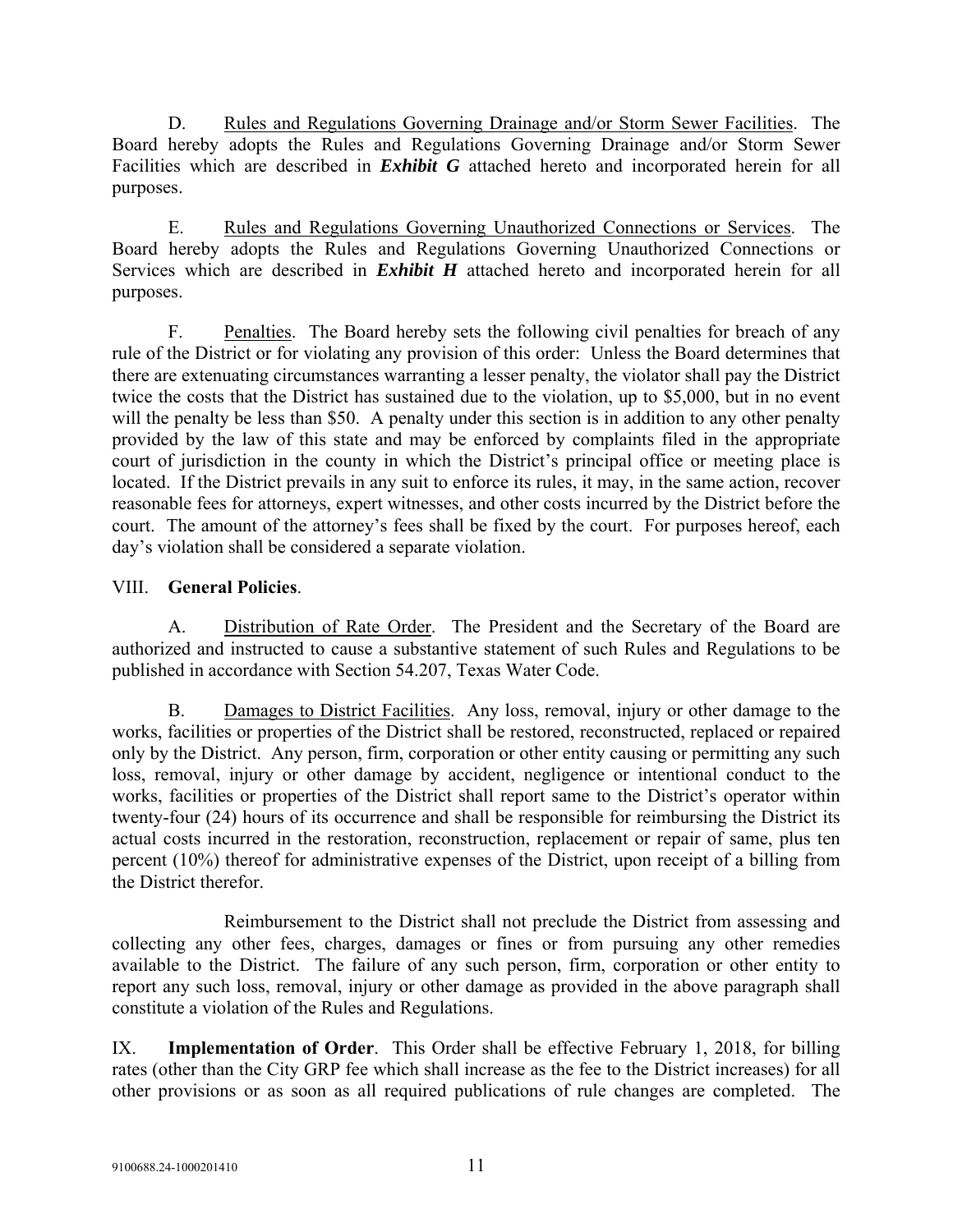President and the Vice President or Secretary or Assistant Secretary are authorized to do all things necessary and proper to evidence the Board's adoption of this Order and to carry out the intent hereof.

This Amended and Restated Order shall be effective with the February 1, 2018, billing and amends and continues the rat te order previously in effect. The President and the Vice President or Secretary or Assistant Secretary are authorized to do all things necessary and proper to evidence the Board's adoption of this Order and to carry out the intent hereof.

\* \* \*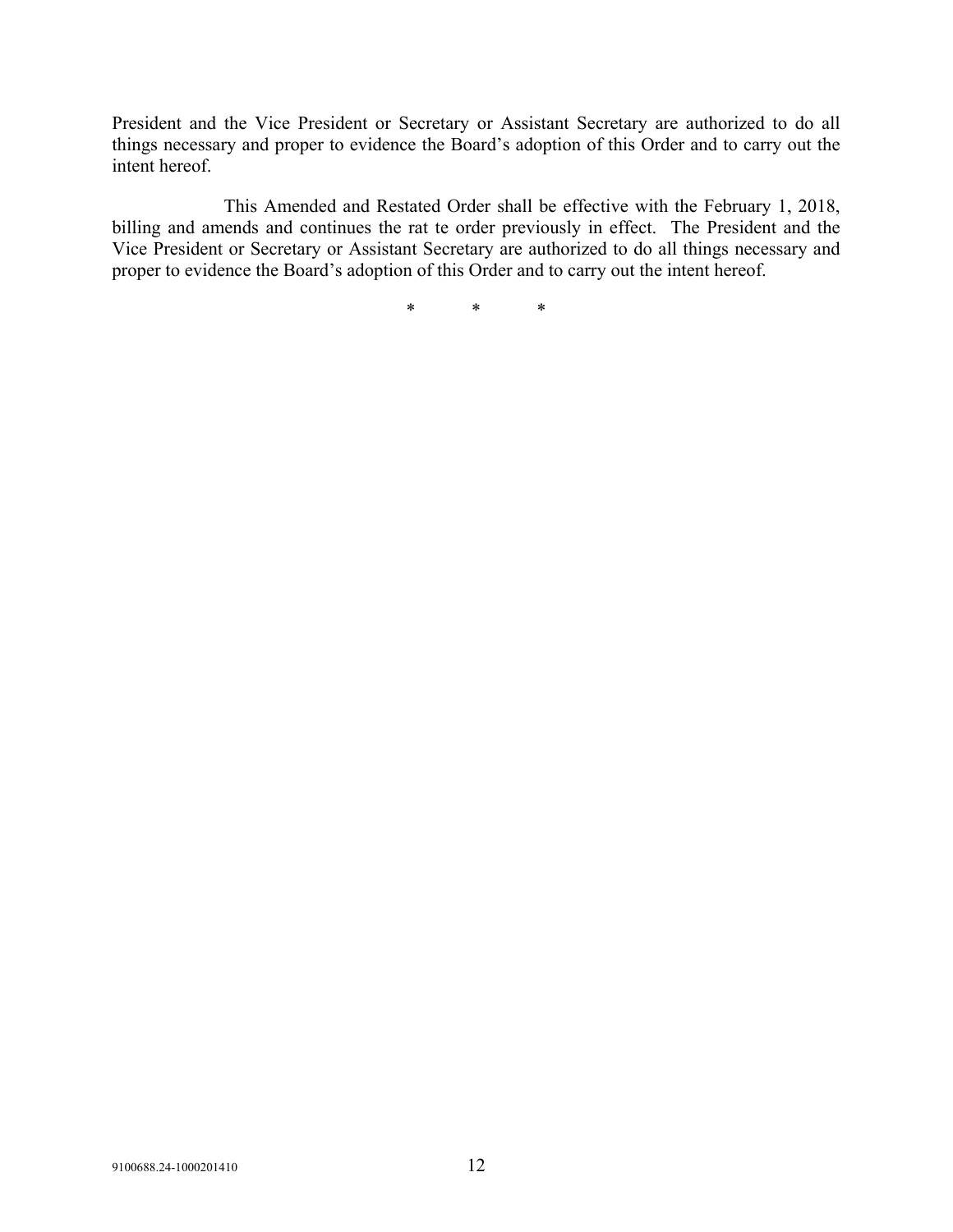# **EXHIBIT A**

#### **Sample** Service Agreement

I. **PURPOSE**. North Green Municipal Utility District is responsible for protecting the drinking water supply from contamination or pollution which could result from improper plumbing practices. The purpose of this service agreement is to notify each customer of the plumbing restrictions which are in place to provide this protection. The utility enforces these restrictions to ensure the public health and welfare. Each customer must sign this agreement before North Green Municipal Utility District will begin service. In addition, when service to an existing connection has been suspended or terminated, the water system will not re-establish service unless it has a signed copy of this agreement.

II. **PLUMBING RESTRICTIONS**. The following undesirable plumbing practices are prohibited by State regulations.

- (i) No direct connection between the public drinking water supply and a potential source of contamination is permitted. Potential sources of contamination shall be isolated from the public water system by an air-gap or an appropriate backflow prevention device.
- (ii) No cross-connection between the public drinking water supply and a private water system is permitted. These potential threats to the public drinking water supply shall be eliminated at the service connection by the installation of an air-gap or a reduced pressure-zone backflow prevention device.
- (iii) No connection which allows water to be returned to the public drinking water supply is permitted.
- (iv) No pipe or pipe fitting which contains more than 8.0% lead may be used for the installation or repair of plumbing at any connection which provides water for human use.
- (v) No solder or flux which contains more than 0.2% lead can be used for the installation or repair of plumbing at any connection which provides water for human use.

III. **SERVICE AGREEMENT**. The following are the terms of the service agreement between North Green Municipal Utility District (the "Water System") and Name of Customer (the "Customer").

> (i) The Water System will maintain a copy of this agreement as long as the Customer and/or the premises is connected to the Water System.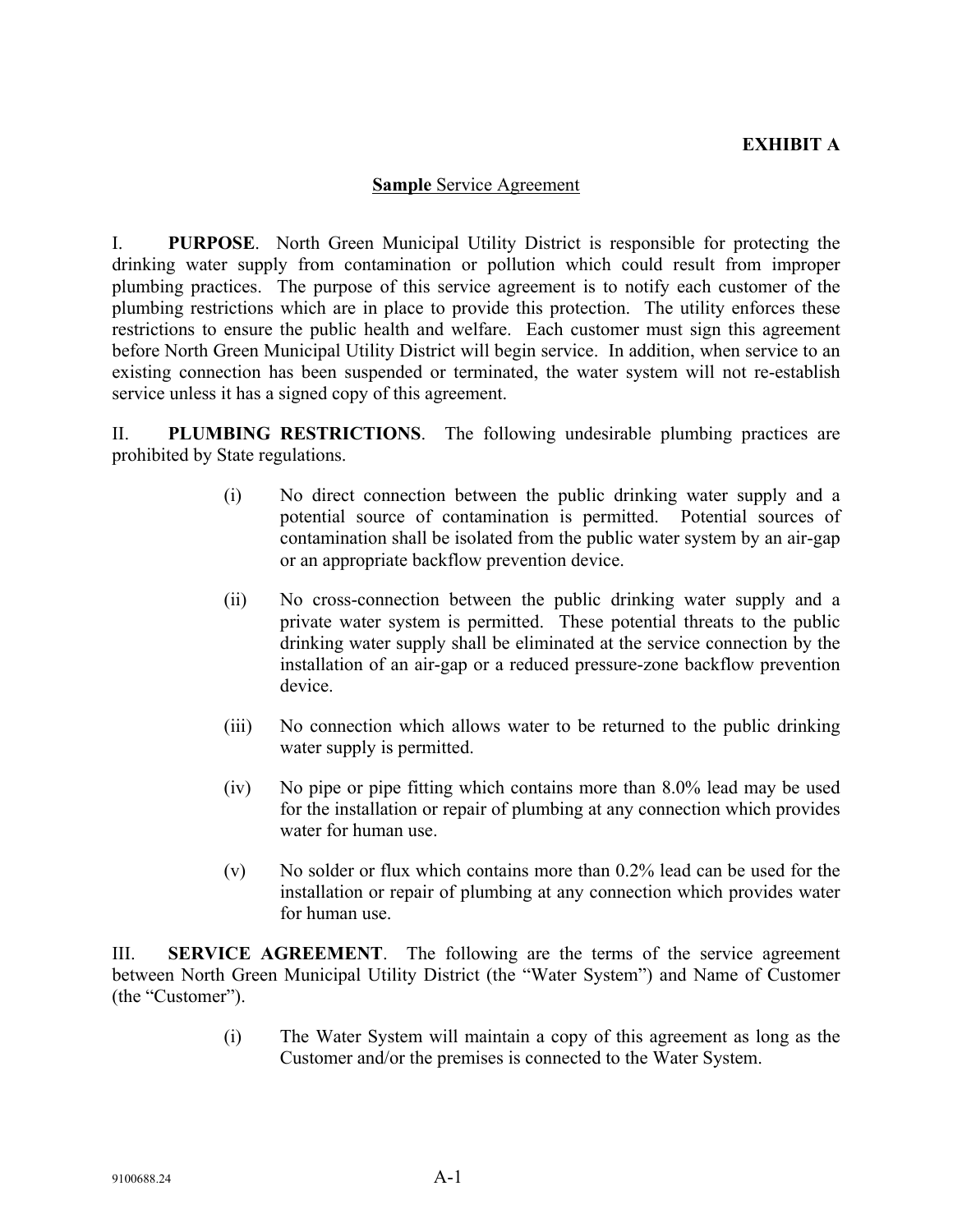- (ii) The Customer shall allow his property to be inspected for possible crossconnections and other undesirable plumbing practices. These inspections shall be conducted by the Water System or its designated agent prior to initiating service and periodically thereafter. The inspections shall be conducted during the Water System's normal business hours.
- (iii) The Water System shall notify the Customer in writing of any crossconnection or other undesirable plumbing practice which has been identified during the initial inspection or the periodic reinspection.
- (iv) The Customer shall immediately correct any undesirable plumbing practice on his premises.
- (v) The Customer shall, at his expense, properly install, test, and maintain any backflow prevention device required by the Water System. Copies of all testing and maintenance records shall be provided to the Water System.

IV. **ENFORCEMENT**. If the Customer fails to comply with the terms of the Service Agreement, the Water System shall, at its option, either terminate service or properly install, test, and maintain an appropriate backflow prevention device at the service connection. Any expenses associated with the enforcement of this agreement shall be billed to the Customer.

Customer's Signature

Date:

Address: <u>with a set of the set of the set of the set of the set of the set of the set of the set of the set of the set of the set of the set of the set of the set of the set of the set of the set of the set of the set of </u>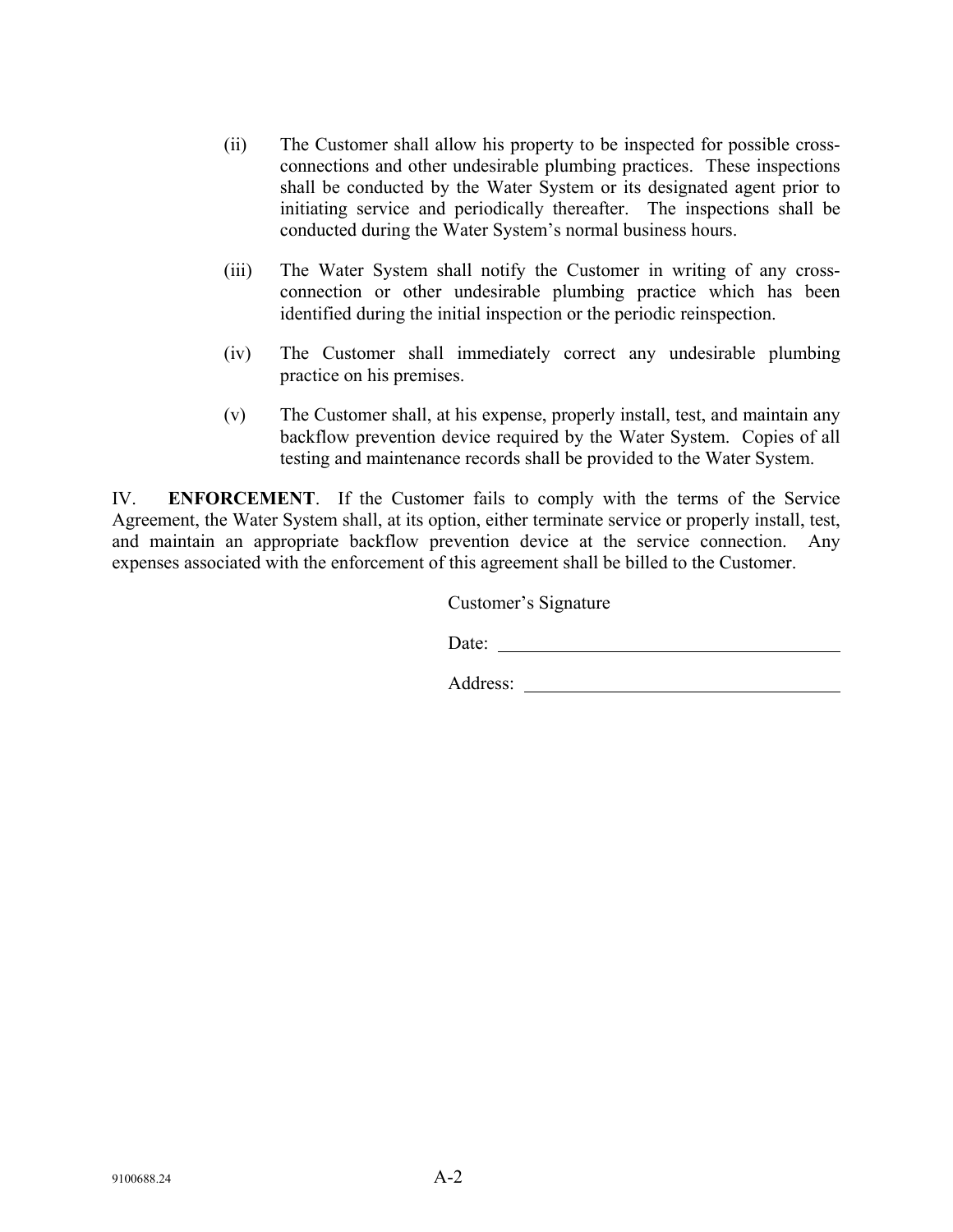#### **EXHIBIT B**

#### **Sample** Backflow Prevention Assembly Test and Maintenance Report

The following form must be completed for each assembly tested. A signed and dated original must be submitted to the District for recordkeeping purposes:

#### BACKFLOW PREVENTION ASSEMBLY TEST AND MAINTENANCE REPORT

| Name of PWS:           |  |
|------------------------|--|
| PWS I.D. $\#$ :        |  |
| Location of Service:   |  |
| Mailing Address:       |  |
| <b>Contact Person:</b> |  |

The backflow prevention assembly detailed below has been tested and maintained as required by Commission regulations and is certified to be operating within acceptable parameters.

#### TYPE OF ASSEMBLY



|                               | Reduced Pressure Principle Assembly                                       |                                                                         |                                                               | Pressure Vacuum Breaker |             |
|-------------------------------|---------------------------------------------------------------------------|-------------------------------------------------------------------------|---------------------------------------------------------------|-------------------------|-------------|
|                               |                                                                           | Double Check Valve Assembly                                             |                                                               | Air Inlet               | Check Valve |
|                               | 1st Check                                                                 | 2nd Check                                                               | Relief<br>Valve                                               | Opened at<br>psid       | psid        |
| <b>Initial Test</b>           | DC-Closed<br>Tight<br>psid<br>$RP-$<br>Leaked<br>$\overline{\phantom{1}}$ | Closed Tight<br>$\overline{\phantom{a}}$<br>Held at psid<br>Leaked<br>≂ | Opened at<br>psid<br>$\overline{\phantom{a}}$<br>Did not Open | Did not Open<br>$\sim$  | Leaked      |
| Repairs and<br>Materials Used |                                                                           |                                                                         |                                                               |                         |             |
| Test After Repair             | DC-Closed<br>Tight<br>psid<br>RP                                          | psid<br>Held at _____<br>Closed Tight<br>$\tilde{\phantom{a}}$          | Opened at<br>psid                                             | Opened at<br>psid       | psid        |

The above is certified to be true at this time of testing.

| Firm Name:                                                                                                                                                                                                                                                                                                         | Certified Tester:      |
|--------------------------------------------------------------------------------------------------------------------------------------------------------------------------------------------------------------------------------------------------------------------------------------------------------------------|------------------------|
| Firm Address:                                                                                                                                                                                                                                                                                                      | Cert. Tester No.:      |
| Firm Phone #: $\frac{1}{2}$ $\frac{1}{2}$ $\frac{1}{2}$ $\frac{1}{2}$ $\frac{1}{2}$ $\frac{1}{2}$ $\frac{1}{2}$ $\frac{1}{2}$ $\frac{1}{2}$ $\frac{1}{2}$ $\frac{1}{2}$ $\frac{1}{2}$ $\frac{1}{2}$ $\frac{1}{2}$ $\frac{1}{2}$ $\frac{1}{2}$ $\frac{1}{2}$ $\frac{1}{2}$ $\frac{1}{2}$ $\frac{1}{2}$ $\frac{1}{2$ | Date:                  |
|                                                                                                                                                                                                                                                                                                                    | Test Gauge Used:       |
|                                                                                                                                                                                                                                                                                                                    | Test Gauge Serial No.: |
|                                                                                                                                                                                                                                                                                                                    | Calibration Date:      |
|                                                                                                                                                                                                                                                                                                                    |                        |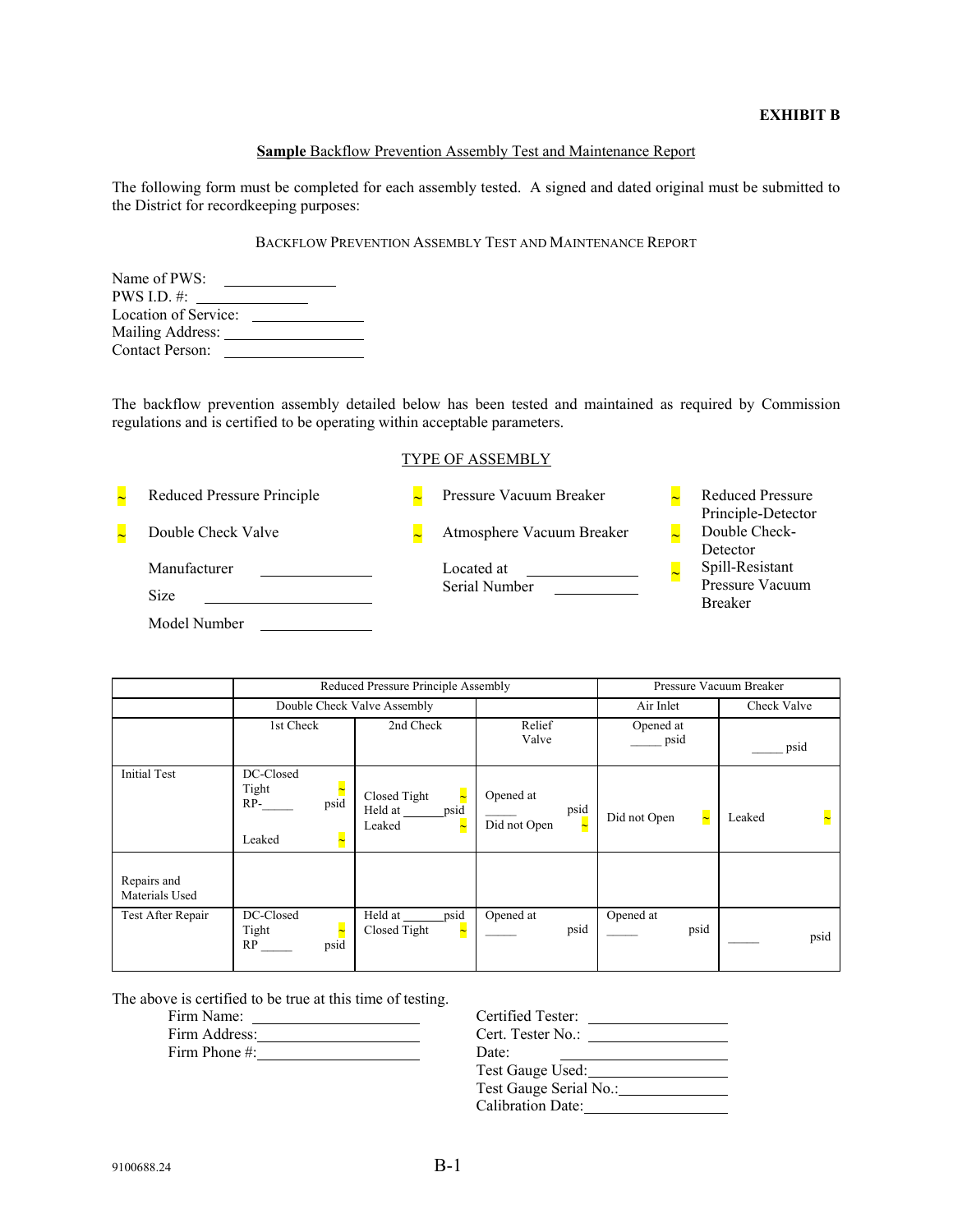**Sample** Customer Service Inspection Certification

| Name of PWS:         |  |
|----------------------|--|
| PWS I.D. $\#$ :      |  |
| Location of Service: |  |

Reason for Inspection

 $\sim$  New Construction

 $\sim$  Existing service where contaminant hazards are suspected

 $\sim$  Major renovation or expansion of distribution facilities

I consider the private water distribution facilities connected to the aforementioned public water supply do hereby certify that, to the best of my knowledge:

|     |                                                                                                                                                                                                                                                                                                                                                                                                                              | Compliance | Non-<br>Compliance | Certificate<br>of Compliance<br>on File |
|-----|------------------------------------------------------------------------------------------------------------------------------------------------------------------------------------------------------------------------------------------------------------------------------------------------------------------------------------------------------------------------------------------------------------------------------|------------|--------------------|-----------------------------------------|
| (1) | No direct connection between the public drinking water supply and a<br>potential source of contamination exists.<br>Potential sources of<br>contamination are isolated from the public water system by an air gap or an<br>appropriate backflow prevention assembly in accordance with state<br>commission.                                                                                                                  |            |                    |                                         |
| (2) | No cross-connection between the public drinking water supply and a<br>private water system exists. Where an actual air gap is not maintained<br>between the public water supply and a private water supply, an approved<br>reduced pressure-zone backflow prevention assembly is properly installed<br>and a service agreement exists for annual inspection and testing by a<br>certified backflow prevention device tester. |            |                    |                                         |
| (3) | No connection exists which would allow the return of water used for<br>condensing, cooling or industrial processes back to the public water supply.                                                                                                                                                                                                                                                                          |            |                    |                                         |
| (4) | No pipe or pipe fitting which contains more than 8.0% lead exists in private<br>water distribution facilities installed on or after July 1, 1988 and prior to<br>January 4, 2014. Plumbing installed after January 4, 2014 bears the<br>expected labeling indication <.25% lead content.                                                                                                                                     |            |                    |                                         |
| (5) | No solder or flux which contains more than 0.2% lead can be used for the<br>installation or repair of plumbing at any connection which provides water<br>for human use.                                                                                                                                                                                                                                                      |            |                    |                                         |

Water service shall not be provided or restored to the private water distribution facilities until the above conditions are determined to be in compliance.

I further certify that the following materials were used in the installation of the private water distribution facilities:

| Service Lines Lead $\sim$ Copper $\sim$ PVC |  |  |                                                               | $\sim$ Other $\sim$ |
|---------------------------------------------|--|--|---------------------------------------------------------------|---------------------|
| Solder                                      |  |  | Lead $\sim$ Lead Free $\sim$ Solvent Weld $\sim$ Other $\sim$ |                     |

I recognize that this document shall become a permanent record of the aforementioned Public Water System and that I am legally responsible for the validity of the information I have provided.

l

l

Signature of Inspector

Registration Number

Title

l

l

 $\overline{a}$ 

Type of Registration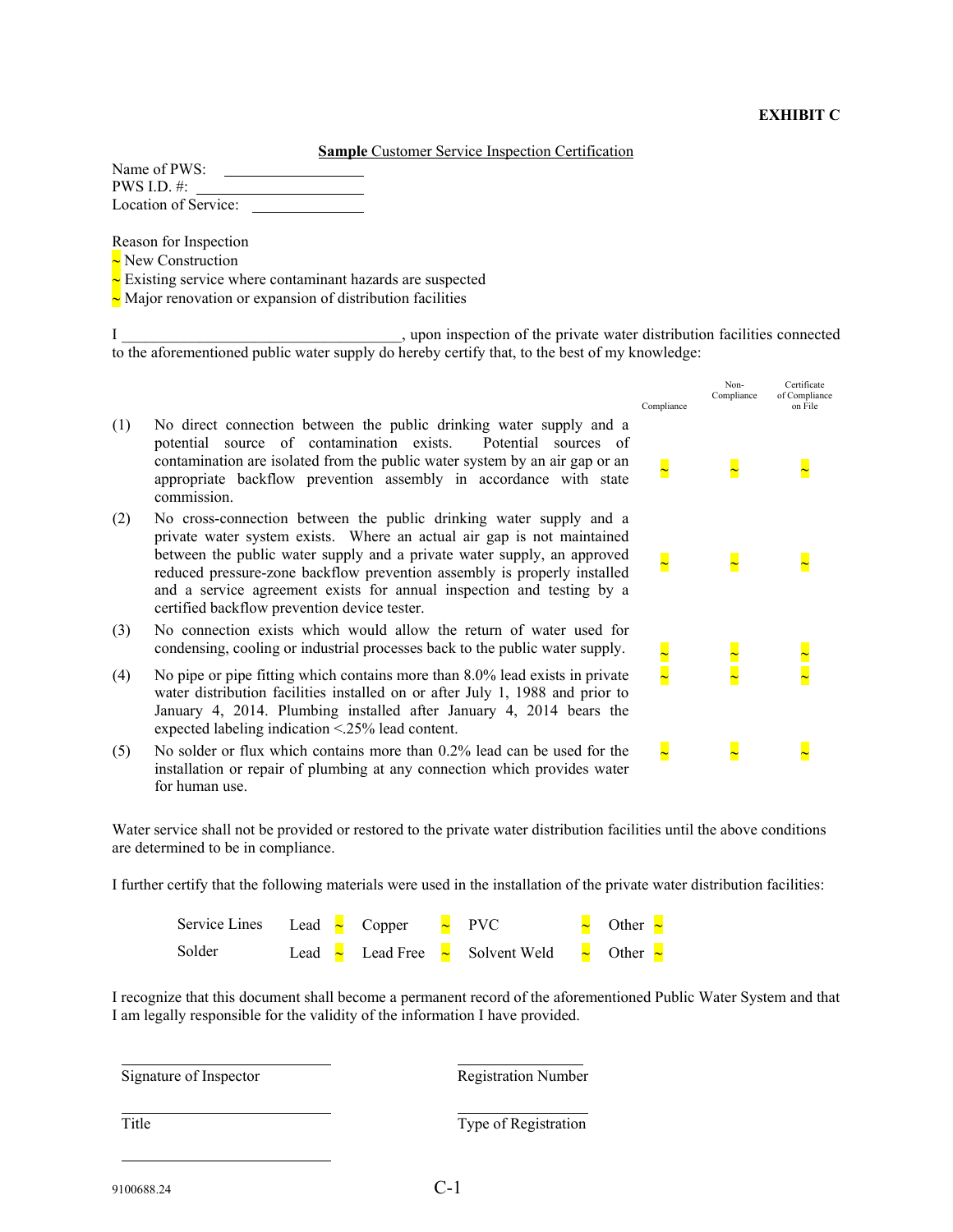Date

l

Remarks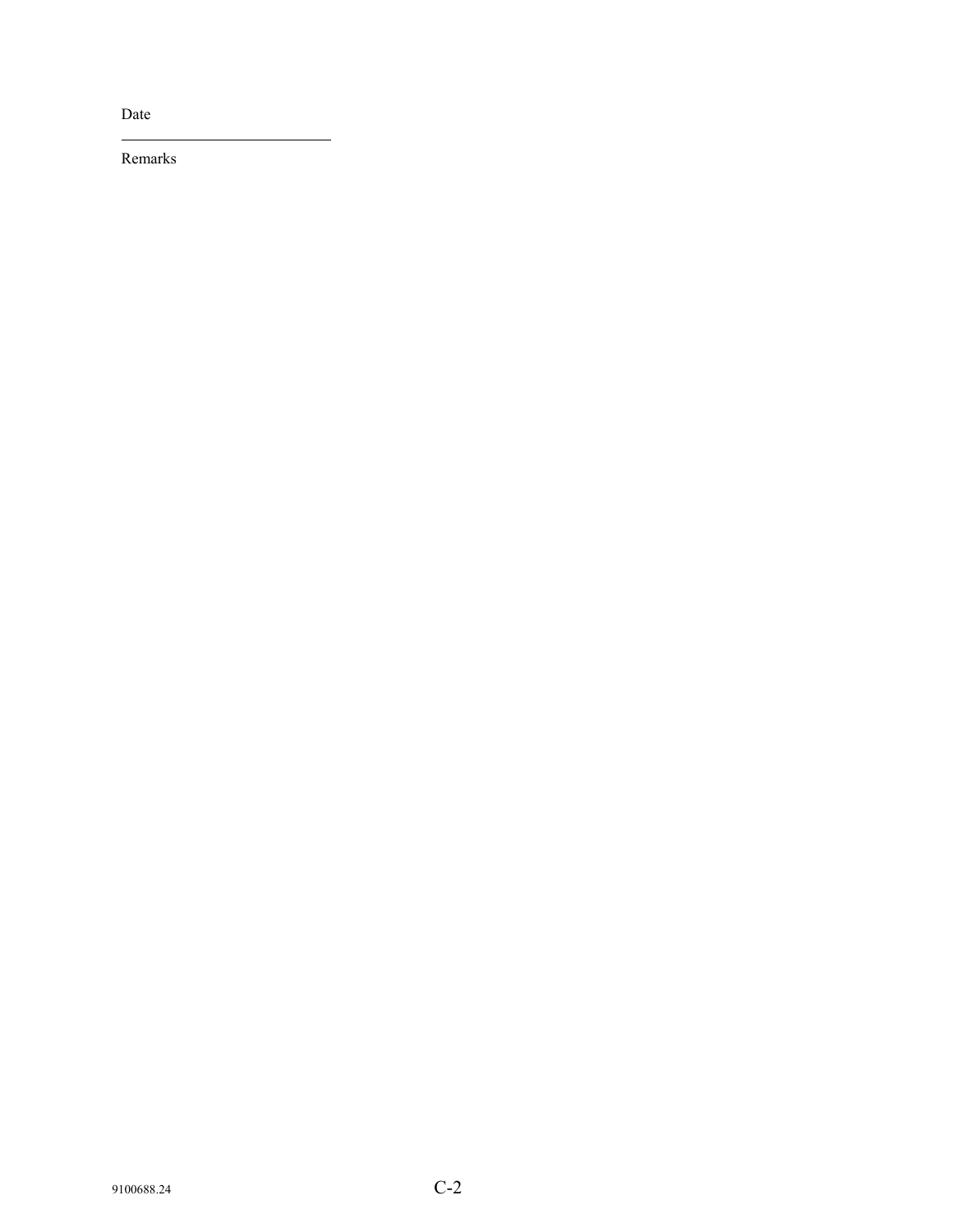## **EXHIBIT D**

#### NORTH GREEN MUNICIPAL UTILITY DISTRICT

### RULES AND REGULATIONS GOVERNING WATERWORKS AND SANITARY SEWER SYSTEM

#### I. Service Lines

A. The "service line" is defined as the sewer line from the foundation of the house or commercial building to the sewer line owned by the District.

B. Only one service line may be connected to the District's sanitary sewage collection system for each residence or commercial building.

C. The following types of pipe and fitting materials are approved for constructing service lines. Pipe and fittings in each individual service line must consist of the following material or other material approved by the District's engineer:

(1) Poly-vinyl-chloride (PVC) pipe conforming to ASTM Specification D3034 (Minimum SDR 26 Rating) or ASTM Specification F789 (with UL Listing) and installed according to ASTM D2321.

(2) Ductile-Iron pipe conforming to ANSI A21.51 with rubber gasket joints conforming to ANSI A21.11, and installed according to manufacturer's recommendations.

(3) Schedule 40 Poly-vinyl-chloride (PVC\_ pipe conforming to ASTM F-477 and installed as per Section II of these specifications.

- D. Minimum sizes of service lines shall be as follows:
	- (1) Residential 4-inches in diameter.
	- (2) Commercial 6-inches in diameter.
- E. Minimum grades for service lines shall be as follows:
	- (1) 4-inch pipe one foot drop per hundred feet  $(1\%)$
	- (2) 6-inch pipe six inches drop per hundred feet  $(0.5\%)$
	- (3) 8-inch pipe four inches drop per hundred feet  $(0.33\%)$
- F. Maximum grades for service lines shall be as follows:
	- (1) 4-inch pipe two and one-half feet drop per hundred feet  $(2.5\%)$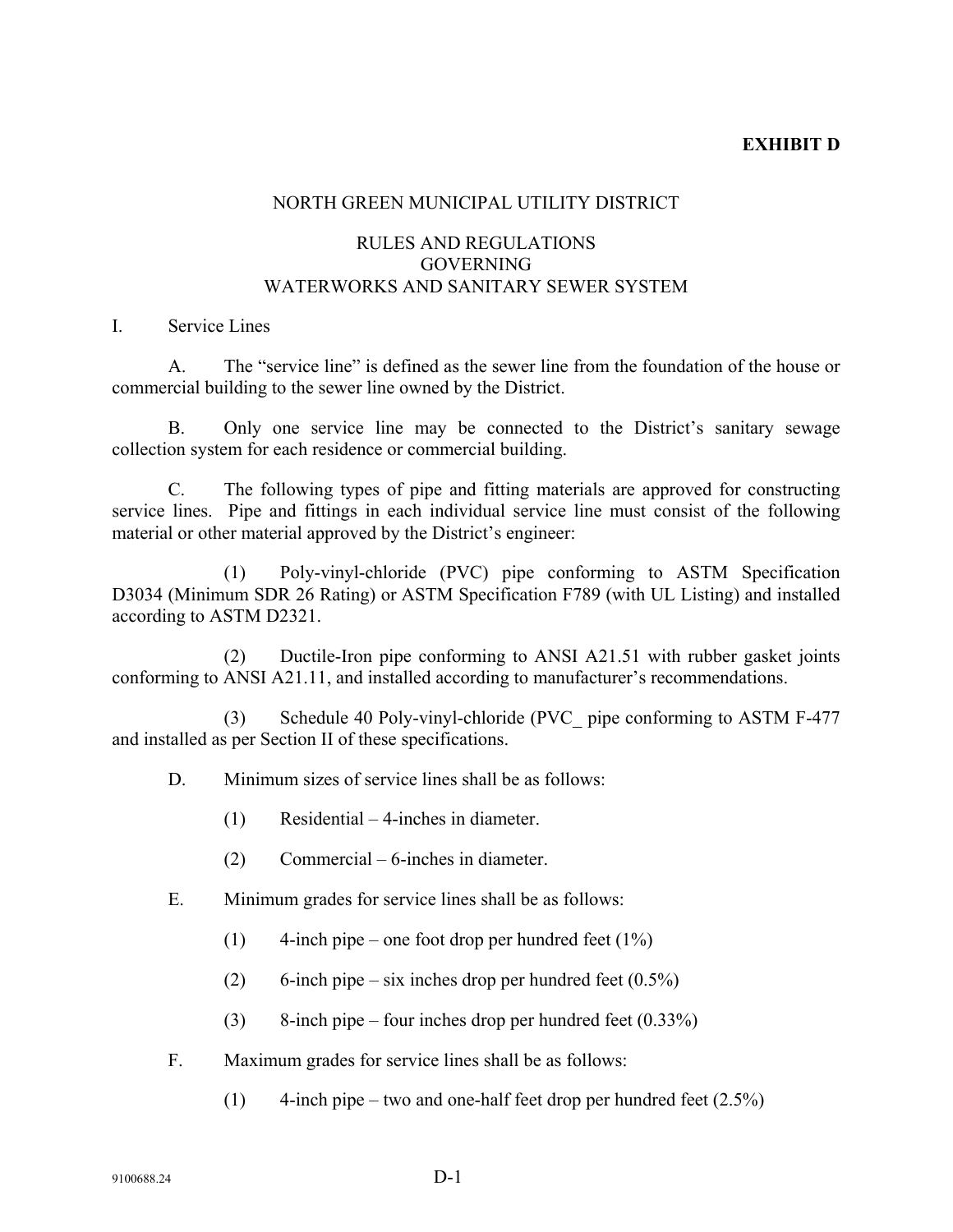- (2) 6-inch pipe one and one-half feet drop per hundred feet  $(1.5\%)$
- $(3)$  8-inch pipe one foot drop per hundred feet  $(1\%)$

G. All service lines must be constructed to true alignment and grade. Warped and sagging service lines will not be permitted.

II. Testing of Sewer Service Lines.Sewer service lines shall be tested after installation either by air test or water test, such determination to be made by the District representative on inspection of the service line. The testing shall be performed on the total footage of sewer service line from the building stub-out to the District main.

III. Plan Review. Plans and specifications for the installation of the sanitary sewer service line shall be submitted to the District for review prior to installation. Plans and specifications must be submitted at least fifteen (15) days prior to the time approval and comments or recommendations are desired. Plans and specifications shall have received approval by the engineer of the District and a letter of such approval must accompany the pans and specifications to the District Operator before the installation of the sanitary sewer service line can be installed.

IV. Inspection. Construction shall be subject to inspection of the District Operator or a representative of the District at all times. Changes or adjustments requested during the inspection shall be made promptly. Failure to adhere to the preceding regulations will result in water service being discontinued until the requirements and necessary corrections have been met and written permit has been granted.

V. Tap Fees. In order for any water taps to be made to any facility, it will be required that all fees be paid to the District prior to any sewer inspections or water taps being made.

VI. Receipt of Tap Fees. After the receipt of your tap fee, it will be necessary that the contract plumber notify the District Operator when the sanitary sewer service line is ready for inspection. Tap fees for commercial taps are figured on a cost plus basis. In the event the water tap for the facility should cost more than the estimated amount, the difference will be billed for.

VII. Connection of Building Sewer Outlet to Service Lines.

A. Building tie-on connection must be made directly to the stub-out from the building plumbing at the foundation on all waste outlets.

B. Water-tight adapters of a type compatible with the materials being joined must be used at the point of connection of the service line to the building plumbing. No cement grout materials are permitted.

C. Existing "wye" and stack connections must be utilized for connection of the service line to the sewer main unless written exception is granted by the District's operator.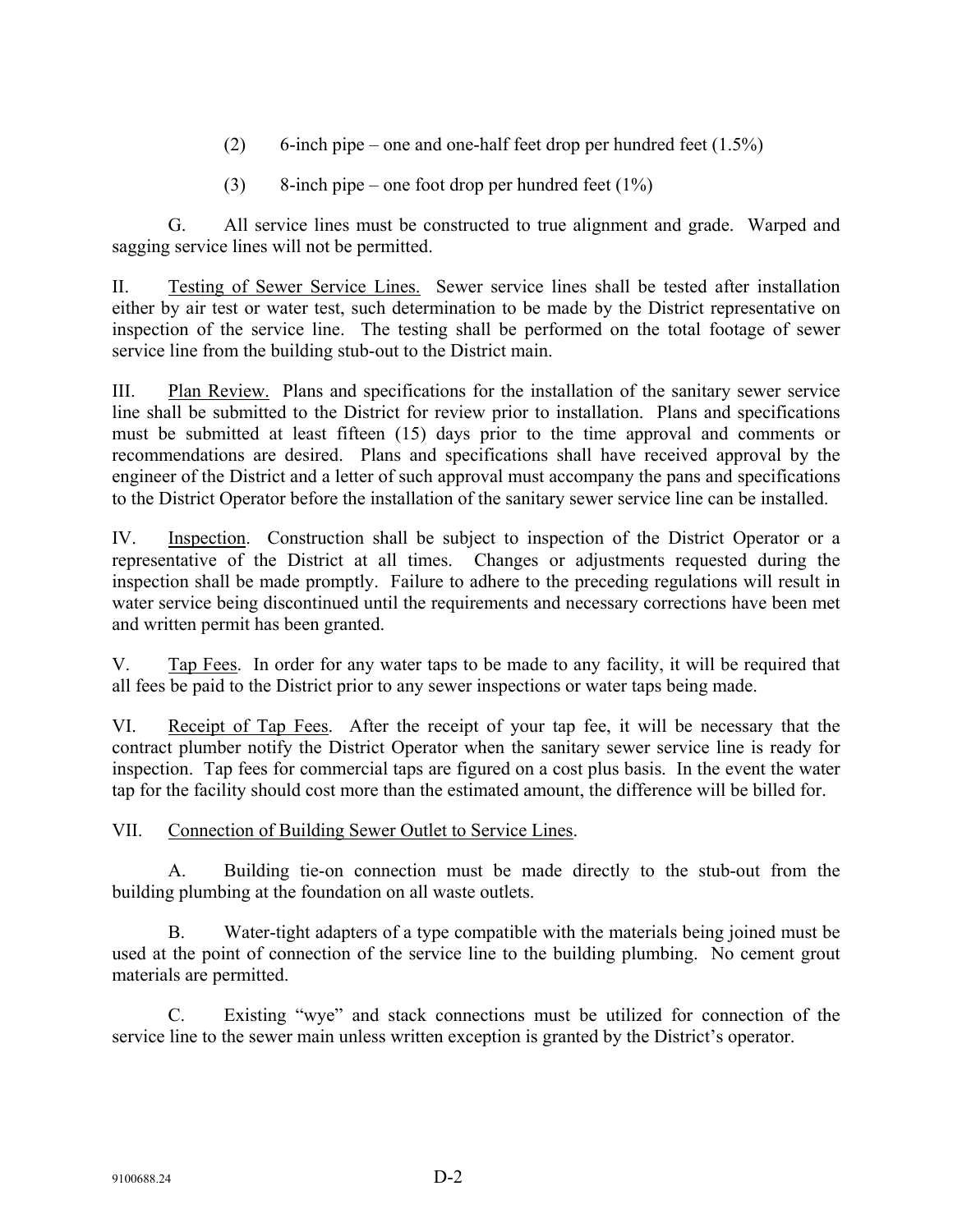D. All commercial connections must include a sampling well as shown in Exhibit "A" attached hereto to facilitate collection of samples by the District's operator, and must provide a manhole at the point of connection on to the sewer main.

## VIII. Fittings and Cleanouts.

A. No bends or urns at any point will be greater than 45 degrees.

B. Each horizontal service line must be provided with a cleanout at its upper terminal; and each such run of piping which is more than ninety (90) feet in length must be provided with a cleanout for each ninety (90) feet, or fraction thereof, in the length of such piping.

C. Each cleanout must be installed so that it opens in a direction opposite to the flow of the waste and, except in the case of wye branch and end-of-the-line cleanouts, cleanouts must be installed vertically above the flow line of the pipe.

D. Cleanout must be made with air-tight mechanical plug.

## IX. Connection Permits and Procedures.

A. An application for sanitary sewer service must be filed with and approved by the District's operator prior to construction of any service line. The sewer tap fee as established from time to time by the District must accompany any application for sanitary sewer service. Application forms are available from the District's operator.

B. During construction, the service line shall be plugged at the end of each construction day until installation is complete. When the service line is complete, and prior to backfilling the trench, the applicant for sewer service shall request an inspection of the installation. Requests for inspections shall be made to the District's operator at least one (1) full working day in advance of the desired time of inspection.

C. The physical connection to the District's sanitary sewage collection system must be made by use of an adapter of a type compatible with the materials being joined. The connection shall be water-tight. No cement grout materials will be permitted.

D. Backfilling of service line trenches must be accomplished within twenty-four (24) hours following final inspection and approval by the District's operator. No debris will be permitted in the trench.

E. A final connection permit, consisting of a duly executed and approved copy of the application form, will be granted after final inspection by the District's operator confirms that all requirements of the Rules and Regulations have been met and the applicant has paid all sewer tap inspection or reinspection fees.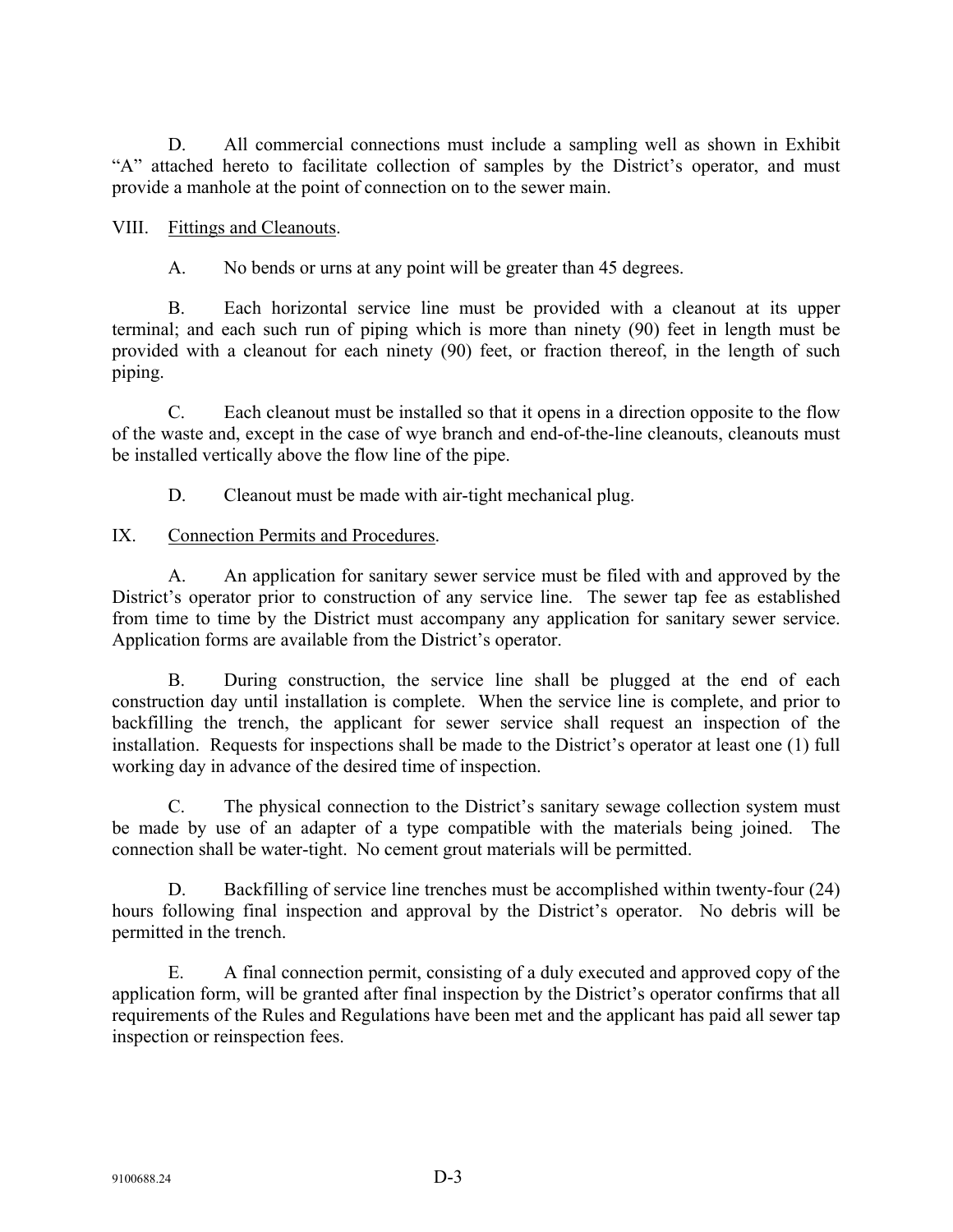F. No prohibited or inadmissible wastes, as provided from time to time in the District's Rules and Regulations, including but not limited to those listed in the rate order, may be discharged into the District's sanitary sewage collection system.

G. No downspouts, yard or street drains, or gutters may be connected into the District's sanitary sewage collection system.

#### Swimming Pool Inspections and Fees

Every user who plans to construct or install a swimming pool within the District shall notify the District's operator in writing to commencing construction of the pool. Upon notification by the user of the intention fee of \$50.00. After notification is received, the District's operator shall ensure that all drains from the swimming pool are connected to the sanitary sewer system. After the drains have been installed, the User shall notify the District operator, who shall make an inspection of all swimming pool drains to verify that the proper connection is made, before service is authorized for said swimming.

#### X. Water Service.

No person receiving District water or sewer service may supply water or sewer service for use on land other than his own site, without District approval.

Where distribution system conditions are such that it is necessary to provide more than one pressure plane or where distribution system conditions and demands are such that low pressures develop, the method of providing increased pressure shall preferably be by means of booster pumps taking suction from storage reservoirs. Planning material for booster pumps taking suction from other than a storage reservoir shall contain a full description of the supply to the point of suction, maximum demands on this part of the system, location of pressure recorders, safety controls and other pertinent information for the review. Where booster pumps are installed to take suction directly from the distribution system, a minimum residual pressure of 20 pounds per square inch must be maintained on the suction line at all times. Such installations must be equipped with automatic pressure cutoff devices so that the pumping units become inoperative at a suction pressure of less 20 psi. In addition, a continuous pressure point on the suction line in order to record the hydraulic conditions in the line at all times. Should such a record indicate critical minimum pressures (less than 30 psi), then adequate storage facilities are to be installed with the booster pumps taking suction therefrom. Fire pumps used to maintain pressure on automatic sprinkler systems for fire protection purposes only are not considered as in-line booster pumps.

#### XI. Firelines.

A user shall commence repairs to any leak, break or other deficiency in a fireline within 24 hours after oral or written notification of such leak, break or other deficiency and shall diligently pursue the repair.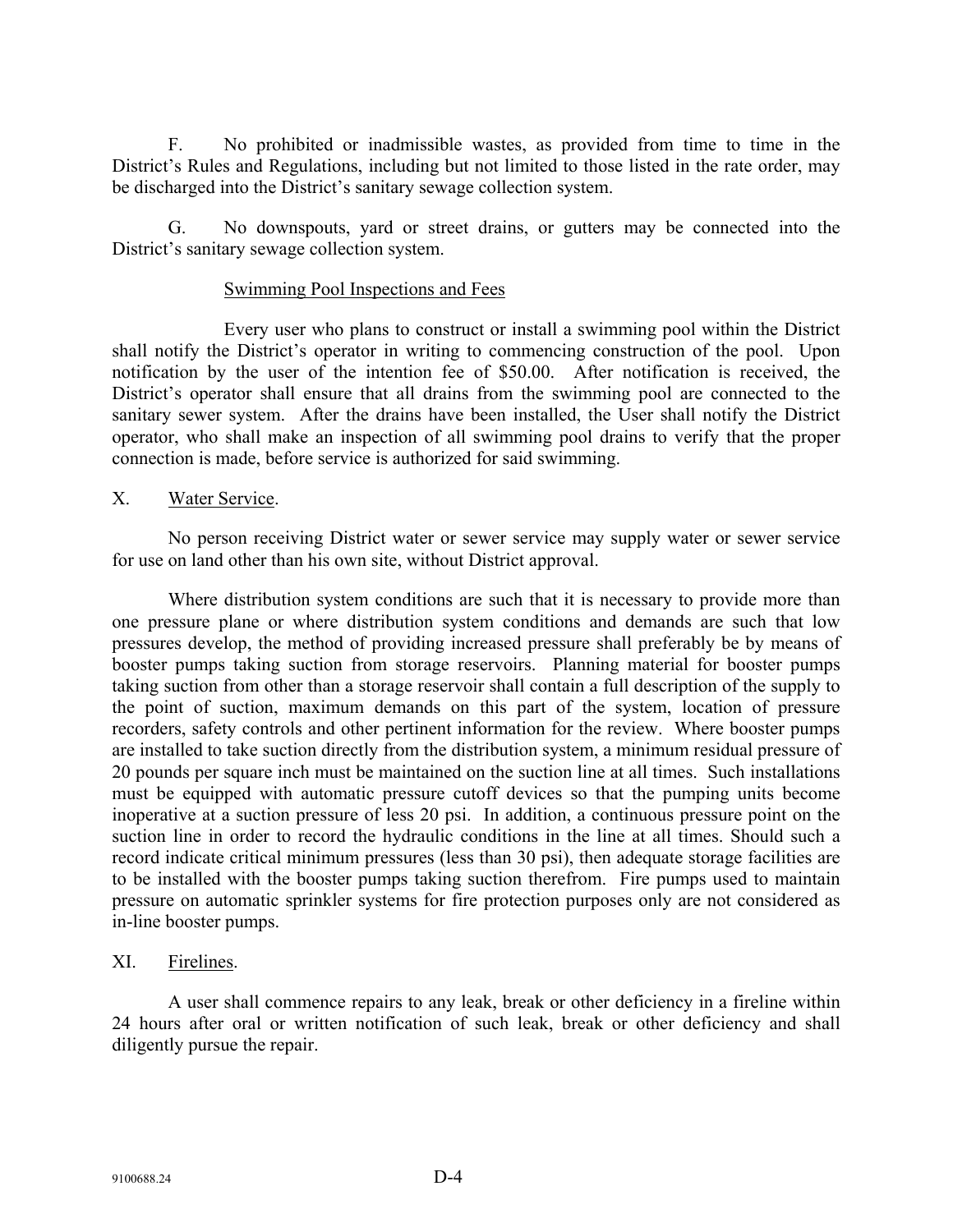## XII. Protection of District's Waterworks and Sanitary Sewer System.

A. It shall be unlawful for any person, unless authorized in writing by the District's Operator, to tamper or interfere with, obstruct access to, or injure, deface, or destroy any facilities that are a part of the District's waterworks and sanitary sewer system, including, with respect to the waterworks system, water plants, flushing valves, valve boxes, and water lines up to the meter box and including meters; provided however, that duly authorized members of the Kingwood Volunteer Fire Department shall have the right to use such flushing valves for fire protection purposes.

B. It shall be unlawful for any person to connect any building to the waterworks system without a meter or to have a straight line connection to a building without being metered. It shall also be unlawful to draw water from the waterworks system without being metered, including the unauthorized use of a flushing valve or unmetered water taps.

C. It shall be unlawful for any person to deposit, throw, drain, discharge, or otherwise cause to be injected into any sewer, manhole, catch basin, flush tank, or other facility that is a part of the District's waterworks and sewer system any debris or foreign substance that would interfere with the proper and routine function thereof.

### XIII. Prohibition of Use of Lead.

A. The use of pipes and pipe fittings that contain more than .25 percent lead or solders and flux that contain more than 0.2 percent lead is prohibited for installation or repair of the District's water system and for installation or repair of any plumbing in a residential or nonresidential facility providing water for human consumption and connected to the District's water system. This requirement may be waived for lead joints that are necessary for repairs to cast iron pipe.

## XIV. Prohibition on Direct or Cross Connections.

A. No establishment in the District shall contain an actual or potential contamination or system hazard without an air gap separation between the drinking water supply and the source of potential contamination. Where the containment air gap is impractical, reliance may be placed on individual "internal" air gaps or mechanical backflow prevention devices. Under these conditions, additional protection shall be required t the meter in the form of a correctly operating backflow prevention device (in accordance with AWWA Standards C510 and C511, and AWWA Manual M14) on those establishments handling substances deleterious or hazardous to the public health. Such backflow prevention devices must be tested and repaired as necessary, as specified in the Order.

B. Water from a condensing, cooling or industrial process or any other system of nonpotable usage over which the District does not have sanitary control cannot be returned to the District's potable water supply.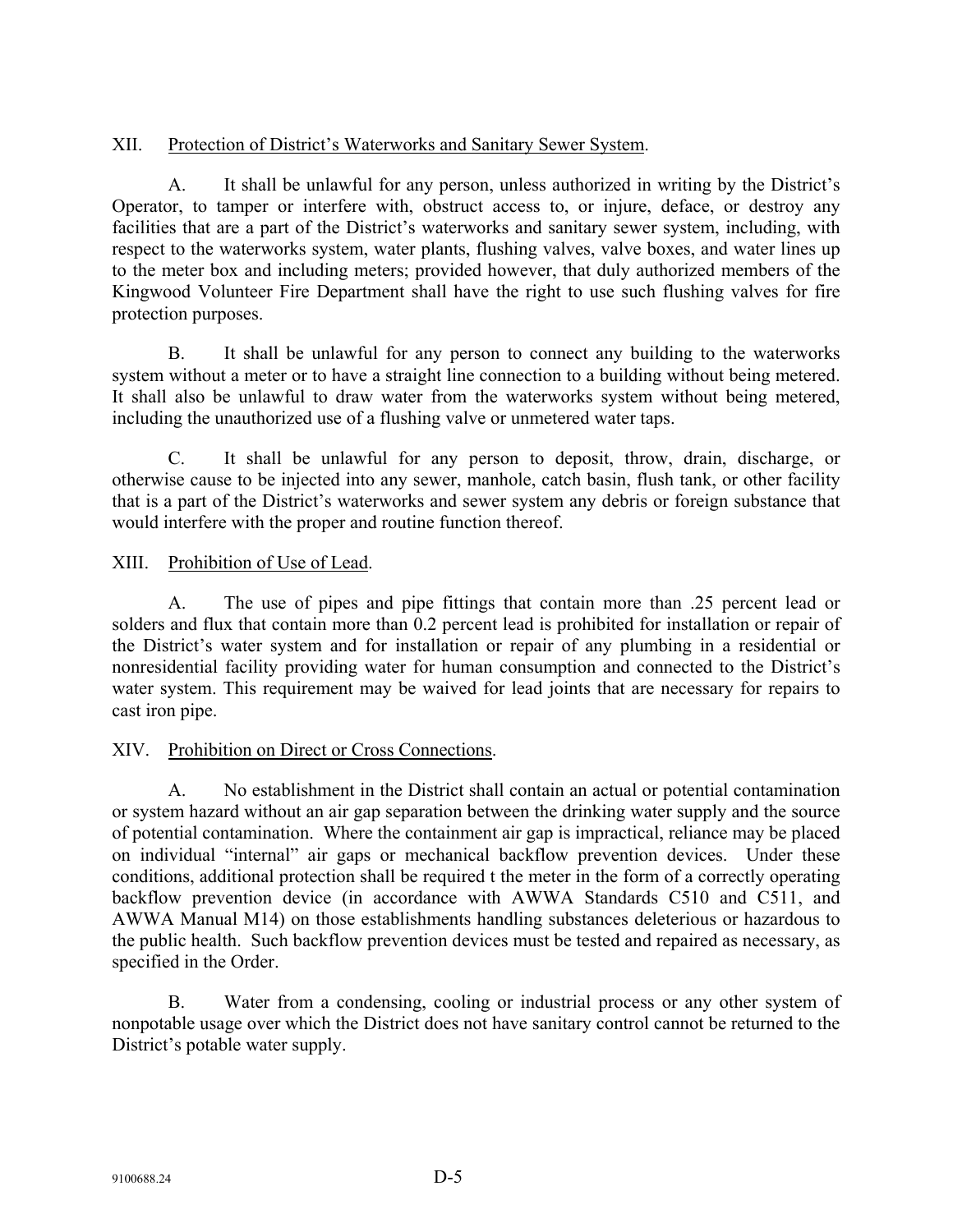C. Overhead bulk water dispensing stations must be provided with an air gap between the filling outlet hose and the receiving tank to protect against back siphonage and cross-contamination.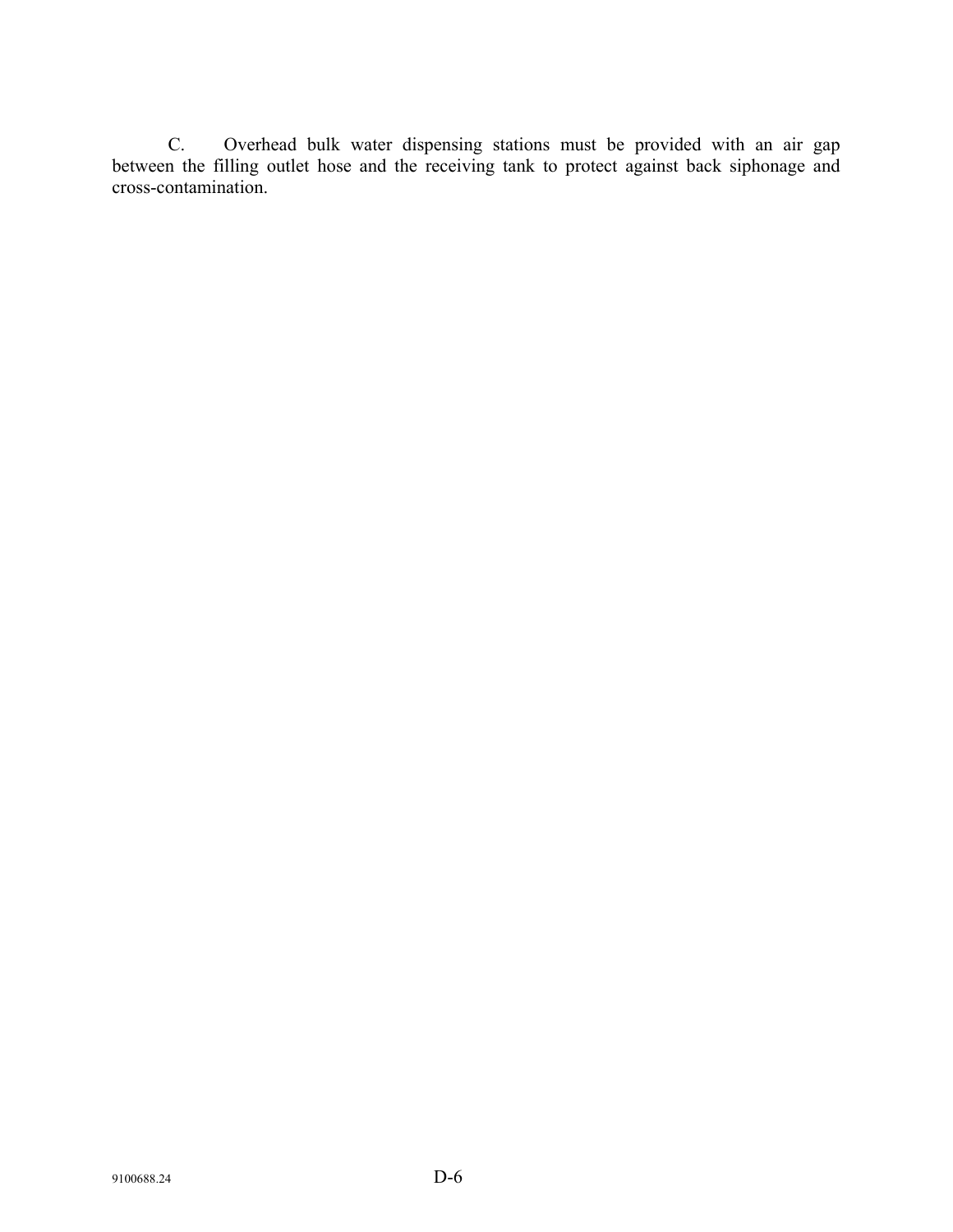### **EXHIBIT E**

#### REGULATIONS OF COMMERCIAL AND INDUSTRIAL WASTES

The Board of Directors of the District hereby establishes and promulgates the following policies, rules and regulations concerning domestic and industrial wastes:

I. DEFINITIONS. Unless the context requires otherwise, the terms and phrases used herein shall have meanings as follows:

(1) The term "B.O.D." means the five-day, 20 degrees Centigrade biochemical oxygen demand expressed in milligrams per liter as determined by the procedures specified in the latest edition of Standard Methods, or such other manual of operations as the District may adopt from time to time, or as determined in accordance with the latest rules of the Texas Natural Resources Conservation Commission.

(2) The term "bypass" means the intentional diversion of waste streams from any portion of an Industrial User's treatment facility.

(3) The term "C.O.D." means the measure of the oxygen-consuming capacity of inorganic and organic matter present in water or waste, expressed in milligrams per liter as the amount of oxygen consumed from a chemical oxidant as determined by Standard Methods, or such other manual of operations as the District may adopt from time to time, or as determined in accordance with the latest rules of the Texas Natural Resources Conservation Commission.

(4) The term "customer" means any person who is served by the Waste Disposal System.

(5) "The term "discharge" means the introduction of pollutants, into the sanitary sewer collection system" from any non-domestic source regulated under section 307(b), (c) or (d) of the Federal Water Pollution Control Act, also known as the Clean Water Act, as amended, 33 U.S.C. 1251, et seq. The term "discharge" includes the terms deposit, conduct, drain, emit, throw, run, seep or otherwise release or dispose of, or to allow, permit, or suffer any of such acts or omissions."

(6) The term "discharge" includes the terms deposit, conduct, drain, emit, throw, run, seep or otherwise release or dispose of, or to allow, permit, or suffer any of such acts or omissions.

(7) The term "grease" means fats, waxes, oils and other similar non-volatile material and waste which are extracted by hexane from a solidified sample using the Soxhlet method.

(8) The term "industrial waste" means the liquid and water-carried waste resulting from any process of industry, manufacturing, trade, business or commercial enterprise,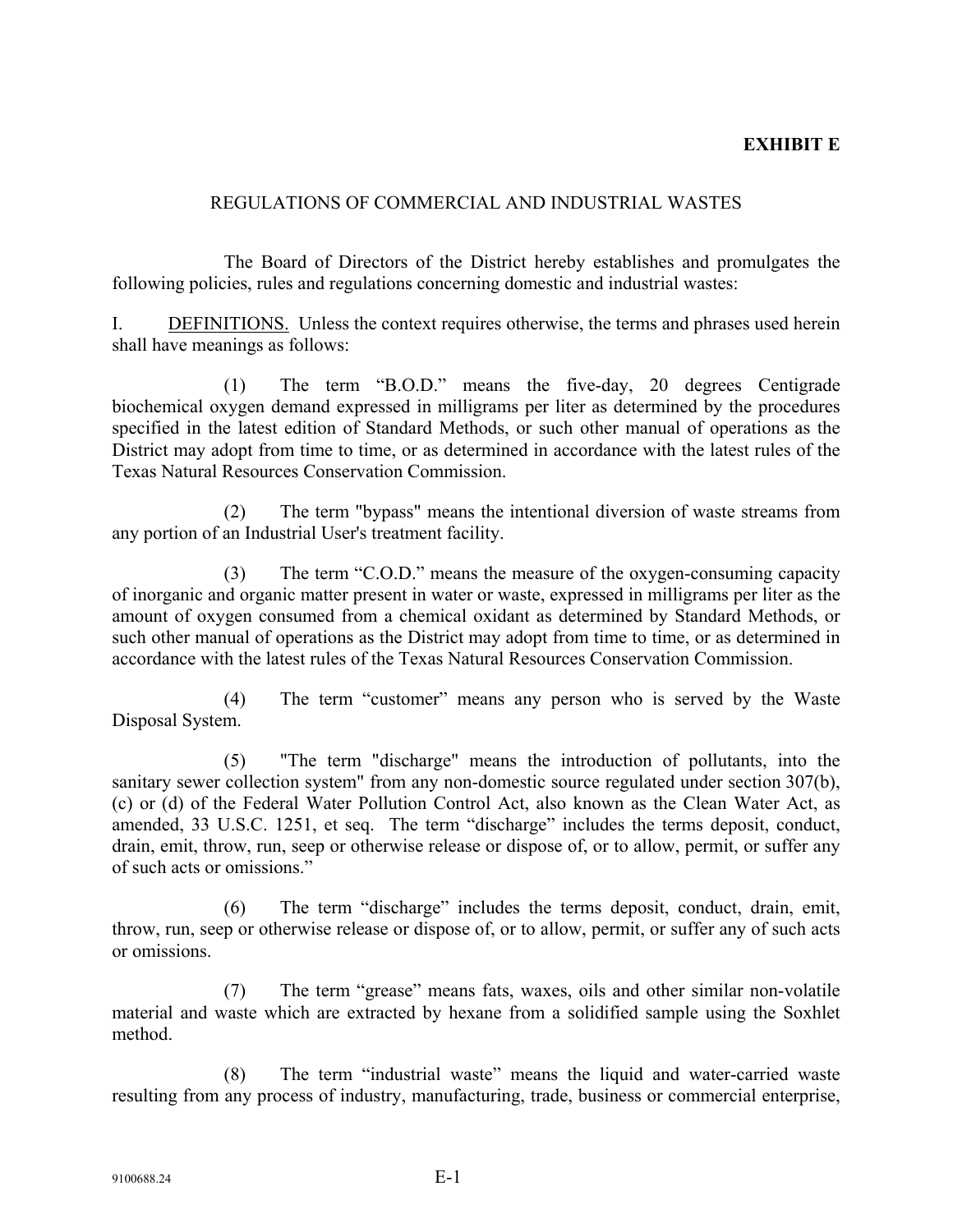other than normal domestic wastewater, including any mixture of industrial waste with water or normal domestic wastewater, and such other waste as the District deems appropriate.

(9) The term "industrial waste charge" means the charge made to those persons who discharge or are responsible for the discharge of industrial waste into the Waste Disposal System.

(10) The term "infiltration water" means water which leaks into the District's Waste Disposal System or its customers' sanitary sewer collection systems.

(11) The term "interference" means a discharge which, alone or in conjunction with a discharge or discharges from other sources, both:

> (a) inhibits or disrupts the Waste Disposal System, its treatment processes or operations, or its sludge processes, use or disposal; and

> (b) therefore is a cause of a violation of any requirement of the District's TPDES permit (including an increase in the magnitude or duration of a violation) or of the prevention of sewage sludge use or disposal in compliance with applicable Federal, State, or local statutory provisions and regulations or permits issued thereunder.

(12) The term "normal domestic wastewater" means waste, excluding industrial waste, discharged by a person into the Waste Disposal System or into a customer's sanitary sewer collection system in which the average concentration of total suspended solids is not more than 250 mg/l and B.O.D. is not more than 250 mg/l.

(13) The term "overload" means the imposition of organic or hydraulic loading on the Waste Disposal System in excess of either its designed hydraulic capacity, its installed rated capacity or its organic loading capacity.

(14) The term "pass through" means a discharge which exits the Waste Disposal System into waters of the State in quantities or concentrations which, alone or in conjunction with a discharge or discharges from other sources*,* is a cause of a violation of any requirement of the District's TPDES permit (including an increase in the magnitude or duration of a violation).

(15) The term "person" means any individual, public or private corporation, district, authority, political subdivision or other agency or entity of the State of Texas or of the United States of America; the State of Texas or the United States of America; any incorporated city, town or village, whether operating under general law or under its home rule charter; and any copartnership, association, firm, trust, estate or any other entity whatsoever.

(16) The term "pH" means the common logarithm of the reciprocal of the hydrogen ion concentration expressed in grams per liter of solution.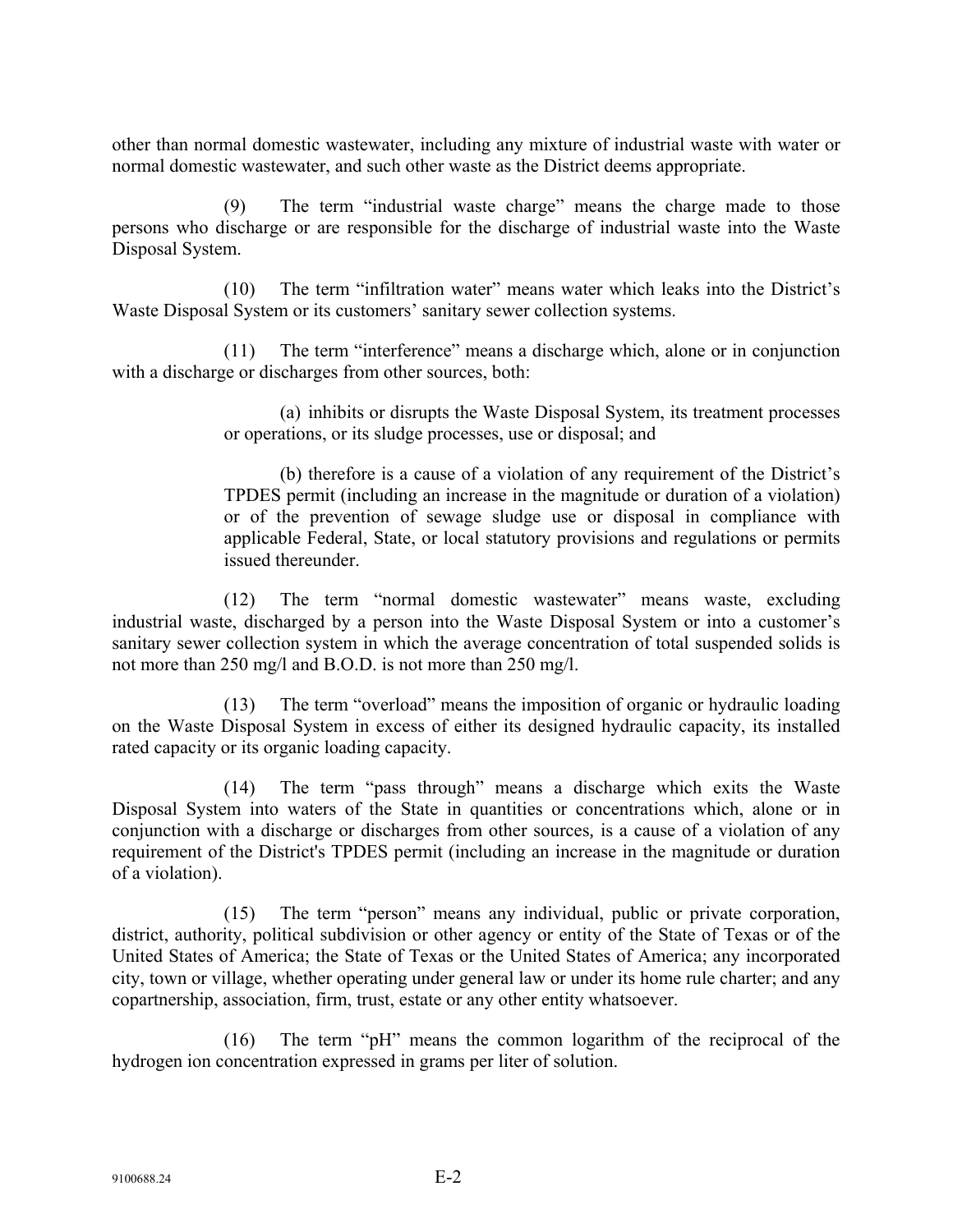(17) The term "properly shredded garbage" means solid waste from the preparation, cooking and dispensing of food and from the handling, storage and sale of produce that has been shredded to such a degree that all particles will be carried freely under the flow conditions normally prevailing in public sanitary sewers, with no particle greater than one-half (1/2) inch in any dimension.

(18) The term "sanitary sewer collection system" means the sanitary sewer system(s) now owned or operated or to be constructed or acquired by customers of the District, including sanitary sewers (but excluding storm sewers), manholes, intercepting sewers, pumping works and all other plants, works and equipment for the collection and transportation of waste to the District's Waste Disposal System.

(19) The term "severe property damage" means substantial physical damage to property, damage to the treatment facilities which causes them to become inoperable, or substantial and permanent loss of natural resources which can reasonably be expected to occur in the absence of a bypass. Severe property damage does not mean economic loss caused by delays in production.

(20) The term "Significant Industrial User" means an industrial user that: discharges an average of 25,000 gallons per day or more of process wastewater to the Waste Disposal System (excluding sanitary, noncontact cooling and boiler blowdown wastewater); contributes a process wastestream which makes up 5 percent or more of the average dry weather hydraulic or organic capacity of the Waste Disposal System; or is designated as such by the District on the basis that the Industrial User has a reasonable potential for adversely affecting the Waste Disposal System operation or for violating any pretreatment standard or requirement.

(21) The term "slug" means any discharge of waste which, in the concentration of any given constituent or in the quantity of flow, exceeds for any period of duration longer than fifteen (15) minutes more than five (5) times the average twenty-four (24) hour concentration or flow during normal operation.

(22) The term "Standard Methods" means the examination and analytical procedures set forth in the latest edition of "Standard Methods for the Examination of Water and Wastewater" as prepared, approved and published jointly by the American Public Health Association, the American Waterworks Association and the Water Pollution Control Federation.

(23) The term "storm sewer" means sewers which carry storm and surface waters and drainage, and into which waste is not intentionally discharged.

(24) The term "total suspended solids" means those solids that either float on the surface or are in suspension in waste or other liquids, expressed in terms of milligrams per liter.

(25) The term "trap" means a device designed to skim, settle or otherwise remove grease, oil, sand, flammable wastes or other substances which may be harmful to either the Waste Disposal System or its treatment processes.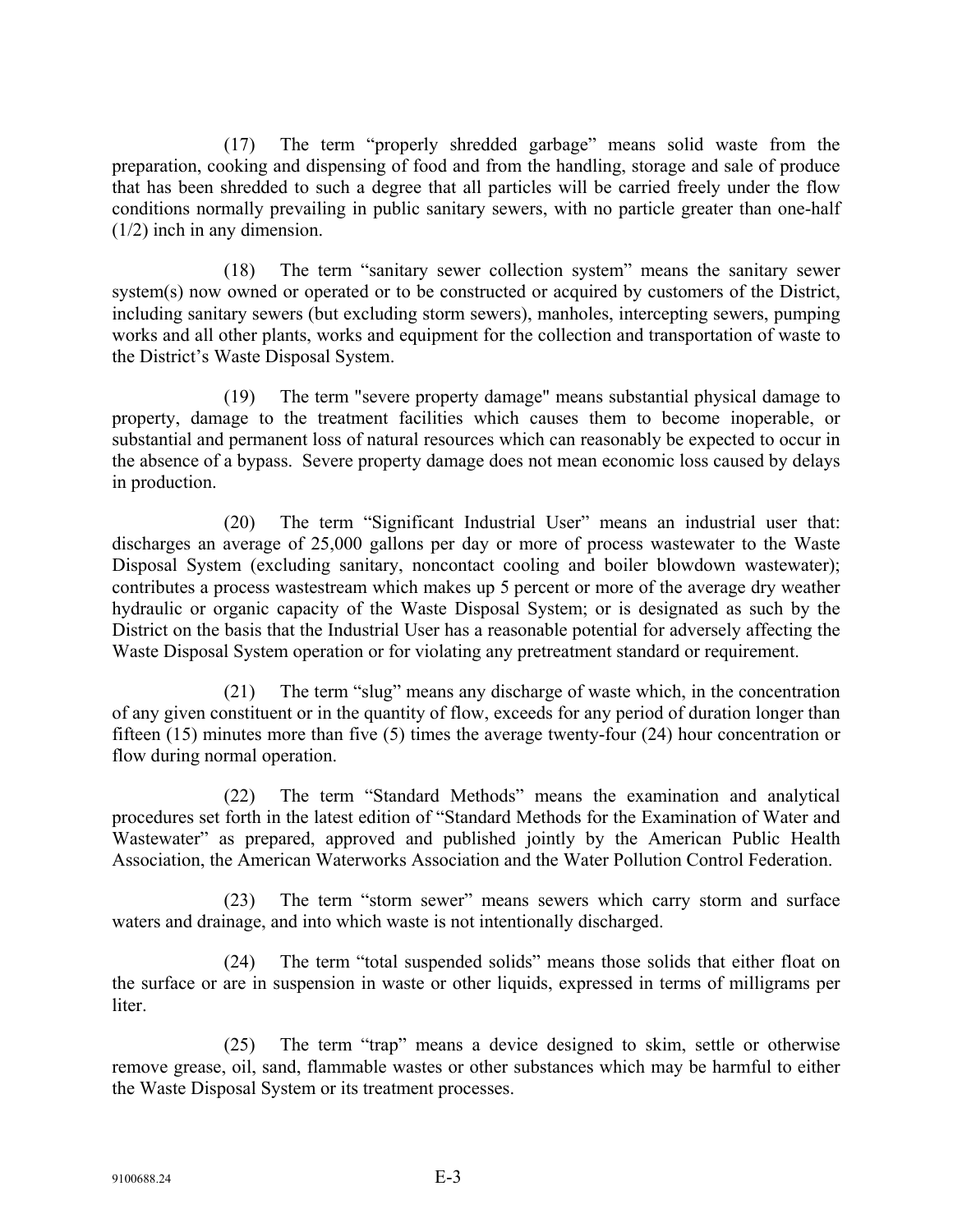(26) The term "upset" means an exceptional incident in which there is unintentional and temporary noncompliance with discharge standards specified herein as a result of factors beyond the reasonable control of the Industrial User.The term "upset" does not include noncompliance to the extent caused by operational error, improperly designed treatment facilities, inadequate treatment facilities, lack of preventive maintenance, or careless or improper operation.

(27) The term "waste" means normal domestic wastewater and industrial waste collected by a public sanitary sewer collection system, together with such infiltration water as may be present.

(28) The term "Waste Disposal System" means all or any part of any disposal system or disposal facilities constructed or acquired by the District for receiving, transporting, treating and disposing of waste collected by the sanitary sewer collection systems of the District's customers, together with such extensions, enlargements and modifications as may be required in the future or as may be necessary to comply with any regulatory requirements.

(29) The term "wastewater service charge" means the charge to all users of the District's Waste Disposal System whose wastes do not exceed the concentrations established herein as representative of normal domestic wastewater.

(30) The term "Industrial Users" means anyone who discharges industrial waste.

II. PROHIBITED DISCHARGE. All waste discharged into the District's Waste Disposal System shall conform to the requirements hereof and shall consist only of waste amenable to biological treatment or other processes employed by the District from time to time. No person may discharge into the District's Waste Disposal System any waste which by itself or by interaction with other waste may:

(1) Injure or interfere with the processes or physical properties or facilities of the District's Waste Disposal System;

- (2) Constitute a hazard to humans or animals; or
- (3) Cause Pass Through or Interference.
- (4) Inhibit biological activity in the POTW resulting in Interference.

(5) Cause obstruction to flow in the District's sanitary sewer collection system or Waste Disposal System.

(6) Result in the presence of toxic gases*,* vapors, or fumes within the Waste Disposal System in a quantity that may cause acute, worker health and safety problems.

Discharges prohibited by the foregoing parameters include, but are not limited to, slugs and materials including suspended solids, oxygen demand (B.O.D., C.O.D., etc.), and chlorine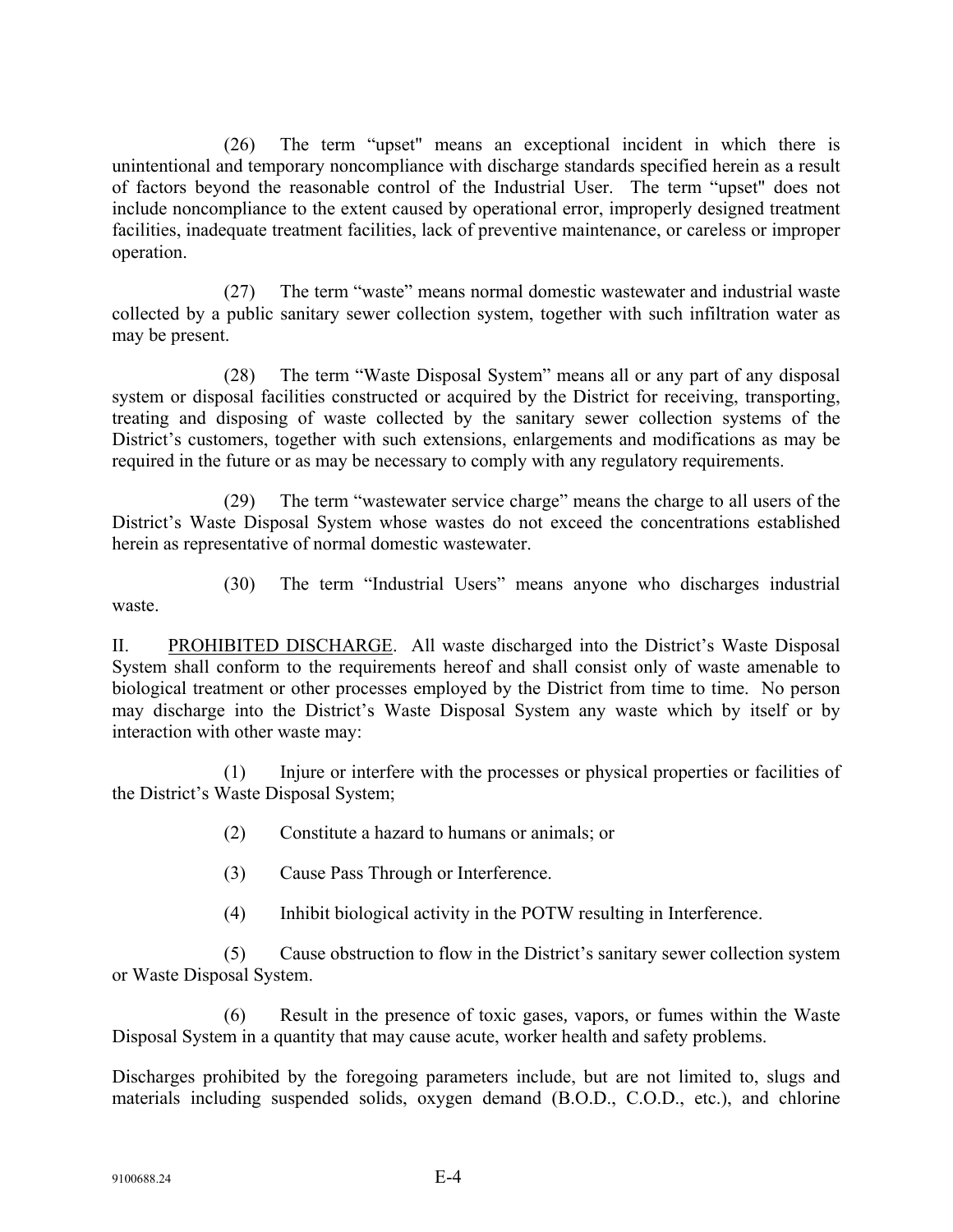demand, released at a flow rate and/or pollutant concentration which will cause interference with Waste Disposal System. Prohibited discharges also include, but are not limited to, the following materials which, if present in sufficient quantities, may cause or result in a violation of the foregoing parameters:

> (a) Ashes, cinders, sand, mud, grass clippings, straw, shavings, metal, glass, rags, feathers, tar, plastic, wood or wood products, garbage (other than properly shredded garbage), blood, entrails, hair, flesh, paper or paper products, chemical or paint residues, or bulk solids.

> (b) Wastes with B.O.D. or total suspended solids concentrations exceeding 1,000 mg/L for any 24-hour period (concentrations in excess of 250 mg/L shall be subject to payment of Industrial Waste Charges pursuant to Part IX herein).

> (c) Petroleum oil, nonbiodegradable cutting oil, or products of mineral oil origin in amounts that will cause Interference or Pass Through.

> (d) Any waste with a closed cup flash point of less than 140 degrees Fahrenheit (60 degrees Celsius) using the test methods specified in 40 CFR §261.21.

> (e) Wastes which will cause corrosive structural damage to the Waste Disposal System.

> (f) Any trucked or hauled pollutants, except at discharge points designated by the Waste Disposal System.'

III. CHEMICAL DISCHARGES. The following chemicals shall not be admissible into the District's Waste Disposal System:

(1) Cyanides or cyanogen compounds capable of liberating hydrocyanic gas upon acidification when present in concentrations in excess of 2 mg/l by weight as cyanide (CN);

(2) Fluorides other than those contained in the local public water supply for the area which is the source of the discharge;

Gasoline, cleaning solvents, benzene, naptha, fuel oil or other flammable or explosive liquids, solids or gases;

(4) Substances causing C.O.D. overload customer not exceed 750mg/l in a grab sample;

(5) Acids or alkalis having pH values lower than 6.0 or higher than 9.0, iron pickling wastes or concentrated plating solutions whether neutralized or not;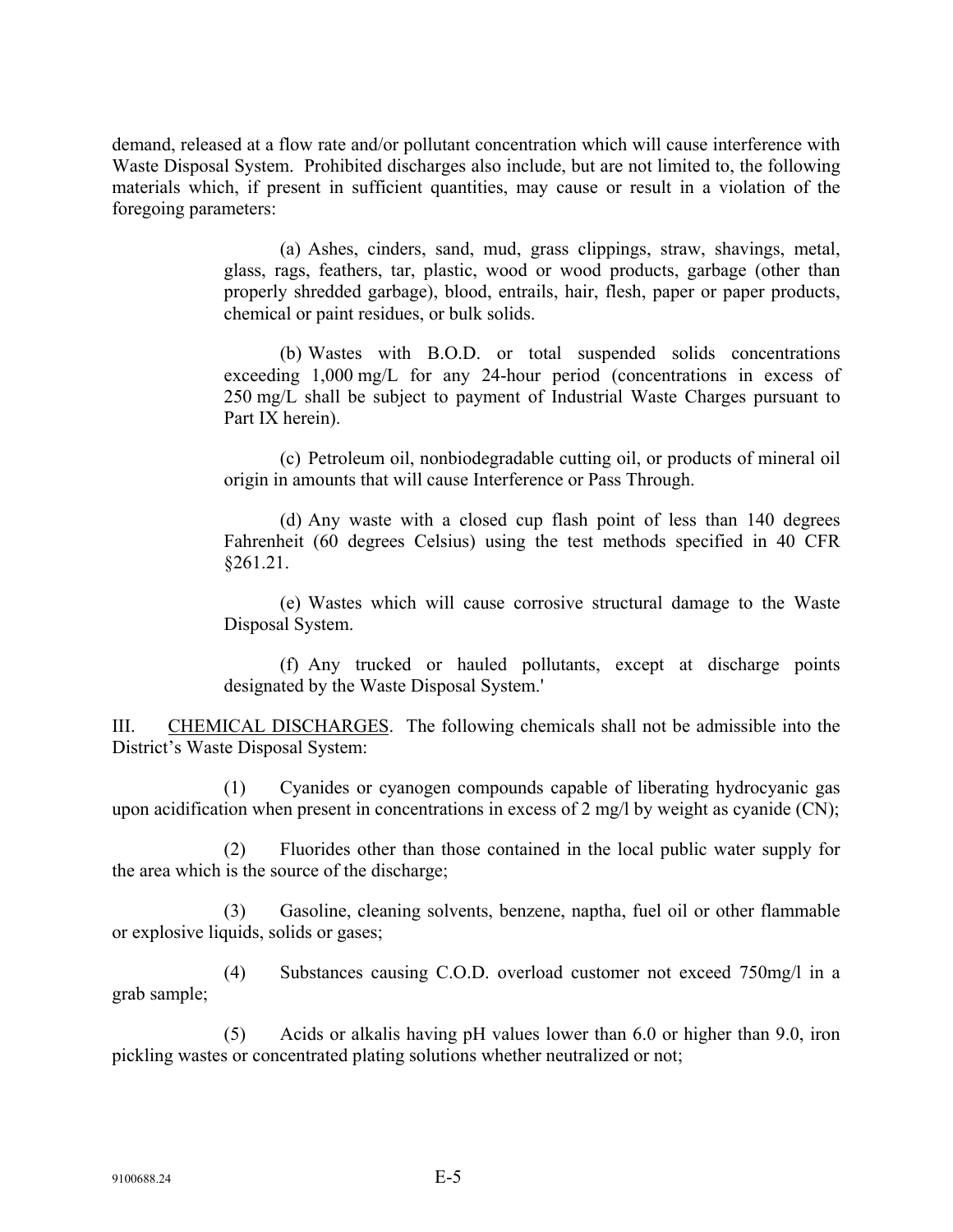(6) Grease, whether emulsified or not, containing substances which may solidify or become viscous at temperatures between 32 degrees and 150 degrees Fahrenheit (0 and 65 degrees Centigrade) or which exceeds on analysis an average of 100 mg/l of soluble matter;

(7) Dissolved sulfides whose concentrations exceed 0.1 mg/l; or

(8) Any other corrosive, explosive, malodorous or objectionable chemicals in liquid, solid or gaseous form.

(9) Total residual chlorine at concentrations greater than 0.1 mg/L.

IV. HEAVY METALS AND TOXIC MATERIALS. The following metals and toxic materials shall not be admissible into the District's Waste Disposal System:

(1) Objectionable or toxic substances exerting an excessive chlorine requirement to such a degree that any such material received in the composite waste at the waste treatment works exceeds the limits established from time to time by the District for such materials;

(2) Obnoxious, toxic or poisonous solids, liquids, or gases in quantities sufficient to violate the provisions of Part II hereof;

(3) Any substance having corrosive properties capable of causing damage or hazard to structures, equipment or personnel operating the Waste Disposal System;

(4) All waste or other substances containing phenols, hydrogen sulfide or other taste or odor producing substances exceeding the concentration limits established from time to time by the District or which, after treatment of the composite waste, exceeds applicable regulatory requirements;

(5) Antimony, beryllium, bismuth, cobalt, molybdenum, tin, uranyl ion, rhenium, strontium, tellurium, and such other heavy metals as may be prohibited from time to time by the District;

(6) The following heavy metals or the salts thereof in solution or suspension which upon analysis by Standard Methods exceed the concentrations listed below:

|          | Concentration<br><b>Daily Grab</b> | Concentration<br><b>Daily Grab</b> |       |  |
|----------|------------------------------------|------------------------------------|-------|--|
| Element  | mg/1                               | Element                            | mg/l  |  |
| Arsenic  | 0.05                               | Lead                               | 0.1   |  |
| Barium   | 5.0                                | Manganese                          | 1.0   |  |
| Boron    | 1.0                                | Mercury                            | 0.005 |  |
| Cadmium  | 0.02                               | Nickel                             | 1.0   |  |
| Chromium | 5.0                                | Selenium                           | 0.02  |  |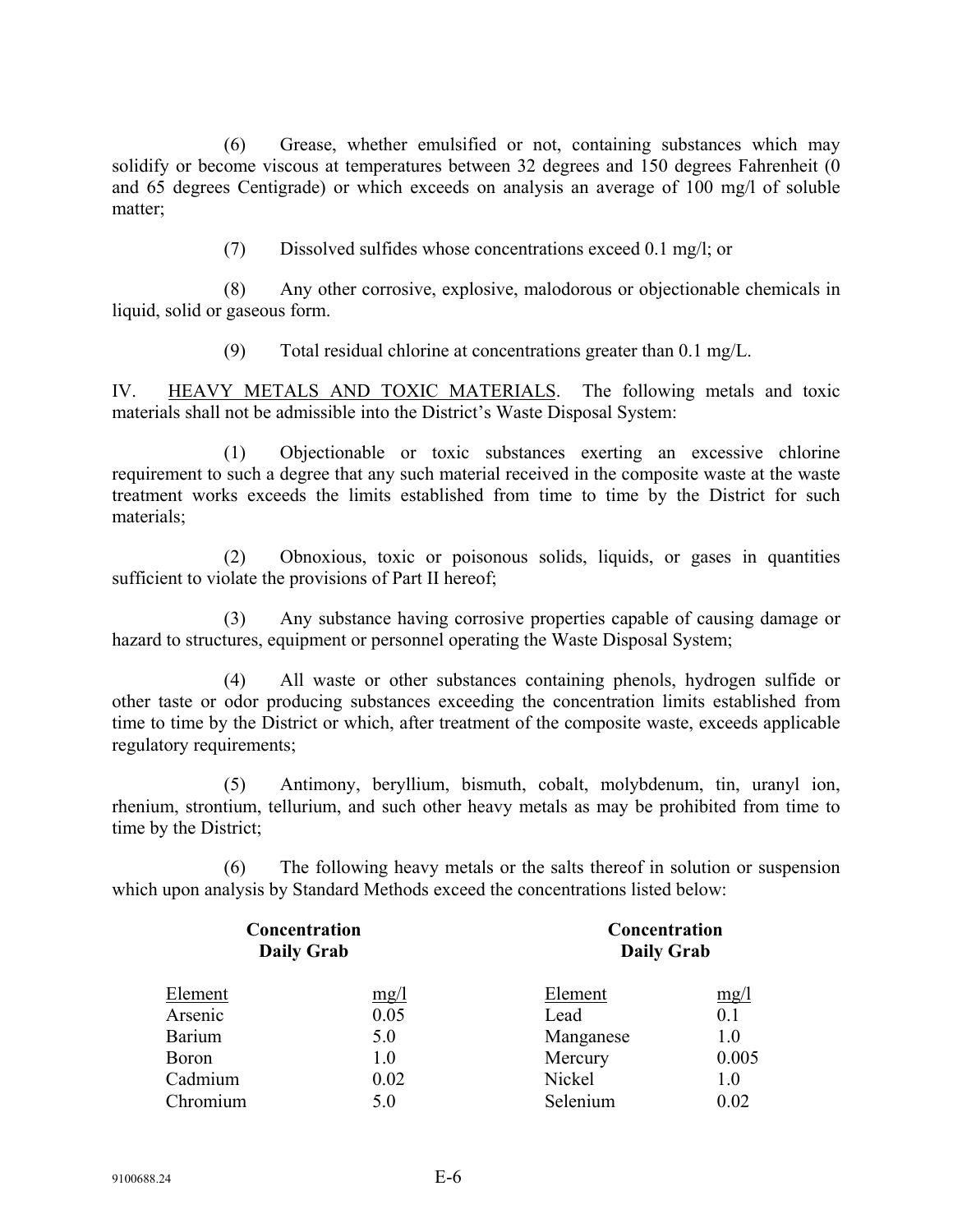|        | Concentration<br><b>Daily Grab</b> | Concentration<br><b>Daily Grab</b> |     |  |
|--------|------------------------------------|------------------------------------|-----|--|
| Copper | $\cup$ . $\cup$                    | Silver                             |     |  |
|        |                                    | Zinc                               | 5.0 |  |
| or     |                                    |                                    |     |  |

(7) Any other heavy metals or toxic materials except upon the conditions of pretreatment, concentration, volumes and other applicable standards prescribed by the District or by applicable statutes, laws, rules or regulations.

V. GARBAGE. No person may discharge garbage into the Waste Disposal System unless it is properly shredded garbage. The District may review and approve the installation and operation of any garbage grinder equipped with a motor of three-fourths (3/4) horsepower (0.76 H.P. metric) or greater.

VI. DRAINAGE AND STORM WATER. No person may discharge into the Waste Disposal System drainage or storm waters.

VII. TEMPERATURE. "No person may discharge heat in amounts which will inhibit biological activity in the Waste Disposal System resulting in Interference. In addition, no person may discharge liquid or vapors with a temperature higher than 150 degrees Fahrenheit (66 degrees Celcius), or any substance which causes the temperature of the composite waste received in the treatment works to increase at the rate of 10 degrees Fahrenheit or more per hour or to exceed an influent temperature of 104 degrees Fahrenheit (40 degrees Celcius)."

VIII. RADIOACTIVE WASTE. No person may discharge into the Waste Disposal System radioactive materials or isotopes with a transient concentration higher than 100 microcuries per liter.

## IX. INDUSTRIAL WASTE CHARGES.

Notwithstanding any other terms, provisions or limitations of the Rules and Regulations hereof, in addition to the wastewater service charges made by the District, the District shall make to customers discharging industrial waste into their sanitary sewer collection systems or into the Waste Disposal System the industrial waste charges provided for herein. If the District determines that the volume or the character of industrial waste to be treated by the District's Waste Disposal System will not cause overloading of the Waste Disposal System, the person responsible for the discharge of industrial waste shall nevertheless pay equitable industrial waste charges sufficient to provide payment for the expenses for the collection and treatment of industrial waste and operation and maintenance costs including salaries and wages, power cost, cost of chemicals, supplies, sludge hauling, allowances for maintenance, overhead, administrative and general expense. Industrial waste charges shall be calculated by the following formula:

$$
C = aA + bB + sS
$$

Where  $C =$  charges to industrial user,  $\frac{C}{2}$  month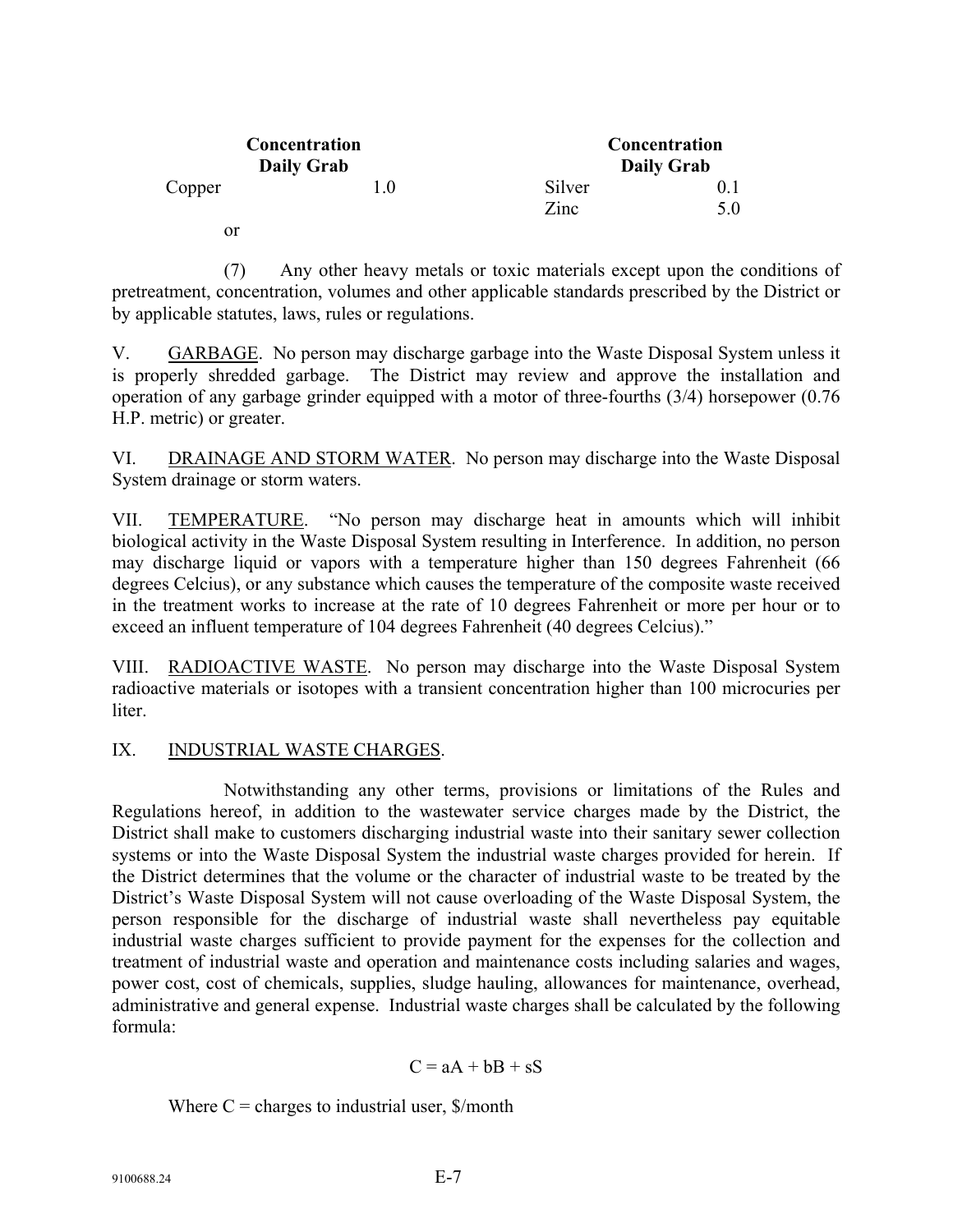- $a =$  unit cost of transportation and treatment chargeable to volume,  $\frac{\$}{1,000}$ gal.
- $b =$  unit cost of treatment chargeable to B.O.D.,  $\frac{1}{2}$ /lb.
- $s =$  unit cost of treatment chargeable to total suspended solids,  $\frac{\phi}{\phi}$ .
- $A =$  volume of waste from industrial user, in million gallons per month (based on results obtained from an approved flow measurement system or its monthly water usage)
- $B =$  amount of excess B.O.D. from industrial user, lb./month
- $S =$  amount of excess total suspended solids from industrial user, lb./month

Until revised or amended by the District, the initial coefficients of charge for use in the foregoing formula shall be:  $a = $0.00/1,000$  gal.;  $b = $0.32$ ;  $s = $0.23$ . The District shall review and adjust the industrial waste charges monthly to reflect changes in the characteristics of the industrial waste based upon the results of the sampling and testing. The District shall also review at least, but not limited to, annually the basis for determining industrial waste charges and shall adjust the unit treatment cost in the above formula to reflect increases or decreases in the waste treatment costs based upon previous experience. Increases in industrial waste charges shall be retroactive for two (2) billing periods and shall continue for six (6) billing periods unless subsequent tests determine that the charges should be further increased. The District shall bill its customers in a manner which will show industrial waste charges as a separate item from wastewater service charges.

## X. SPILL PREVENTION PLANS.

A. Each industrial user shall provide protection from accidental discharge of prohibited materials or other substances regulated by this Order. Facilities to prevent accidental discharge of prohibited materials shall be provided and maintained at the owner or user's sole cost and expense. Detailed plans showing facilities and operation procedures to provide such protection shall be submitted by the user to the District for review, and such user must obtain District approval before construction of the facility. No industrial user who commences contribution to the Waste Disposal System after the effective date of this Order shall be permitted to introduce pollutants into the system until accidental discharge procedures have been approved by the District. Review and approval of such plans and operating procedures shall not relieve the user from the responsibility to modify the user's facility as necessary to meet the requirements of this Order and any amendments hereto. In the case of an accidental discharge, it is the responsibility of the user to immediately telephone and notify the District operator of the incident and provide the following information: location of discharge, type of waste, concentration and volume, and corrective actions.

B. Within five (5) days following an accidental discharge, the user shall submit to the District a detailed written report describing the cause of the discharge and the measures to be taken by the user to prevent similar future occurrences. Such notification shall not relieve the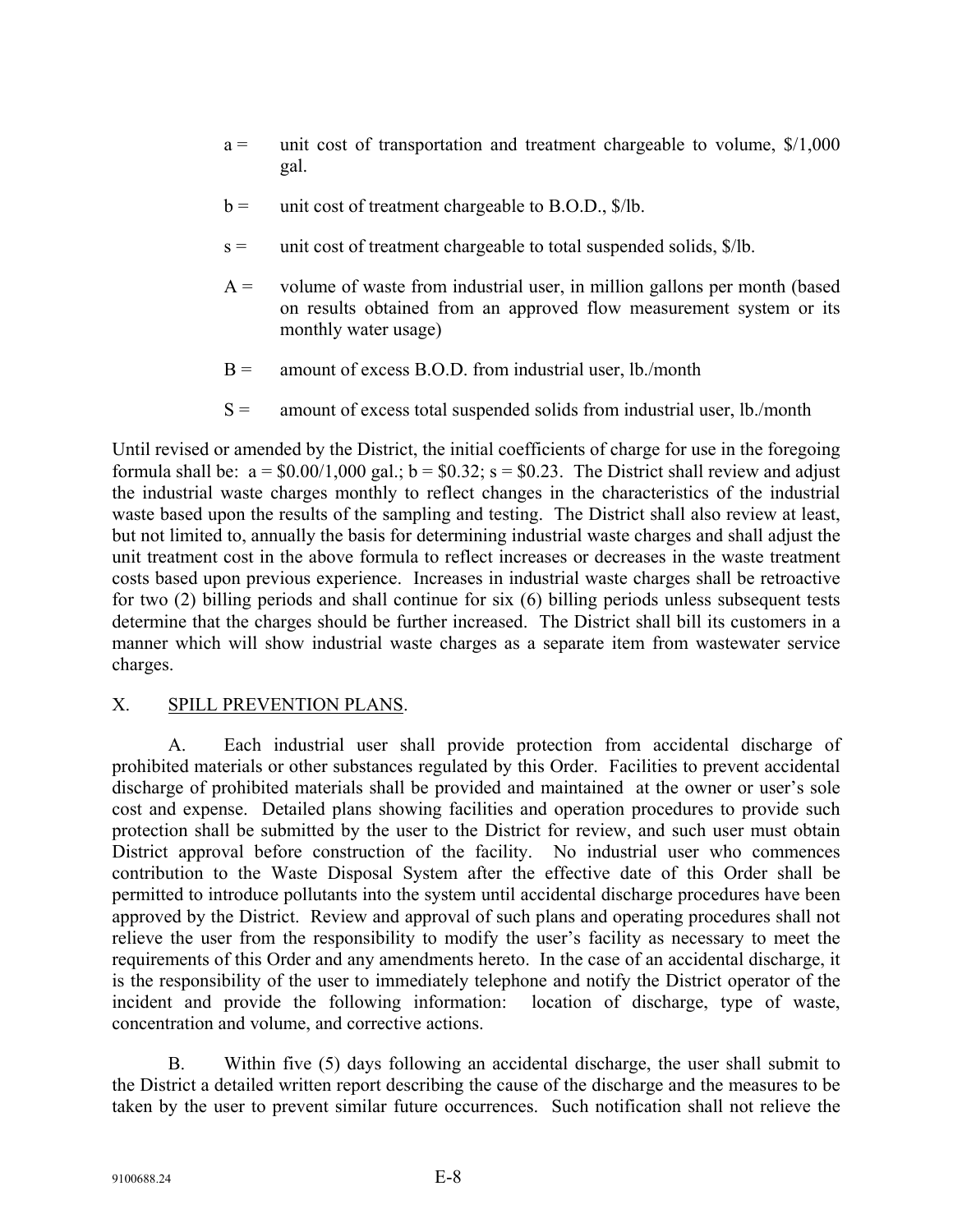user of any expense, loss, damage, or other liability which may be incurred as a result of damage to the Waste Disposal System, fish kills, or any other damage to persons or property; nor shall such notification relieve the user of any fines, civil penalties, or other liability which may be imposed by this Order or other applicable law.

C. A notice shall be permanently posted by the user on the user's bulletin board or other prominent place advising employees to telephone and notify the District operator in the event of a dangerous discharge. It shall be the responsibility of such user to notify all its employees who may cause or suffer such a discharge to occur of such emergency notification procedure.

D. Any related costs, including fines, fees or court costs, involved in the cleaning up of accidental spills shall be paid by the industrial user causing such spill. This shall include the costs of cleaning up the Waste Disposal System, and the costs shall include any labor, equipment or materials involved. The cleaning up of the Waste Disposal System shall be completed by the District's operator or other contractor approved by the District.

## XI. SUPERVISION.

If the District or its designated representative determines that a discharge or a proposed discharge into the Waste Disposal System may deleteriously affect the Waste Disposal System or receiving waters, or create a hazard to life or health, or create a public nuisance, it may require any one or more the following:

A. Pretreatment to an acceptable condition for discharge into the Waste Disposal System;

B. Control over the quantities and rates of discharge; and

C. Industrial waste charge payments sufficient to compensate the District for the cost of handling and treating the waste.

## XII. PRETREATMENT.

A. The owner of premises from which industrial waste is discharged shall provide grease and sand traps for the proper handling of liquid wastes containing grease or sand. The traps must be of a type and capacity approved by the District to adequately handle the waste and must be located so that they are easily accessible for cleaning, inspection and monitoring.

B. When pretreatment of waste is required by the District as a condition for acceptance of the waste into he Waste Disposal System, the owner of the premises from which the waste is discharged shall plan, construct, operate and maintain waste treatment facilities in an efficient manner at his sole cost and expense. Plans for such facilities must be submitted for, and receive District approval prior to beginning installation or construction. In the event that the installation of pretreatment facilities is necessary for a user to meet applicable federal pretreatment standards, the District shall establish and enforce deadlines for the installation of such facilities.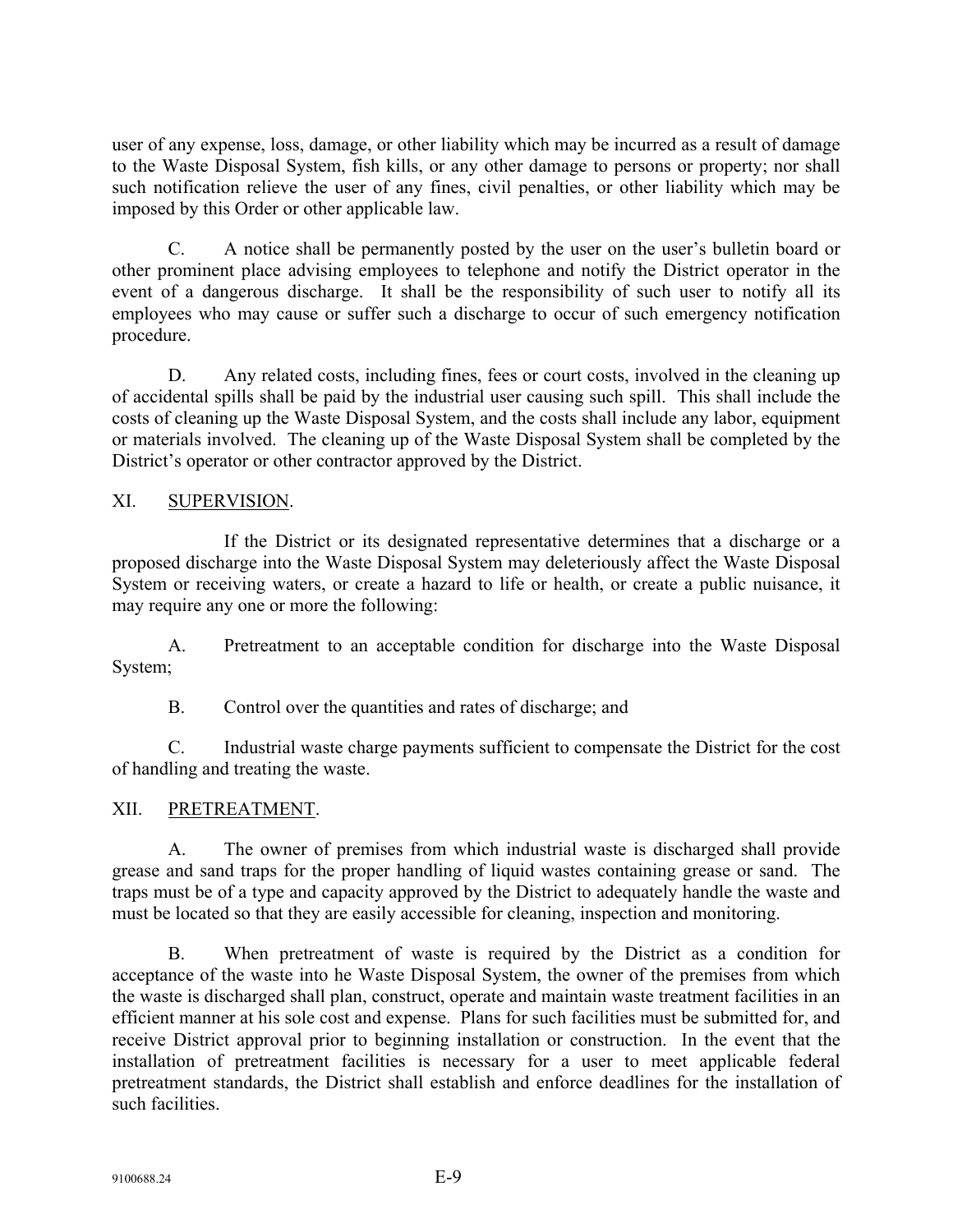C. No owner or operator of premises from which industrial waste is discharged shall allow the use of extraneous water intermixed for the purposes of diluting the concentration of waste.

D. Any bypass, which causes standards specified herein to be violated, is prohibited except under the following conditions:

(1) Bypass was unavoidable to prevent loss of life, personal injury, or severe property damage;

(2) There were no feasible alternatives to the bypass, such as the use auxiliary treatment facilities, retention of untreated wastes, or maintenance during normal periods of equipment downtime. This condition is not satisfied if adequate back-up equipment should have been installed in the exercise of reasonable engineering judgment to prevent a bypass which occurred during normal periods of equipment downtime or preventative maintenance; and.

(3) The Industrial User submitted notices as required under paragraph G of this section.

E. An Industrial User may allow a bypass to occur which does not cause standards specified herein to be violated, but only if it also is for essential maintenance to assure efficient operation.

F. If an Industrial User knows in advance of the need for a bypass, it shall submit prior notice to the District, if possible at least ten days before the date of the bypass.

G. An Industrial User shall submit oral notice of an unanticipated bypass that exceeds applicable standards to the District within 24 hours from the time the Industrial User becomes aware of the bypass. A written submission shall also be provided within 5 days of the time the Industrial User becomes aware of the bypass. The written submission shall contain the following:

- (1) A description of the bypass and its cause;
- (2) The duration of the bypass, including exact dates and times, and,

(3) If the bypass has not been corrected, the anticipated time it is expected to continue; and steps taken or planned to reduce, eliminate, and prevent reoccurrence of the bypass.

H. An Industrial User who seeks to establish that non-compliance with standards specified herein resulted from an upset shall demonstrate, through property signed, contemporaneous operating logs, or other relevant evidence that:

(1) An upset occurred and the Industrial User can identify the cause(s) of the upset;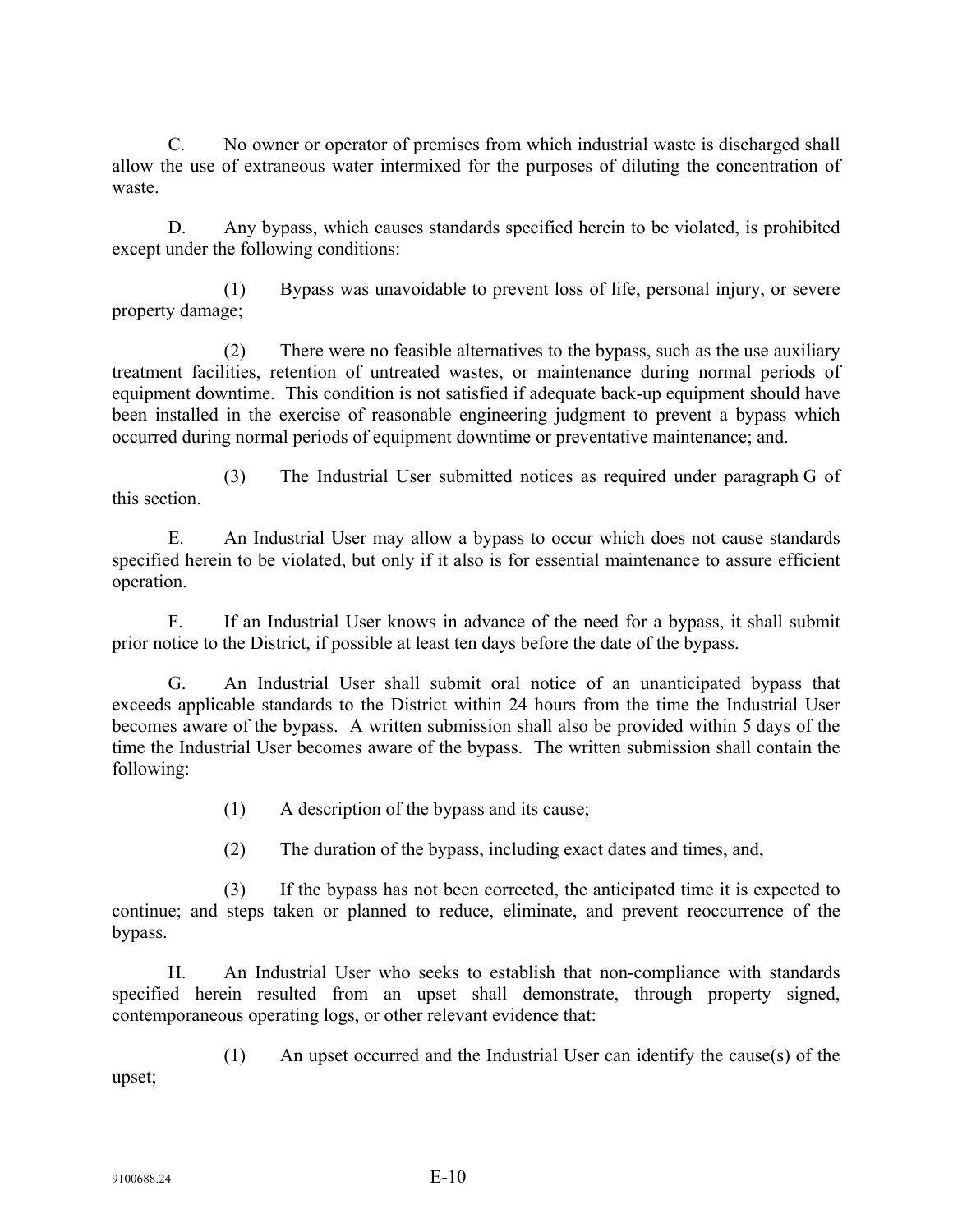(2) The facility was at the time being operated in a prudent and workman-like manner and in compliance with applicable operation and maintenance procedures;

(3) The Industrial User has submitted the following information within 24 hours of becoming aware of the upset (if this information b provided orally, a written submission, must be provided within five days):

(a) A description of the discharge and cause of noncompliance;

(b) The period of non-compliance, including exact dates and times or*,*  if not corrected*,* the anticipated time the noncompliance is expected to continue;

(c) Steps being taken and/or planned to reduce, eliminate, and prevent recurrence of the noncompliance.

(4) In any enforcement proceeding, the Industrial User seeking to establish the occurrence of an upset shall have the burden of proof.

(5) The Industrial User shall control production or all discharges to the extent necessary to maintain compliance with standards specified herein upon reduction, loss, or failure of its treatment facility until the facility is restored or an alternative method of treatment is provided. This requirement applies in the situation where, among other things, the primary source of power of the treatment facility is reduced, lost or fails.

## XIII. INSPECTION CHAMBERS.

A. A user that discharges waste into the District's Waste Disposal System shall provide, at his sole cost and expense, an inspection manhole or chamber in an accessible location on the premises from which such waste is discharged.

B. An inspection manhole or chamber must be:

(1) Located reasonably near the outlet of each sewer, drain, pipe, or channel that connects with the Waste Disposal System; and

(2) Designed and constructed to prevent infiltration by ground and surface water; and

(3) Maintained so that a person may easily and safely measure volume and obtain flow samples.

C. Before beginning construction of an inspection manhole or chamber, a user shall submit plans to the District for review and approval to insure compliance with this section. Plans must include the sewage metering device if one is to be installed.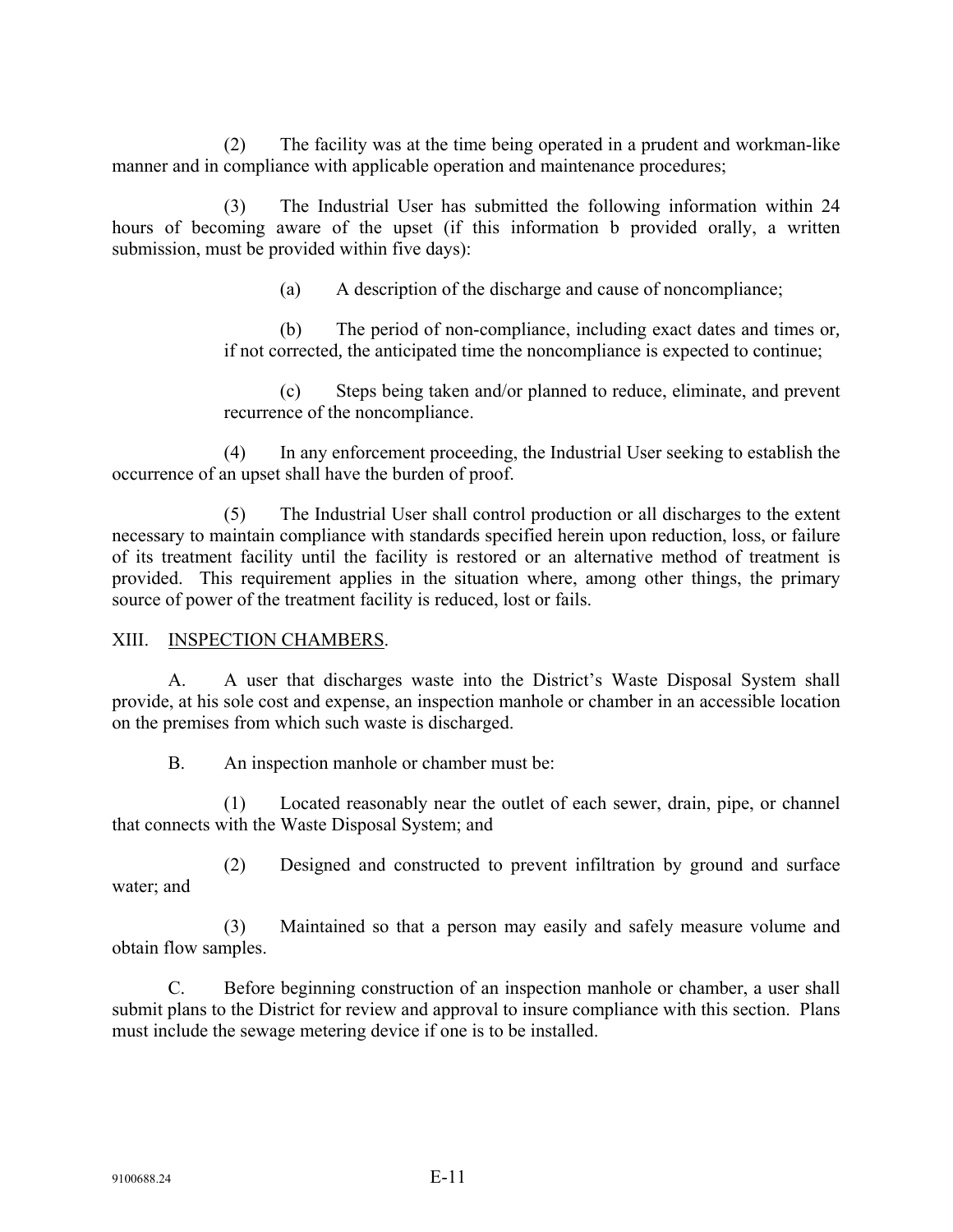## XIV. SAMPLING OF WASTE.

A. The District is authorized to require samples of waste discharges from Industrial Users as often as necessary to adequately monitor and control the discharges. In the event the District requires such samples, the Industrial User shall retain the services of a reputable commercial laboratory acceptable to the District to determine and report the wastewater characteristics. Both daily maximum and average concentration (or mass, where required) shall be reported. The Industrial User shall take a minimum of one representative sample in accordance with following requirements:

(1) A minimum of four (4) grab samples must be used for pH, cyanide, total phenols, oil and grease, sulfide, and volatile organics. For all other pollutants, 24-hour composite samples must be obtained through flow-proportional composite sampling techniques where feasible. The District may waive flow-proportional composite sampling for any Industrial User that demonstrates that flow-proportional sampling is infeasible. In such cases, samples may be obtained through time-proportional composite sampling techniques or through a minimum of four (4) grab samples where the Industrial User demonstrates that this will provide a representative sample of the effluent being discharged.

(2) Samples shall be taken immediately downstream from pretreatment facilities if such exist or immediately downstream from the regulated process if no pretreatment exists. If other wastewaters are mixed with the regulated wastewater prior to pretreatment the Industrial User shall measure the flows and concentrations necessary to allow use of the combined waste stream formula of 40 CFR §403.6(e) in order to evaluate compliance with the standards specified herein.. Where an alternate concentration or mass limit has been calculated in accordance with 40 CFR §403.6(e) this adjusted limit along with supporting data shall be submitted to the District.

(3) Sample containers, holding times, and preservation methods must meet requirements specified in 40 CFR §136. Standard Methods laboratory procedures shall be used for determining waste concentrations.

(4) if sampling performed by an Industrial User indicates a violation, the user shall also repeat the sampling and analysis and submit the results of the repeat analysis to the District within 30 days after becoming aware of the violation.

(5) The Industrial User shall pay all costs of sample collection and laboratory services*.* The District may require an Industrial User to install, use, and maintain monitoring equipment.

(6) Industrial Users shall retain records of sampling results at their premises for three years from the date such samples were collected. Such records shall include the following:

> (a) The date, exact place, method, and time of sampling and the names of the person or persons taking the samples;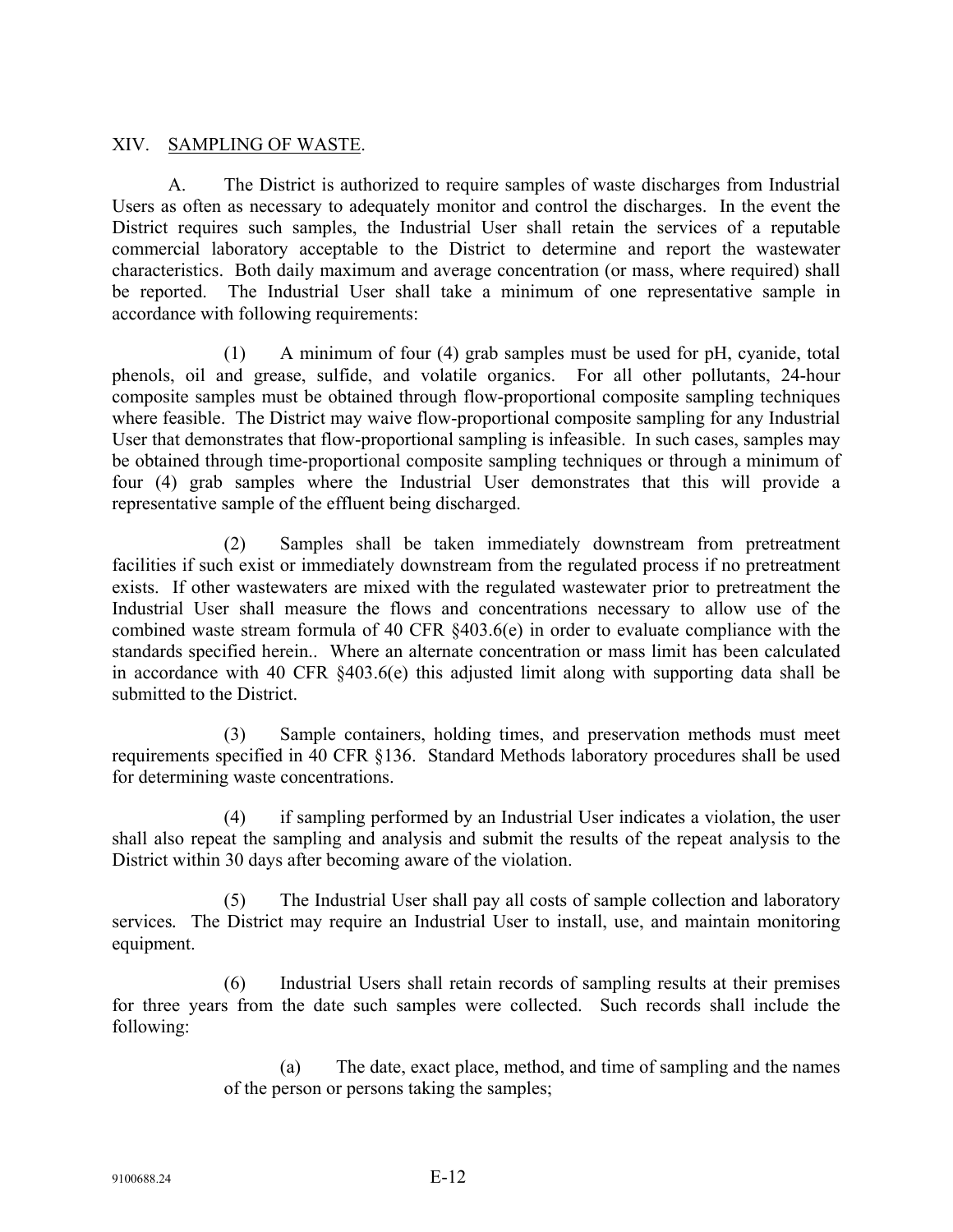- (b) The dates analyses were performed;
- (c) Who performed the analyses;
- (d) The analytical techniques/methods use; and
- (e) The results of such analyses.

B. The District may take samples of waste discharges from users as often as is necessary to adequately monitor and control the discharges. The cost of such sampling and laboratory analysis shall be paid by the users.

### XV. RIGHT OF ENTRY.

The District and other authorized representatives or employees of the District, bearing proper credentials and identification, shall be permitted to enter immediately upon any premises in which a wastewater source is located, or in which any records required to be maintained pursuant to this Order are located, and may at reasonable times have access to and copy any records, and conduct any inspection, observation, measurement, sampling or testing necessary to enforce this Order. Reasonable times shall mean any time when waste is being discharged or any time during normal operating hours.

#### XVI. TRADE SECRETS.

All information and data relating to a user which is obtained from reports, questionnaires, monitoring programs or inspections shall be available to the public without restriction unless the user specifically requests that specific information be withheld and such user is able to demonstrate to the satisfaction of the District that the release of such information to the general public would give a business advantage to competitors who do not otherwise have this information.

#### XVII. FEES.

A. It is the purpose of this section to provide for the recovery of costs from users of the District's Waste Disposal System related to the implementation of the program(s) established herein. The applicable charges or fees shall be set forth by the District and may be revised from time to time.

B. The District may adopt any one or more of the following charges and fees:

(1) Fees for reimbursement of costs of setting of and operating the District's Pretreatment Program;

- (2) Fees for monitoring, inspections and surveillance procedures;
- (3) Fees for reviewing accidental discharge procedures and construction;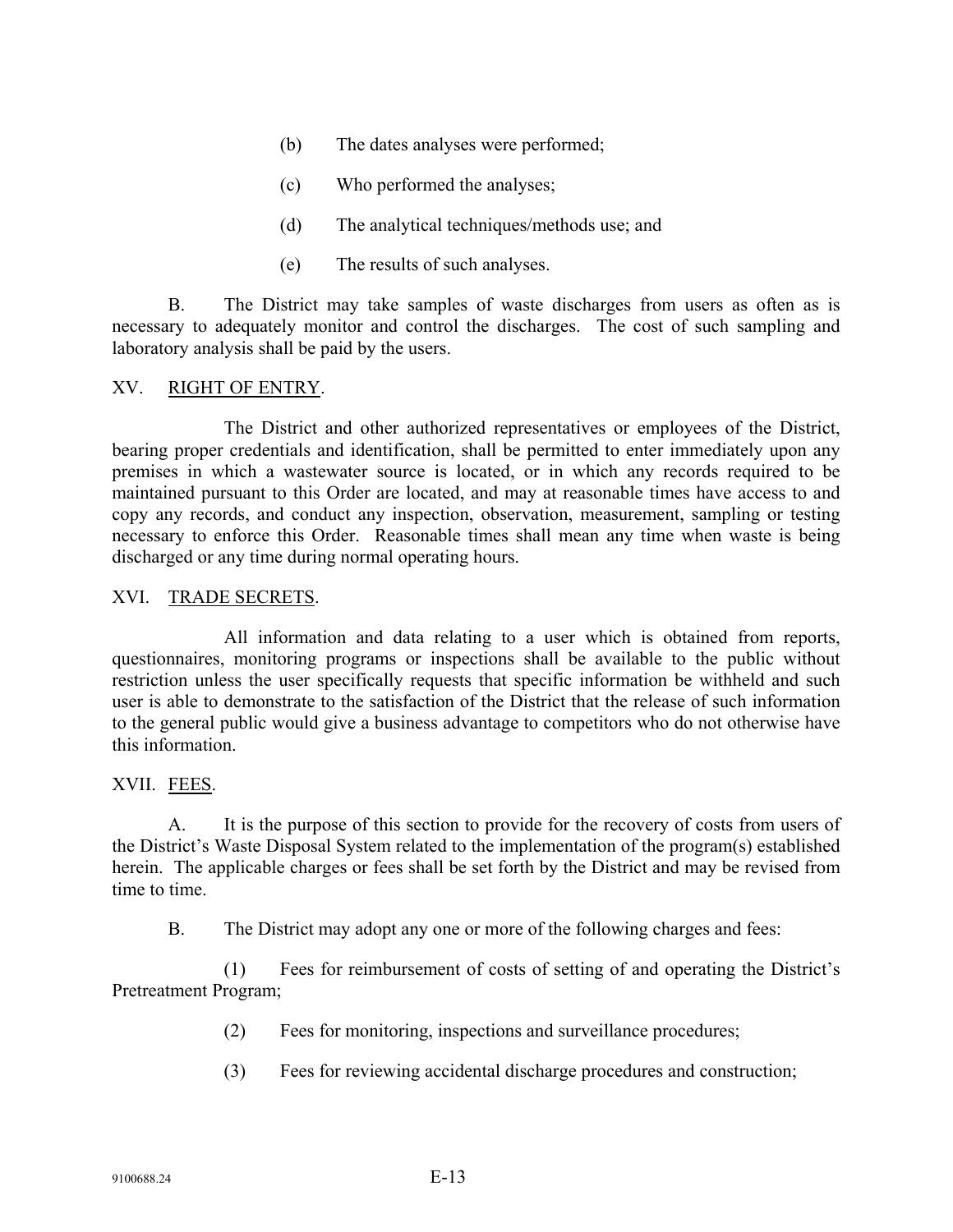(1) Fees for removal (by the District) of pollutants otherwise subject to National Categorical Pretreatment Standards;

(4) Industrial waste charges; and

(5) Other fees as the District may deem necessary to carry out the requirements contained herein.

XVIII. DISCONNECTION OF SERVICE. In the event a customer of the District's Waste Disposal System fails to make timely payment of the District's wastewater service charges or industrial waste charges, or in the event waste is discharged into the District's Waste Disposal System in violation of the provisions hereof, the District reserves the right to disconnect the customer from the Waste Disposal System and to continue disconnection until such time as payment has been made or adequate assurances or pretreatment or control facilities have been installed to permit compliance with the provisions hereof.

XIX. SAMPLING; TESTING; INSPECTION; RIGHT OF ENTRY. The District or its duly authorized agent or representative may enter at reasonable times and upon proper notice any lands or premises served or proposed to be served by the Waste Disposal System for the purposes of carrying out and determining compliance with the provisions hereof. Sampling and testing shall be conducted in accordance with customarily accepted methods, reflecting the effects of constituent wastes upon the Waste Disposal System and the existence of hazards to health, life, limb, or property. Examination and analysis of the characteristics of water and waste shall be conducted in accordance with Standard Methods (or such other manual of operations as the District may adopt from time to time, or as determined in accordance with the latest rules of the Texas Natural Resources Conservation Commission) and shall be determined from suitable samples taken at control points selected by the District. The cost of the District's sampling and testing shall be charged to the customer.

XX. EFFECT OF REGULATIONS; AMENDMENT. The provisions hereof are to be deemed and construed as regulatory requirements supplementary and in addition to all laws, rules, regulations, ordinances or licenses now in effect or hereafter passed, adopted or promulgated by any regulatory agency, federal, state or local, having jurisdiction over the District's Waste Disposal System including, without limitation, the Federal Clean Water Act, the Texas Water Code, and the rules and regulations of the Environmental Protection Agency and the Texas Commission on Environmental Quality concerning effluent limitations, guidelines and pretreatment standards. The provisions hereof are subject to amendment, repeal or alteration from time to time by the Board of Directors of the District.

## XXI. REPORTING.

A. At least 90 days prior to commencement of discharge, new Industrial Users shall submit to the District a report which contains the information listed below. New sources shall also be required to include in this report information on the method of pretreatment the source intends to use to meet applicable standards specified herein.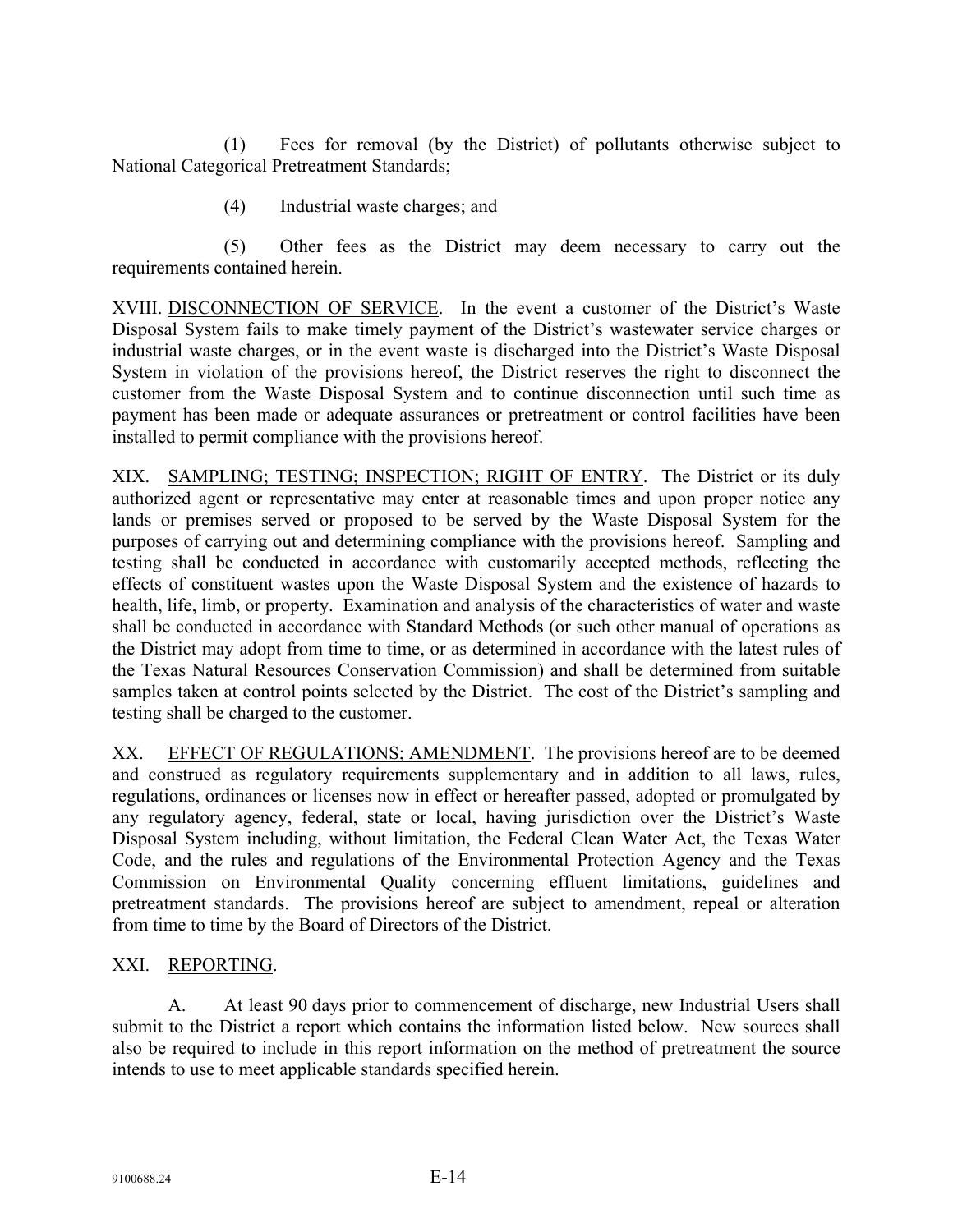(1) Name and address of the facility including the name of the operator and owners;

(2) A list of any environmental control permits held by or for the facility:

(3) A brief description of the nature, average rate of production, and Standard Industrial Classification of the operation(s) carried out by such Industrial User. This description shall include a schematic process diagram which indicates points of discharge to the sanitary sewer collection system.

(4) An estimate of average daily and maximum daily flow, in gallons per day, from each of the following:

(a) Process waste streams; and

(b) Other streams as necessary to allow use of the combined waste stream formula.

- (5) An estimate of pollutant concentrations in process waste streams; and
- (6) Pretreatment standards applicable to each process waste stream.

B. Industrial Users subject to federal categorical pretreatment standards shall submit self-monitoring reports as required by 40 CFR §403.12.

C. Significant Industrial User shall submit to the District at least once every six months a description of the nature, concentration, and flow of the pollutants discharged to the Waste Disposal System. These reports shall be based on sampling and analysis performed in the period covered by the report, and performed in accordance with the techniques specified herein.

## XXII. NOTIFICATION

A. Industrial Users shall notify the District immediately of all discharges that could cause problems to the Waste Disposal System, including any slug loadings.

B. If sampling performed by an Industrial User indicates a violation, the user shall notify the District within 24 hours of becoming aware of the violation.

C. All Industrial Users shall promptly notify he District in advance of any substantial change in the volume or character of pollutants in their discharge, including listed or characteristic hazardous wastes.

D. The Industrial User shall notify the District, the EPA Regional Waste Management Division Director, and State hazardous waste authorities in writing of any discharge into the Waste Disposal System of a substance, which, if otherwise disposed of; would be a hazardous waste under 40 CFR §261. Such notification must include the name of the hazardous waste as set forth in 40 CFR §281, the EPA hazardous waste number, and the type of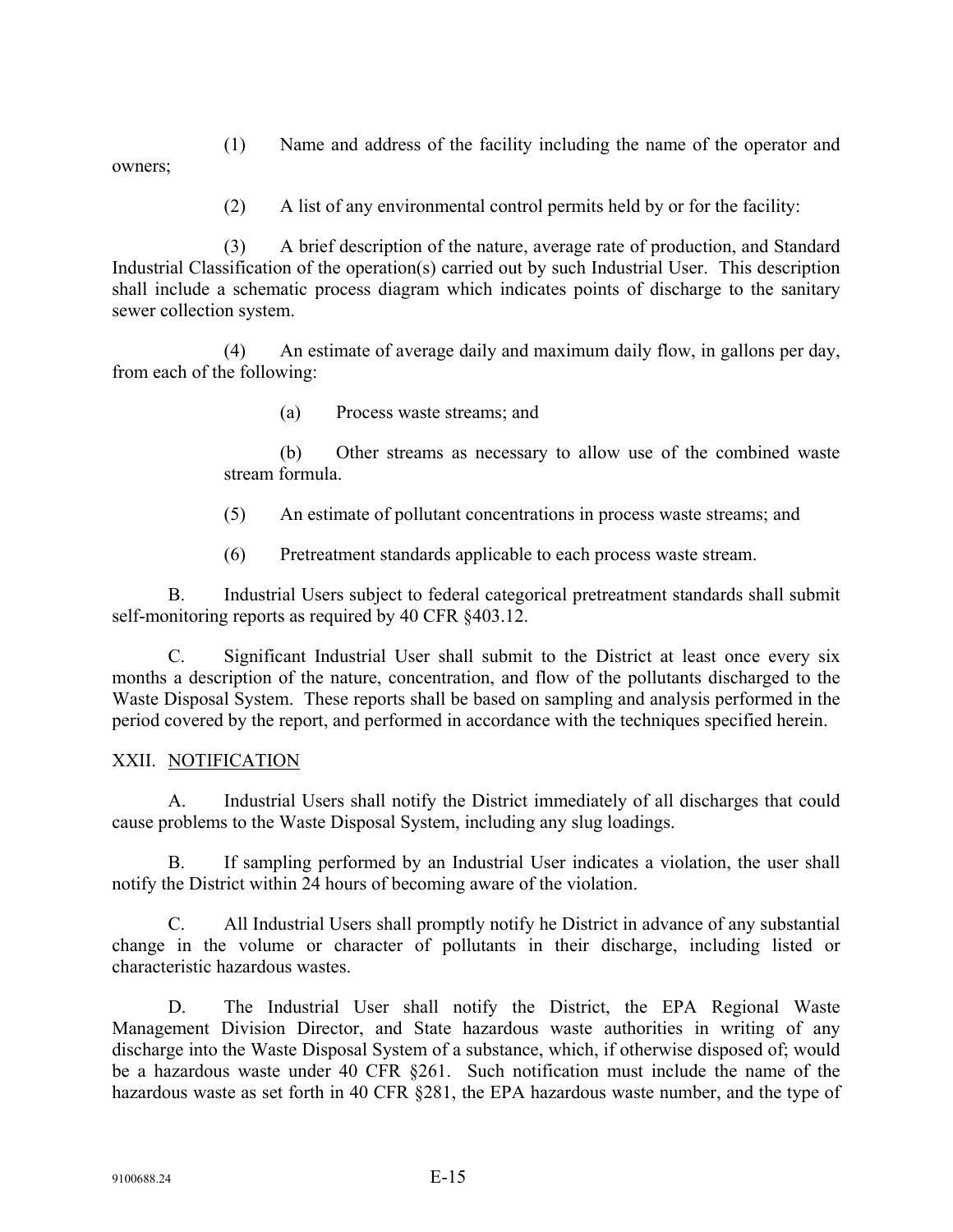discharge (continuous, batch, or other). If the Industrial User discharges more than 100 kilograms of such waste per calendar month *to* the Waste Disposal System, the notification shall also contain the following information to the extent such information is known and readily available to the Industrial User: An identification of the hazardous constituents contained in the wastes, an estimation of the mass and concentration of such constituents in the waste stream discharged during that calendar month, and an estimation of the mass of constituents in the waste stream expected to be discharged during the following twelve months.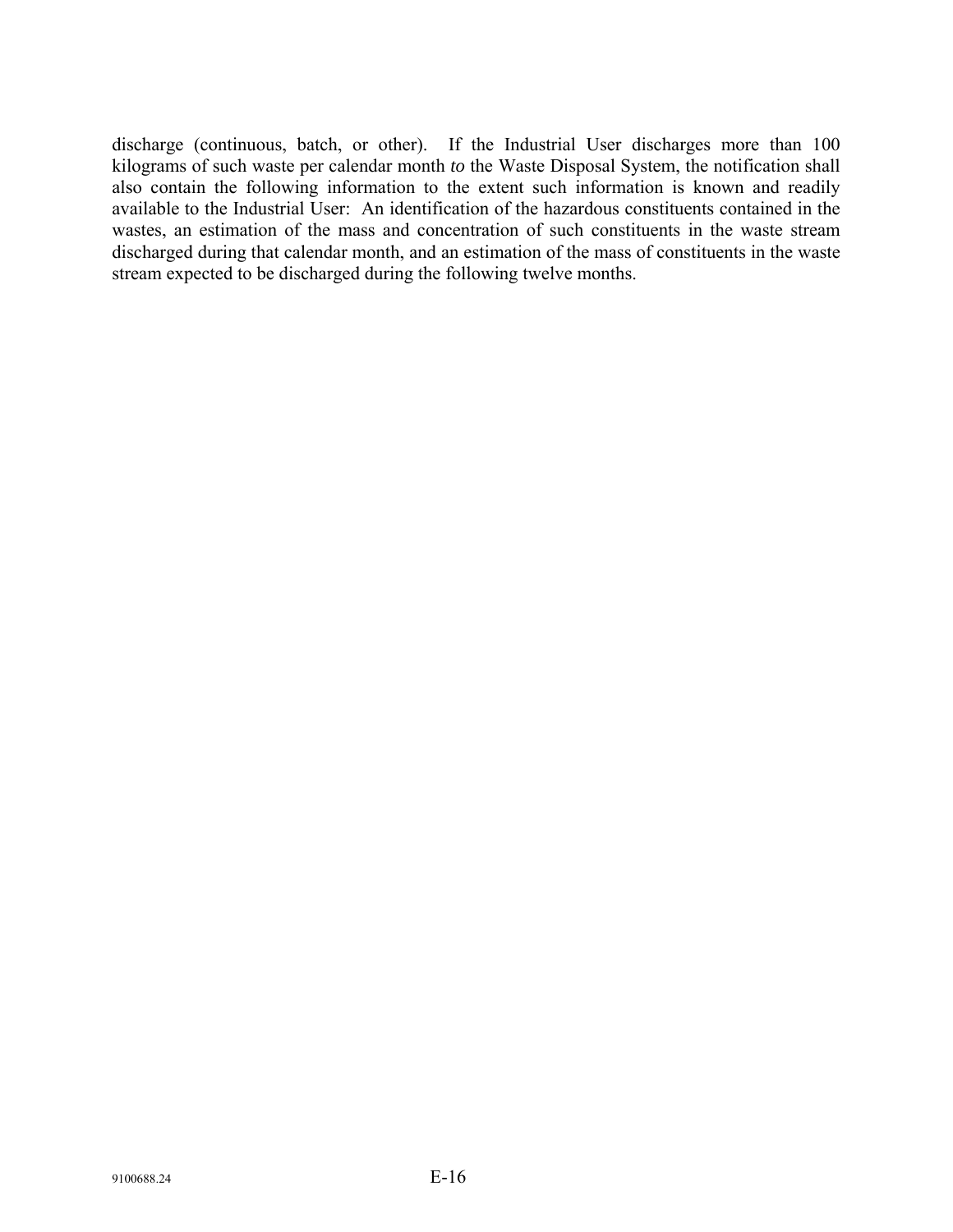### **EXHIBIT F**

#### RULES AND REGULATIONS GOVERNING GREASE AND LINT TRAPS

Section 1: "Establishment" means any business within the District which shall process, prepare or serve food and which processing, preparing or serving results in a discharge of water into the sewer system of the District during any part of such operation or service, and shall also mean public car washes, automotive servicing and/or repair establishments, public washaterias and hair cutting shops which discharge water into the sewer system of the District during any of said operations, and shall also mean any other business within the District which is required by the District engineer to install a grease and lint trap.

Section 2: Each Establishment shall be required to have a grease and/or lint trap ("Trap") which fulfill the requirements of these Rules and Regulations and which shall be in compliance with requirements as established by the City of Houston ("CofH"). Specifications and requirements for such Trap shall be as follows:

- A Each small food Establishment with no fixed seating, including, but not limited to sandwich or coffee shops, donut shops, small bakeries and pastry shops and other small Establishments processing, preparing, or serving food, either individually, bulk or carry out, shall have a Trap constructed pursuant to specifications as set out in CofH Drawing No. 533-S.
- B Each food Establishment where food is served to customers on premises and where the occupant load is less than 100 occupants, shall have a Trap constructed pursuant to specifications as set out in CofH Drawing No. 534-S.
- C Each food Establishment where food is served to customers on premises and where the occupant load is more than 100 and less than 300 occupants, shall have a Trap constructed pursuant to specifications as set out in CofH Drawing No. 531-S.
- D Each food Establishment where food is served to customers on premises and where the occupant load is more than 300 occupants, shall have a Trap designed by a registered professional engineer and submitted to the Engineer for the District for his approval.
- E Each public car wash and automobile servicing and/or repair establishment of six (6) bays or less shall have a Trap constructed pursuant to specifications as set out in CofH Drawing No. 359-S-1.
- F Each public car wash and automobile servicing and/or repair establishment of more than six (6) bays shall have a Trap designed by a registered professional engineer and submitted to the Engineer for the District for his approval.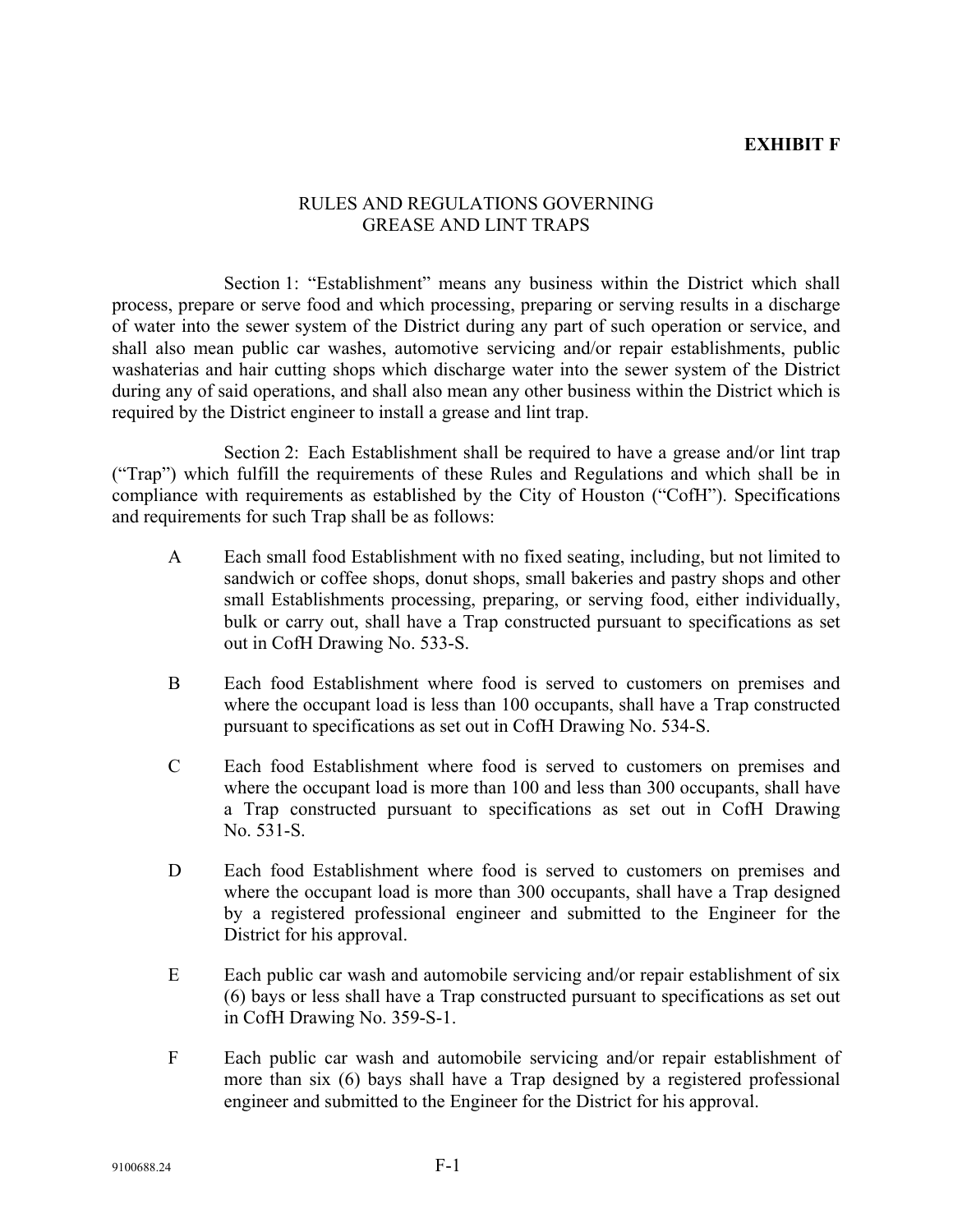- G Each public washateria shall have a Trap constructed pursuant to the applicable drawing attached hereto. The drawing and therefore the specifications which are applicable shall be determined by the size of the washateria as follows:
	- (1) For washaterias having 10 or less machines, see CofH Drawing 533-S.
	- (2) For washaterias having 11 to 20 machines, see CofH Drawing 534-S.
	- (3) For washaterias having more than 20 machines, see CofH Drawing 531-S.
- H Each hair cutting shop shall have a Trap constructed pursuant to specifications as set out in CofH Drawing 533-S.
- I Any Commercial type laundry shall have a Trap designed by a registered professional engineer and submitted to the Engineer for the District for his approval.

Section 3: Each Establishment shall clean traps periodically as necessary to insure that no oil or grease are discharged from the secondary chamber of the grease trap and in any event shall clean such trap not less than once each week if such Trap is designated pursuant to CofH Drawing 534-S or 539-S-1, and not less than once each month if such Trap is designated pursuant to CofH Drawing 533-S or 531-S.

Section 4: Each Establishment subject to the conditions hereof shall:

- A Maintain a sampling well with easy access for inspectors. The sampling well to be installed per applicable CofH Drawing No. 516-S or 516-S-1.
- B Maintain records on premises of all gallonage removed from the Trap.
- C Maintain records on premises of all disposal manifests in connection with disposal from the Trap.
- D Make available the records required in Section 4B and C above, to inspectors for the District when requested and mail copies to the District's operator within 30 days of disposal.

Section 5: No Establishment subject to these Rules and Regulations shall allow a discharge into the sewer system, when such discharge shall consist of more than two hundred (200) milliliters of grease or oil per one (1) liter of discharged water.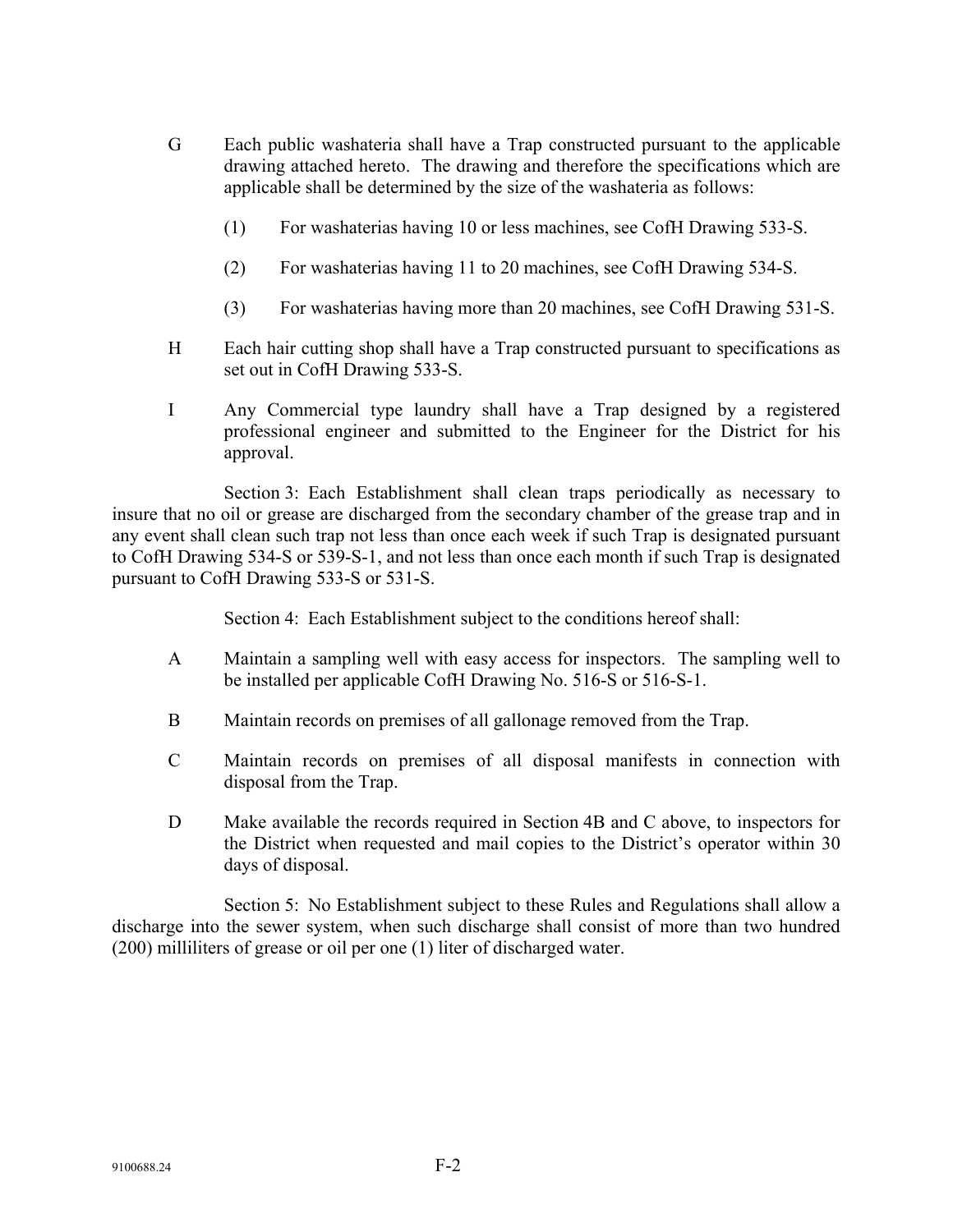## **EXHIBIT G**

#### RULES AND REGULATIONS GOVERNING DRAINAGE AND/OR STORM SEWER FACILITIES

The following rules, regulations and policies are adopted and promulgated by the District for the purpose of prohibiting the deposit or discharge of refuse into the drainage and storm sewer facilities of the District.

A. Unless the context requires otherwise, the following terms and phrases used in the Rules and Regulations shall have meanings as follows:

1. The term "person" means any individual, corporation, co-partnership, association, firm, trust, estate or any other entity whatsoever.

2. The term "refuse" means and includes gasoline and other motor fuels, cleaning solvents, greases, mineral oils, fats, waxes, oils and other similar non-volatile materials which are extracted from an acidified sample using the Soxhlet method; ashes, cinders, sand, gravel, tar, asphalt, ceramic wastes, plastics and other ciscous substances, grass clippings, feathers, hair, rages, metal, metal filings, glass, paper and paper products, wood, wood shavings and sawdust, garbage from the preparation, cooking or dispensing of food or from the handling, storage or sale of produce; toxic, corrosive, explosive or malodorous gases; acetylene general sludge; sulphur or sulphur compounds; cyanides or cyanogen compounds; heavy metals or the salts thereof, including, but not limited to: Chromium as Cr, Copper as CU, Zinc as Zn, Nickel as Ni, and Cadmium as Cd and Cyanide as Cn; or other refuse matter of any kind or description whatever.

3. The term "Storm Sewer System" means the storm sewer system now owned or to be constructed or acquired by the District, including all appurtenances, extensions and additions thereto, for gathering, conducting, diverting and controlling local storm water or other harmful excesses of water.

4. The term "Drainage Ditches" means the open ditches constructed and/or owned or to be constructed or acquired by the District, including the banks or slopes thereof, for the collection and transportation of rainwater, drainage water and discharges from the District's Storm Sewer System.

B. It shall constitute a violation of the Rules and Regulations for any person to throw, discharge or deposit, or to cause, suffer or procure to be thrown, discharged or deposited into the District's Storm Sewer System or Drainage Ditches any refuse matter as that term is defined herein.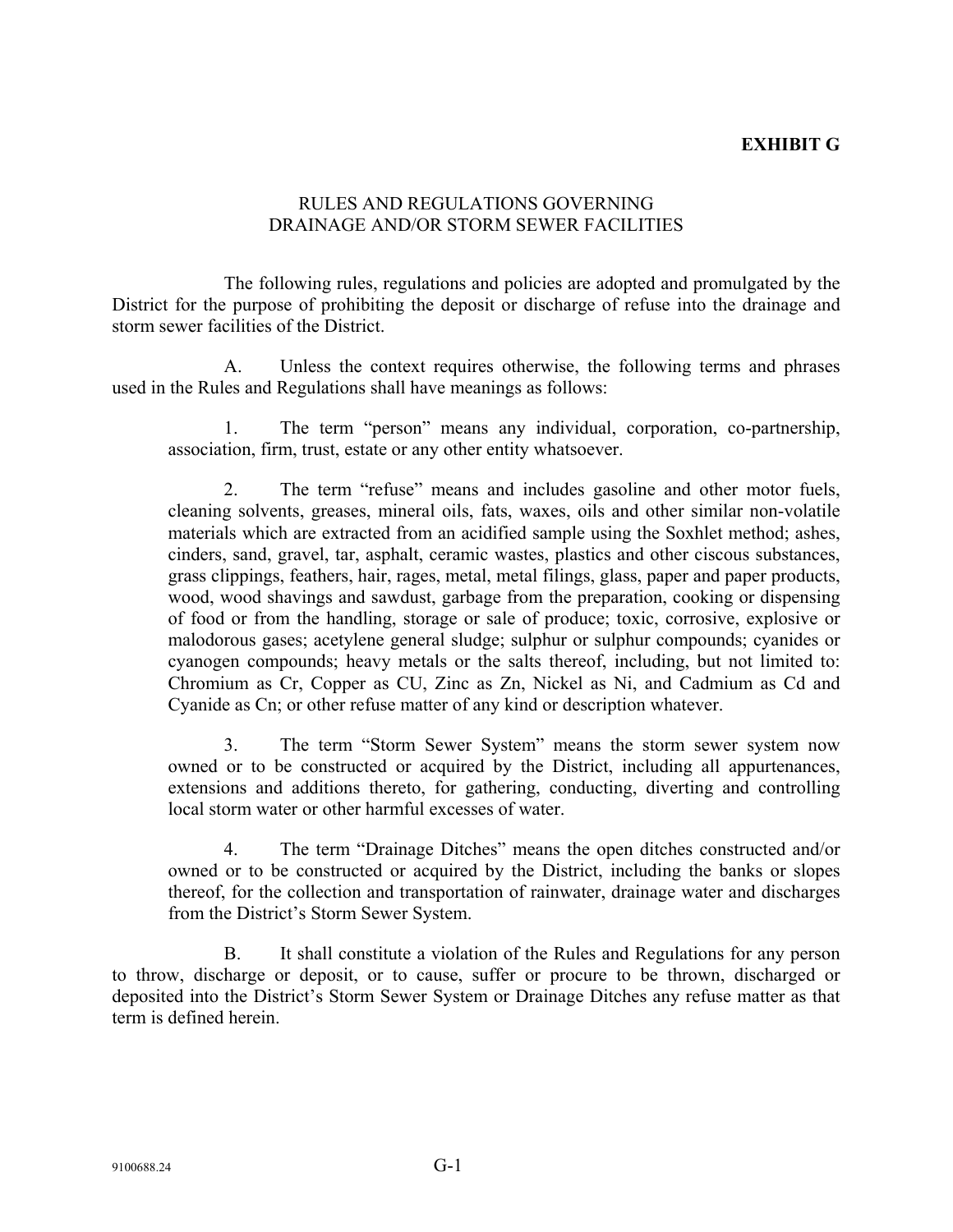## **EXHIBIT H**

#### RULES AND REGULATIONS GOVERNING UNAUTHORIZED CONNECTIONS OR SERVICES

The following rules, regulations and policies concerning unauthorized connections to District facilities and the unauthorized use of District services are adopted and promulgated by the Board of Directors of the District.

A. For purposes of the Rules and Regulations, the term "unauthorized connection" shall mean any connection, tap or other joinder, temporary or permanent, by any person of pipes, lines, boxes, meters or similar equipment to the District's work, facilities or properties, whether or not capable or sufficient for necessary services, without the express, written consent and approval of the District or its duly authorized representative, or which does not conform to the District's rules, regulations and policies.

The term "unauthorized use" shall mean the use or consumption by any person by means of an unauthorized connection of any services provided by the works, facilities or properties of he District.

The term "person" shall mean and include any person, firm, corporation, partnership, association or any other entity.

B. Upon making a determination of the existence of an unauthorized connection, the District's operator may, at his discretion, and with or without notice, physically disconnect such unauthorized connection, remove or lock existing metering devices or otherwise suspend or interrupt any accompanying instance of unauthorized use, or may require the person responsible for such unauthorized connection to excavate and expose same, at such person's sole expense, for inspection.

C. Upon excavation and disconnection by the District of an unauthorized tap, services by the District to the person responsible therefor shall remain suspended or interrupted until repair, reconstruction or adjustment and reconnection of the unauthorized connection to conform to the rules, regulations and policies of the District in materials and construction is made by the District's operator, or such unauthorized connection is permanently disconnected and plugged and a proper tap is made, and until all reconnection, inspection, use or service fees and charges, and all tap fees at two (2) times the then currently applicable rate shall have been received by the District.

D. If, upon excavation and exposure of an unauthorized connection, the District's operator determines that such connection complies in materials and construction with the rules, regulations, and policies of the District, then such connection shall be approved upon receipt by the District of all use or service fees and charges, inspection fees and all applicable tap fees, notwithstanding that such connection was not made and installed by the District.

9100688.24 H-1 If, however, such unauthorized connection is found to be unsatisfactory, the District, in its discretion, may require the person responsible for such unauthorized connection, at